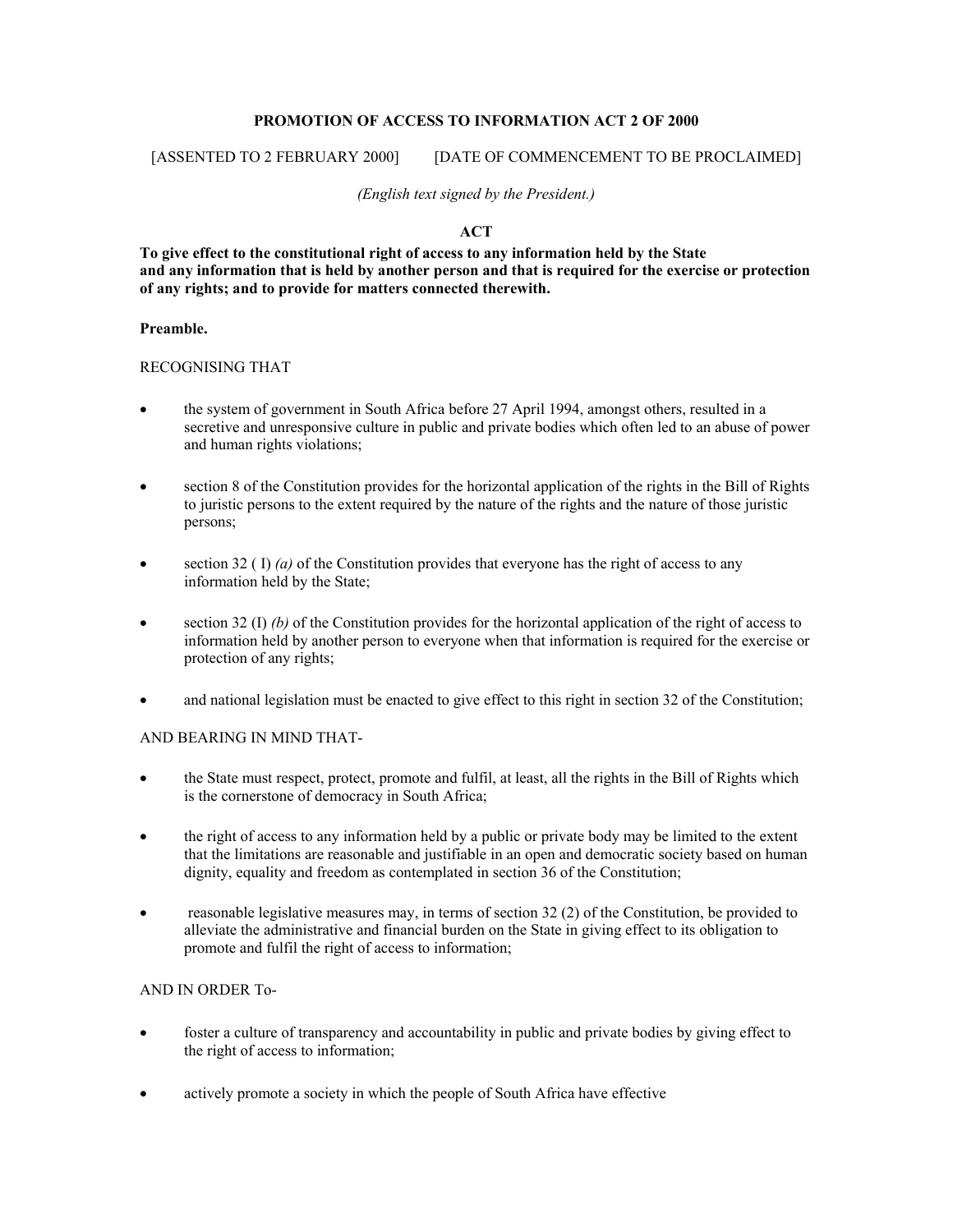access to information to enable them to more fully exercise and protect all of their rights,

BE IT THEREFORE ENACTED by the Parliament of the Republic of South Africa, as, follows:-

# **CONTENTS OF ACT**

*Section* 

### **PART I**

## **INTRODUCTORY PROVISIONS**

## **CHAPTER I**

### **DEFINITIONS AND INTERPRETATION**

- I. Definitions
- 2. Interpretation of Act

#### **CHAPTER 2**

#### **GENERAL APPLICATION PROVISIONS**

- 3. Act applies to record whenever it came into existence
- 4. Records held by official or independant contractor of public or private body
- 5. Application of other legislation prohibiting or restricting disclosure
- 6. Application of other legislation providing for access
- 7. Act not applying to records required for criminal or civil proceedings after commencement of proceedings
- 8. Part applicable when performing functions as public or private body

## **CHAPTER 3**

## **GENERAL INTRODUCTORY PROVISIONS**

- 9. Objects of Act
- 10. Guide on how to use Act

#### **PART 2**

## **ACCESS TO RECORDS OF PUBLIC BODIES**

#### **CHAPTER I**

#### **RIGHT OF ACCESS, AND SPECIFIC APPLICATION PROVISIONS**

- 11. Right of access to records of public bodies
- 12. Act not applying to certain public bodies or officials thereof
- 13. Body determined to be part of another public body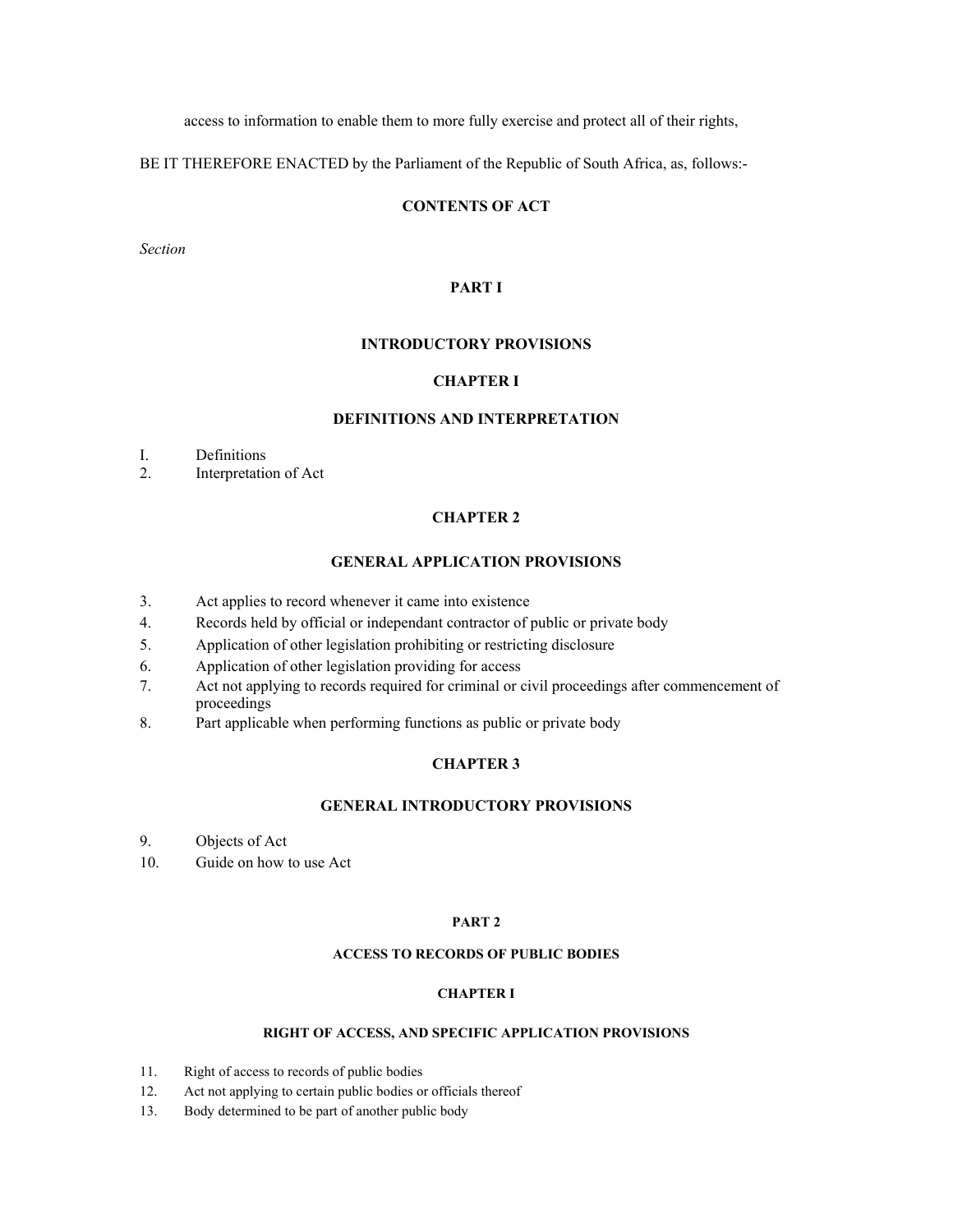#### **CHAPTER 2**

#### **PUBLICATION AND AVAILABILITY OF CERTAIN RECORDS**

- 14. Manual on functions of, and index of records held by, public body
- 15. Voluntary disclosure and automatic availability of certain records
- 16. Information in telephone directory

#### **CHAPTER 3**

#### **MANNER OF ACCESS**

- 17. Designation of deputy information officers, and delegation.
- 18. Form of requests
- 19. Duty to assist requesters
- 20. Transfer of requests
- 21. Preservation of records until final decision on request
- 22. Fees
- 23. Records that cannot be found or do not exist
- 24. Deferral of access
- 25. Decision on request and notice thereof
- 26. Extension of period to deal with request
- 27. Deemed refusal of request
- 28. Severability
- 29. Access and forms of access
- 30. Access to health or other records
- 31. Language of access
- 32. Reports to Human Rights Commission

#### **CHAPTER 4**

#### **GROUNDS FOR REFUSAL OF ACCESS TO RECORDS**

- 33. Interpretation
- 34. Mandatory protection of privacy of third party who is natural person
- 35. Mandatory protection of certain records of South African Revenue Service
- 36. Mandatory protection of commercial information of third party
- 37. Mandatory protection of certain confidential information, and protection of certain other confidential information, of third party
- 38. Mandatory protection of safety of individuals, and protection of property
- 39. Mandatory protection of police dockets in bail proceedings, and protection of law enforcement and legal proceedings
- 40. Mandatory protection of records privileged from production in legal proceedings
- 41. Defence, security and international relations of Republic
- 42. Economic interests and financial welfare of Republic and commercial activities of public bodies
- 43. Mandatory protection of research information of third party, and protection of research information of public body
- 44. Operations of public bodies
- 45. Manifestly frivolous or vexatious requests, or substantial and unreasonable diversion of resources
- 46. Mandatory disclosure in public interest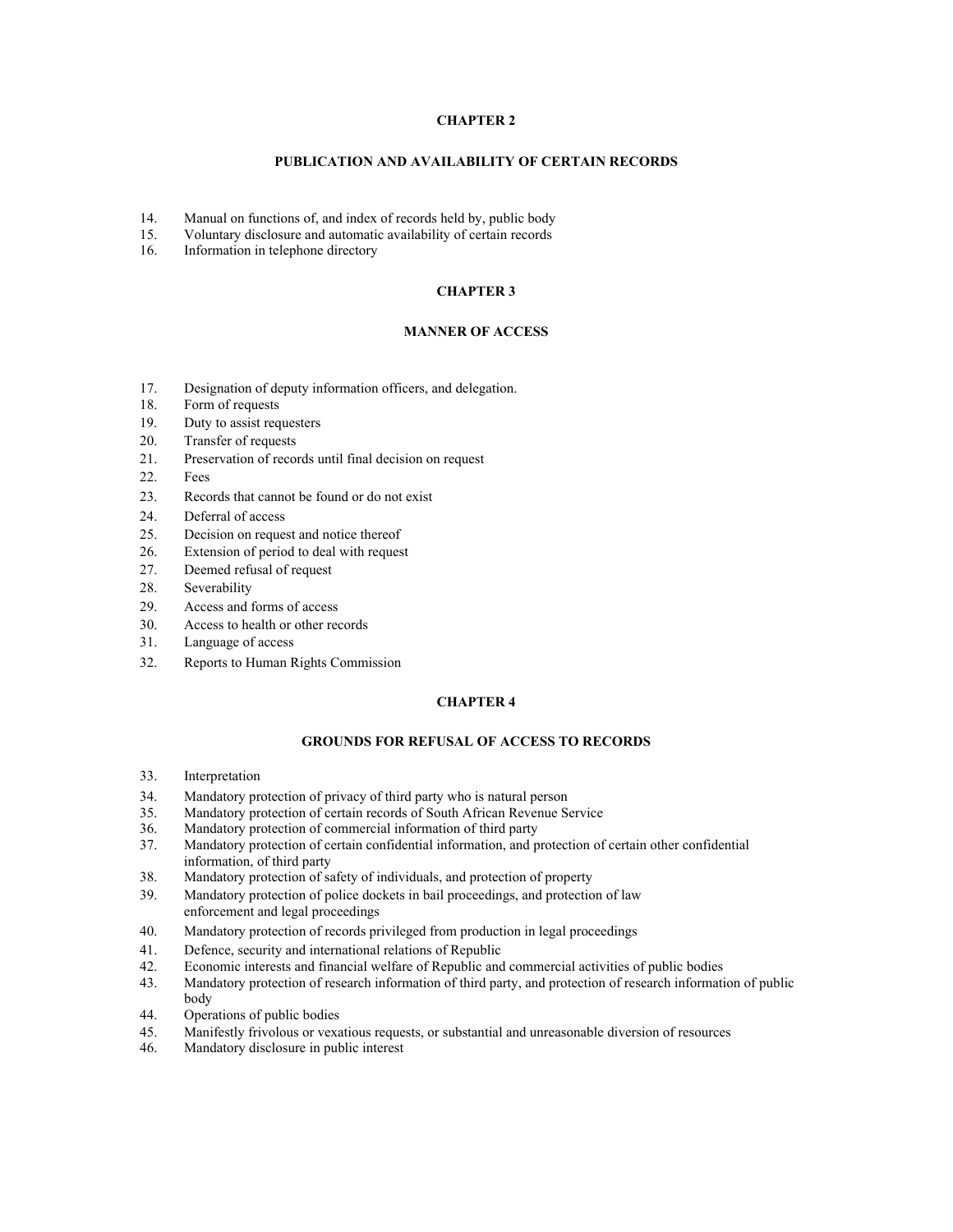### **CHAPTER 5**

#### **THIRD PARTY NOTIFICATION AND INTERVENTION**

- 47. Notice to third parties
- 48. Representations and consent by third parties
- 49. Decision on representations for refusal and notice thereof

#### **PART 3**

#### **ACCESS TO RECORDS OF PRIVATE BODIES CHAPTER I RIGHT OF ACCESS**

50. Right of access to records of private bodies

#### **CHAPTER 2**

#### **PUBLICATION AND AVAILABILITY OF CERTAIN RECORDS**

- 51. Manual
- 52. Voluntary disclosure and automatic availability of certain records

### **CHAPTER 3**

### **MANNER OF ACCESS**

- 53. Form of request
- 54. Fees
- 55. Records that cannot be found or do not exist
- 56. Decision on request and notice thereof
- 57. Extension of period to deal with request
- 58. Deemed refusal of request
- 59. Severability
- 60. Form of access
- 61. Access to health or other records

#### **CHAPTER 4**

#### **GROUNDS FOR REFUSAL OF ACCESS TO RECORDS**

- 62. Interpretation
- 63. Mandatory protection of privacy of third party who is natural person
- 64. Mandatory protection of commercial information of third party
- 65. Mandatory protection of certain confidential information of third party
- 66. Mandatory protection of safety of individuals, and protection of property
- 67. Mandatory protection of records privileged from production in legal proceedings
- 68. Commercial information of private body
- 69. Mandatory protection of research information of third party, and protection of research information of private body
- 70. Mandatory disclosure in public interest

## **CHAPTER 5**

#### **THIRD PARTY NOTIFICATION AND INTERVENTION**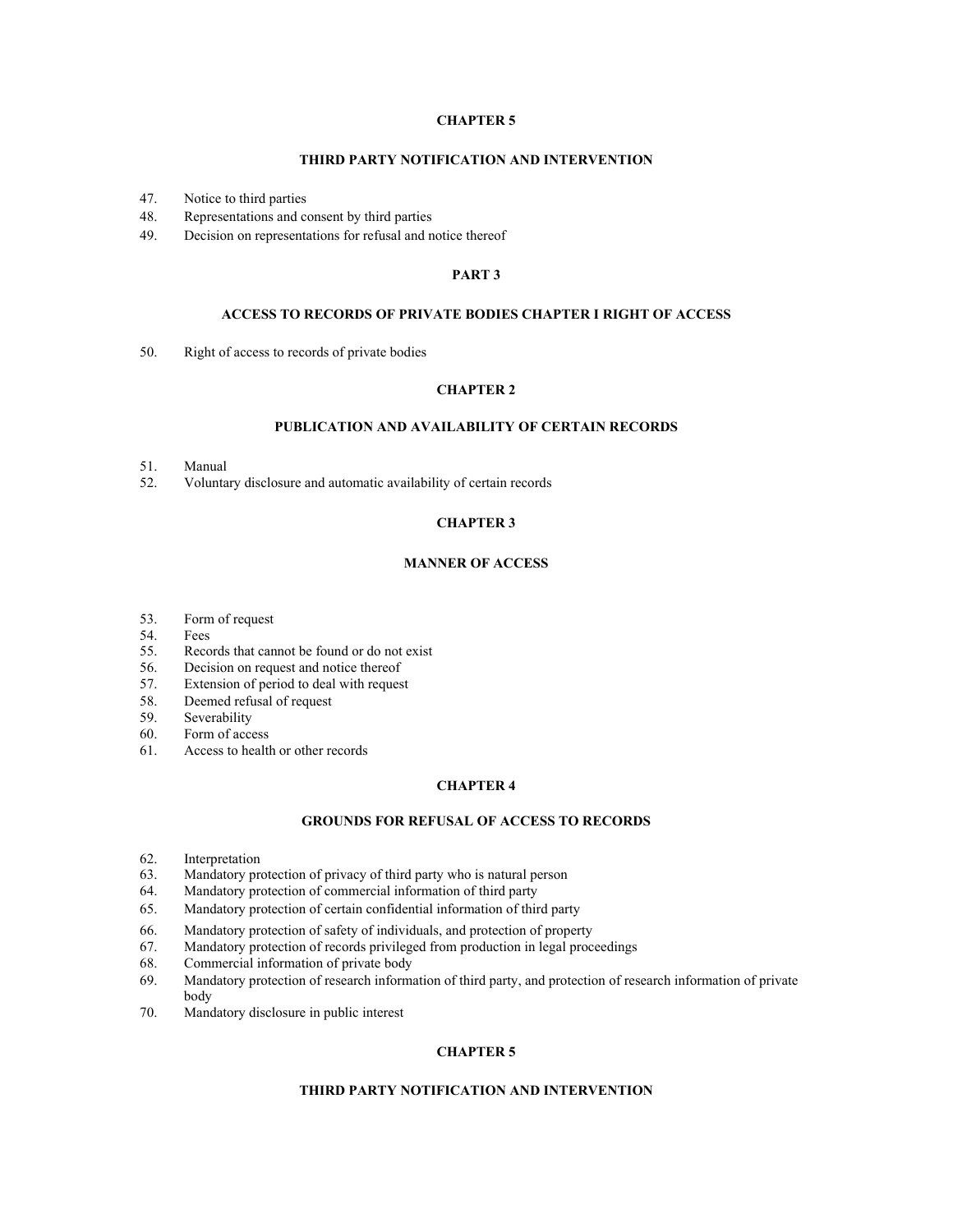- 71. Notice to third parties
- 72. Representations and consent by third parties<br>73. Decision on representations for refusal and n
- Decision on representations for refusal and notice thereof

#### **PART 4**

#### **APPEALS AGAINST DECISIONS**

#### **CHAPTER I**

#### **INTERNAL APPEALS AGAINST DECISIONS OF INFORMATION OFFICERS OF CERTAIN PUBLIC BODIES**

- 74. Right of internal appeal to relevant authority
- 75. Manner of internal appeal, and appeal fees
- 76. Notice to and representations by other interested parties
- 77. Decision on internal appeal and notice thereof

#### **CHAPTER 2**

#### **APPLICATIONS TO COURT**

- 78. Applications regarding decisions of information officers or relevant authorities of public bodies or heads of private bodies
- 79. Procedure
- 80. Disclosure of records to, and non-disclosure by, court
- 81. Proceedings are civil
- 82. Decision on application

#### **PART 5**

#### **HUMAN RIGHTS COMMISSION**

- 83. Additional functions of Human Rights Commission
- 84. Report to National Assembly by Human Rights Commission
- 85. Expenditure of Human Rights Commission in terms of Act

#### **PART 6**

#### **TRANSITIONAL ARRANGEMENTS**

- 86. Application of other legislation providing for access
- 87. Extended periods for dealing with requests during first two years
- 88. Correction of personal information

#### **PART 7**

#### **GENERAL PROVISIONS**

- 89. Liability
- 90. Offences<br>91. Amendm
- Amendment of Public Protector Act 23 of 1994
- 92. Regulations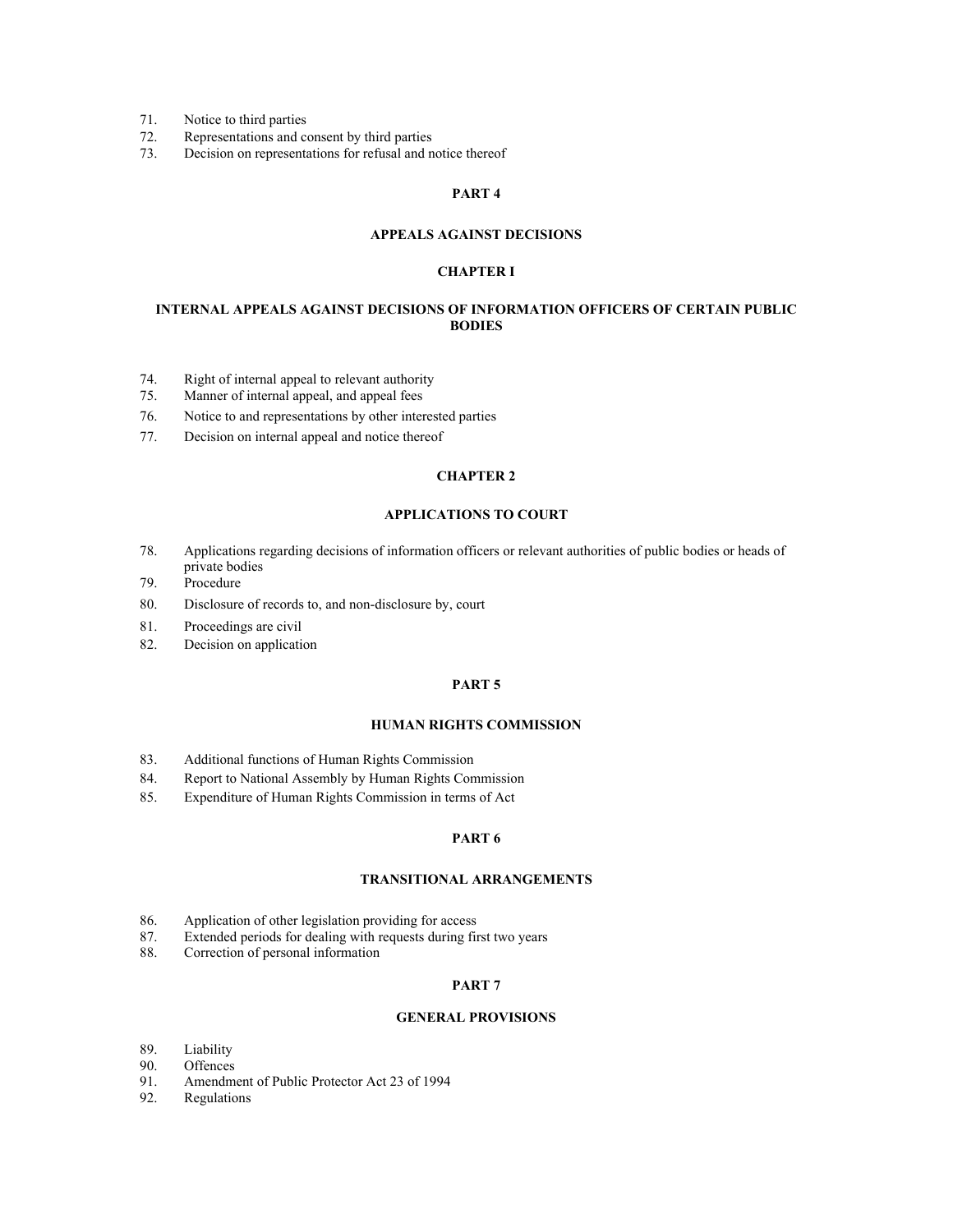## 93. Short title and commencement

#### **SCHEDULE**

#### **PART 1 INTRODUCTORY PROVISIONS (ss 1-10)**

## **CHAPTER 1 DEFINITIONS AND INTERPRETATIONS (ss 1-2)**

#### **1 Definitions**

In this Act, unless the context otherwise indicates-

**'access fee'** means a fee prescribed for the purposes of section 22 (6) or 54 (6), as the case may be:

**'application'** means an application to a court in terms of section 78;

**'Constitution'** means the Constitution of the Republic of South Africa, 1996 (Act 1088 of 1996);

**'court'** means-

- (a) the Constitutional Court acting in terms of section 167 (6) (a) of the Constitution; or
- (b) (i) a High Court or another court of similar status, or
	- (ii) a Magistrate's Court, either generally or in respect of a specified class of decisions in terms of this Act, designated by the Minister, by notice in the Gazette, and presided over by a magistrate designated in writing by the Minister, after consultation with the Magistrates Commission, within whose area of jurisdiction-
- *(aa)* the decision of the information officer or relevant authority of a public body or the head of a private body has been taken;
- *(bb)* the public body or private body concerned has its principal place of administration or business; or
- *(cc)* the requester or third party concerned is domiciled or ordinarily resident;

**'evaluative material'** means an evaluation or opinion prepared for the purpose of determining -

- *(a)* the suitability, eligibility or qualifications of the person to whom or which the evaluation or opinion relates-
- (i) for employment or for appointment to office;
- (ii) for promotion in employment or office or for continuance in employment or office;
- (iii) for removal from employment or office; or
- (iv) for the awarding of a scholarship, award, bursary , honour or similar benefit: or
- *(b)* whether any scholarship. award. Bursary, honour or similar benefit should be continued. modified, cancelled or renewed;

**'head'** of or in relation to a private body means-

*(a)* in the case of a natural person, that natural person or any person duly authorised by that natural person;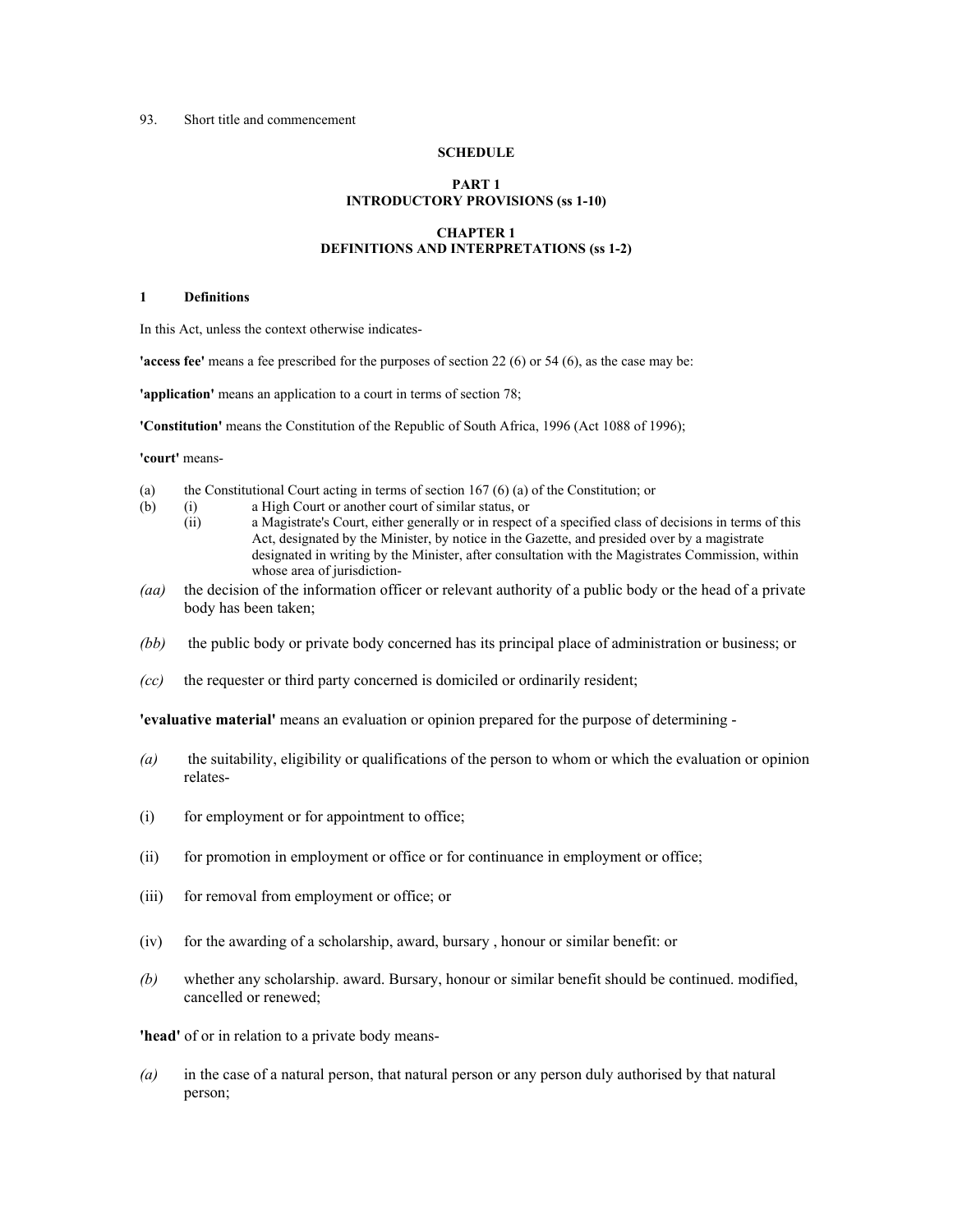- *(b)* in the case of a partnership, any partner of the partnership or any person duly authorised by the partnership;
- *(c)* in the case of a juristic person-
	- (i) the chief executive officer or equivalent officer of the juristic person or any, person duly authorised by that officer; or
	- (ii) the person who is acting as such or any person duly authorised by such acting person;

**'health practitioner'** means an individual who carries on, and is registered in terms of legislation to carry on, an occupation which involves the provision of care or treatment for the physical or mental health or for the well-being of individuals; 'Human Rights Commission' means the South African Human Rights Commission referred to in section 181 (I) *(b)* of the Constitution;

**'individual's** next of kin' means-

- *(a* an individual to whom the individual was married immediately before the individual's death;
- *(b)* an individual with whom the individual lived as if they were married immediately before the individual's death;
- (c) a parent, child, brother or sister of the individual; or
- $(d)$  if
	- (i) there is no next of kin referred to in paragraphs *(a), (b)* and *(c);* or
	- (ii) the requester concerned took all reasonable steps to locate such next of kin, but was unsuccessful, an individual who is related to the individual in the second degree of affinity or consanguinity;

**'information officer'** of, or in relation to, a public body-

- *(a)* in the case of a national department, provincial administration or organisational component-
	- (i) mentioned in Column 1 of Schedule l or 3 to the Public Service Act, 1994 (Proclamation l03 of 1994 ), means the officer who is the incumbent of the post bearing the designation mentioned in Column 2 of the said Schedule l or 3 opposite the name of the relevant national department, provincial administration or organisational component or the person who is acting as such; or
	- (ii) not so mentioned, means the Director-General, head, executive director or equivalent officer, respectively, of that national department, provincial administration or organisational component, respectively;
- *(b)* in the case of a municipality, means the municipal manager appointed in terms of section 82 of the Local Government: Municipal Structures Act, 1998 (Act 117 of 1998), or the person who is acting as such; or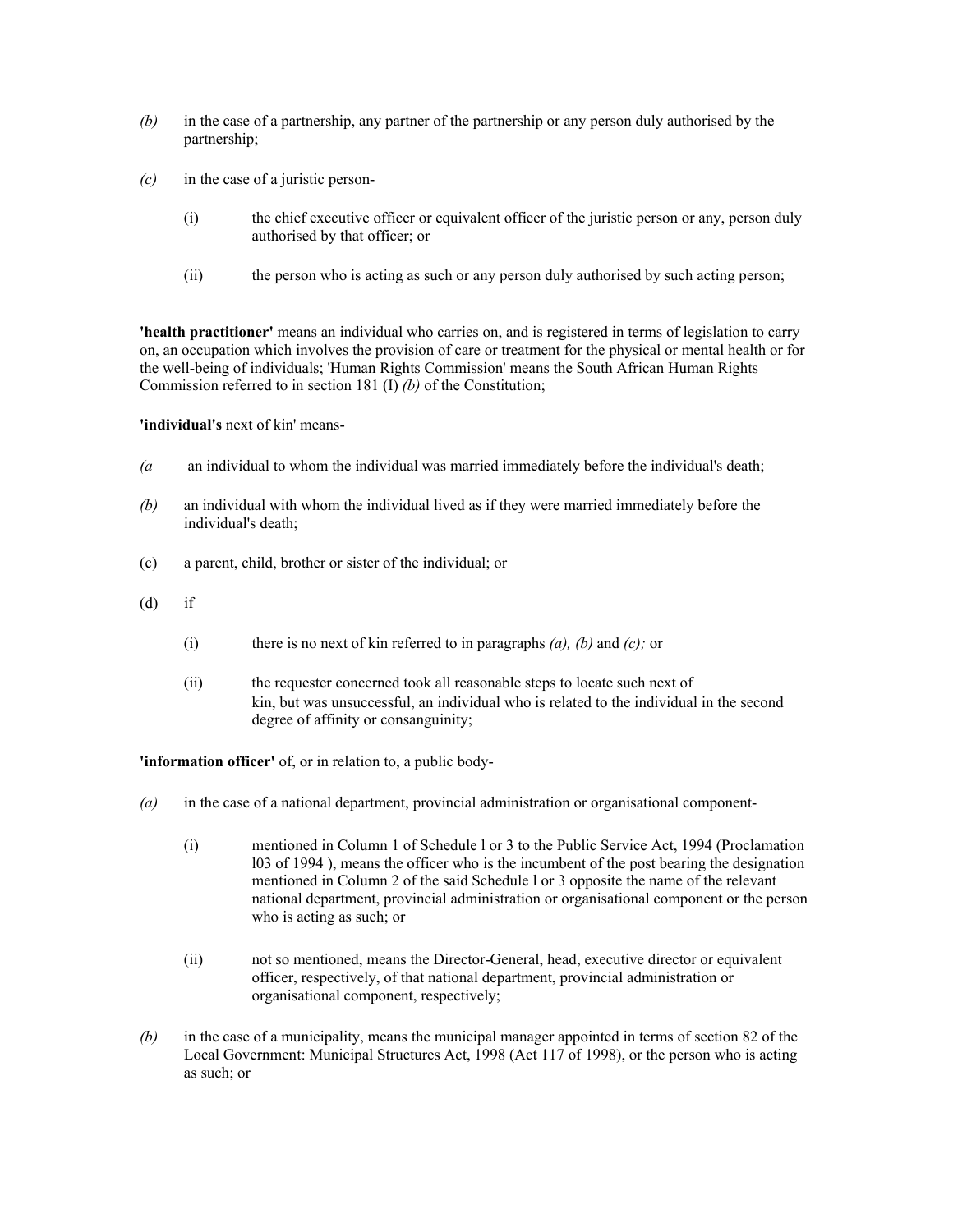*(c)* in the case of any other public body, means the chief executive officer, or equivalent officer, of that public body or the person who is acting as such;

**'internal appeal'** means an internal appeal to the relevant authority in terms of section 74;

'**international organisation**' means an international organisation-

- *(a)* of states; or
- *(b)* established by the governments of states;

**'Minister** means the Cabinet member responsible for the administration of justice;

**'notice'** means notice in writing and 'notify' and 'notified' have corresponding meanings;

**'objects of this Act'** means the objects of this Act referred to in section 9;

**'official'**, in relation to a public or private body, means-

- *(a)* any person in the employ (permanently or temporarily and full-time or part-time) of the public or private body. as the case may be, including the head of the body, in his or her capacity as such; or
- *(b)* a member of the public or private body, in his or her capacity as such;

**'person'** means a natural person or a juristic person;

**'personal information'** means information about an identifiable individual, including, but not limited to-

- *(a)* information relating to the race, gender, sex, pregnancy, marital status, national, ethnic or social origin, colour, sexual orientation, age, physical or mental health,well-being, disability, religion, conscience, belief, culture, language and birth of the individual;
- *(b)* information relating to the education or the medical, criminal or employment history of the individual or information relating to financial transactions in which the individual has been involved;
- *(c)* any identifying number, symbol or other particular assigned to the individual;
- *(d)* the address, fingerprints or blood type of the individual;
- *(e)* the personal opinions, views or preferences of the individual, except where they are about another individual or about a proposal for a grant, an award or a prize to be made to another individual;
- *(f)* correspondence sent by the individual that is implicitly or explicitly of a private or confidential nature or further correspondence that would reveal the contents of the original correspondence;
- *(g)* the views or opinions of another individual about the individual;
- *(h)* the views or opinions of another individual about a proposal for a grant, an award or a prize to be made to the individual, but excluding the name of the other individual where it appears with the views or opinions of the other individual; and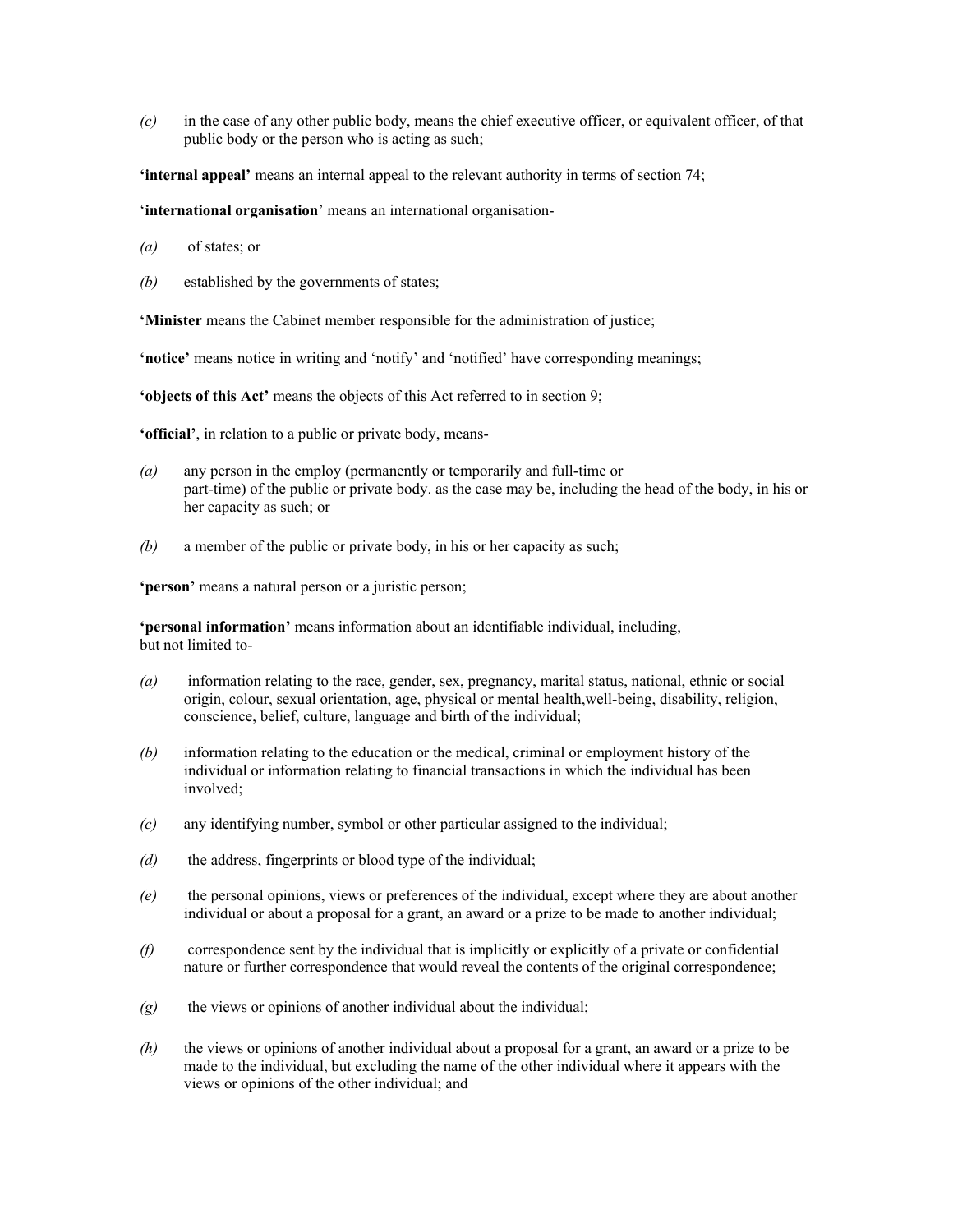*(i)* the name of the individual where it appears with other personal information relating to the individual or where the disclosure of the name itself would reveal information about the individual, but excludes information about an individual who has been dead for more than 20 years;

**'personal requester'** means a reque5ter seeking access to a record containing personal information about the requester;

**'prescribed'** means prescribed by regulation in terms of section 92;

#### **'private body'** means-

- *(a)* a natural person who carries or has carried on any trade, business or profession, but only in such capacity;
- *(b)* a partnership which carries or has carried on any trade, business or profession; or
- *(c)* any former or existing juristic person, but excludes a public body;

**'public safety or environmental risk'** means harm or risk to the environment or the public (including individuals in their workplace) associated with-

- *(a)* a product or service which is available to the public;
- *(b)* a substance released into the environment, including, but not limited to, the workplace;
- *(c)* a substance intended for human or animal consumption;
- *(d)* a means of public transport; or
- *(e)* an installation or manufacturing process or substance which is used in that installation or process;

### **'public body'** means-

- ( *a)* any department of state or administration in the national or provincial sphere of government or any municipality in the local sphere of government; or
- *(b)* any other functionary or institution when-
- (i) exercising a power or performing a duty in terms of the Constitution or a provincial constitution; or
- (ii) exercising a public power or performing a public function in terms of any legislation;

**'record** of, or in relation to, a public or private body, means any recorded information-

*(a)* regardless of form or medium;

.

- *(b* in the possession or under the control of that public or private body, respectively; and
- *(c)* whether or not it was created by that public or private body, respectively;

## **'relevant authority'**, in relation to-

*(a)* a public body referred to in paragraph *(a)* of the definition of 'public body' in the national sphere of government, means-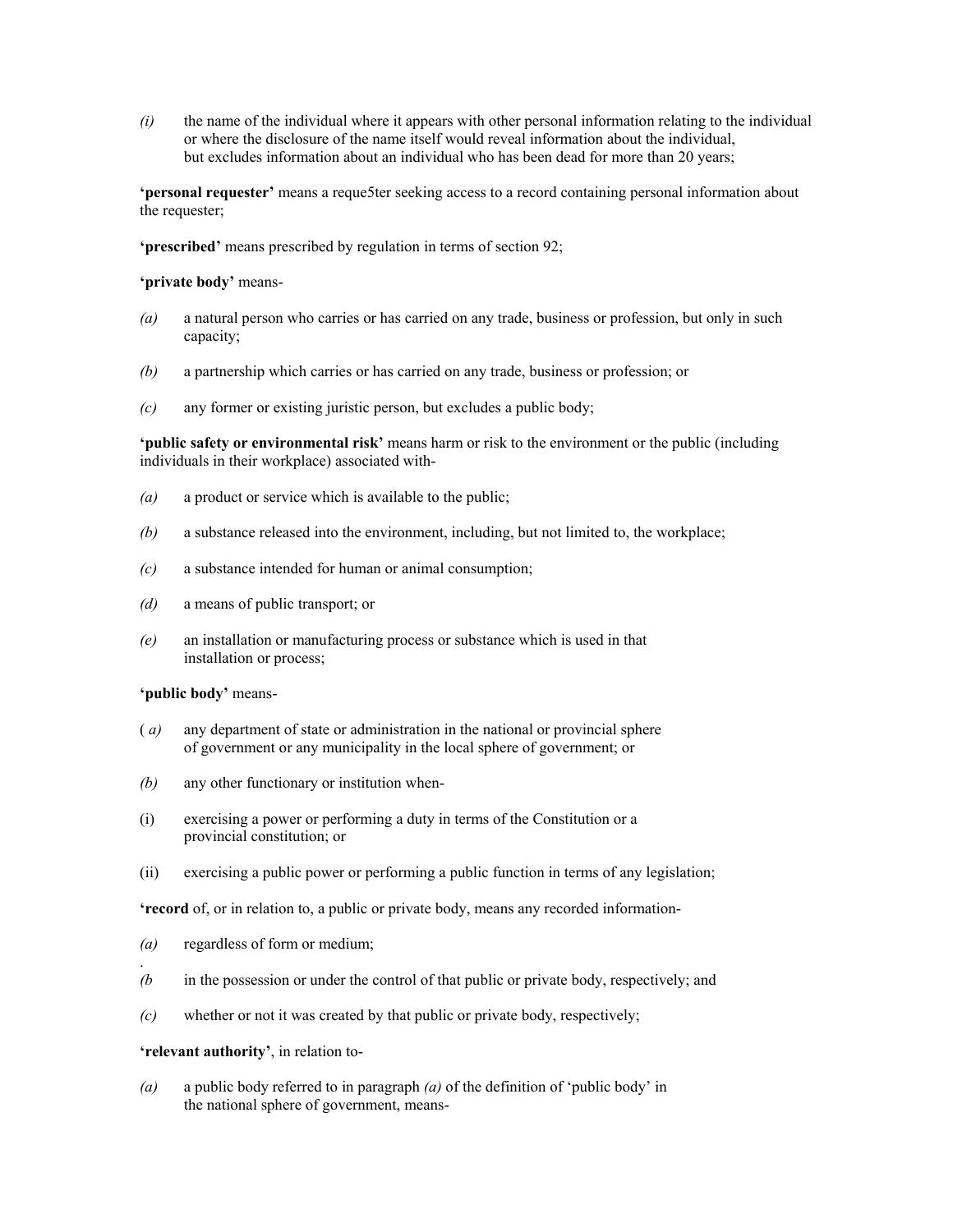- (i) in the case of the Office of the Presidency, the person designated in writing by the President; or
- (ii) in any other case, the Minister responsible for that public body or the person designated in writing by that Minister;
- *(b)* a public body referred to in paragraph *(a)* of the definition of 'public body' in the provincial sphere of government, means-
- (i) in the case of the Office of a Premier, the person designated in writing by the Premier; or
- (ii) in any other case, the member of the Executive Council responsible for that public body or the person designated in writing by that member; or
- *(c)* a municipality , means-
- (i) the mayor;
- (ii) the speaker; or
- (iii) any other person, designated in v.Titing by the Municipal Council of that municipality;

**'request for access'**, in relation to-

- *(a)* a public body, means a request for access to a record of a public body in terms of section II: or
- *(b)* a private body, means a request for access to a record of a private body in terms of section 50;

**'requester'**. in relation to-

- *(a)* a public body, means-
- (i) any person (other than a public body contemplated in paragraph  $(a)$  or  $(b)$  (i) of the definition of 'public body', or an official thereof) making a request for access to a record of that public body; or
- (ii) a person acting on behalf of the person referred to in subparagraph (i);
- *(b)* a private body, means-
- (i) any person. including but not limited to, a public body or an official thereof, making a request for access to a record of that private body; or
- (ii) a person acting on behalf of the person contemplated in subparagraph (i);

#### **'subversive or hostile activities'** means-

- *(a)* aggression against the Republic;
- *(b)* sabotage or terrorism aimed at the people of the Republic or a strategic asset of the Republic, whether inside or outside the Republic;
- *(c)* an activity aimed at changing the constitutional order of the Republic by the use of force or violence; or
- *(d)* a foreign or hostile intelligence operation;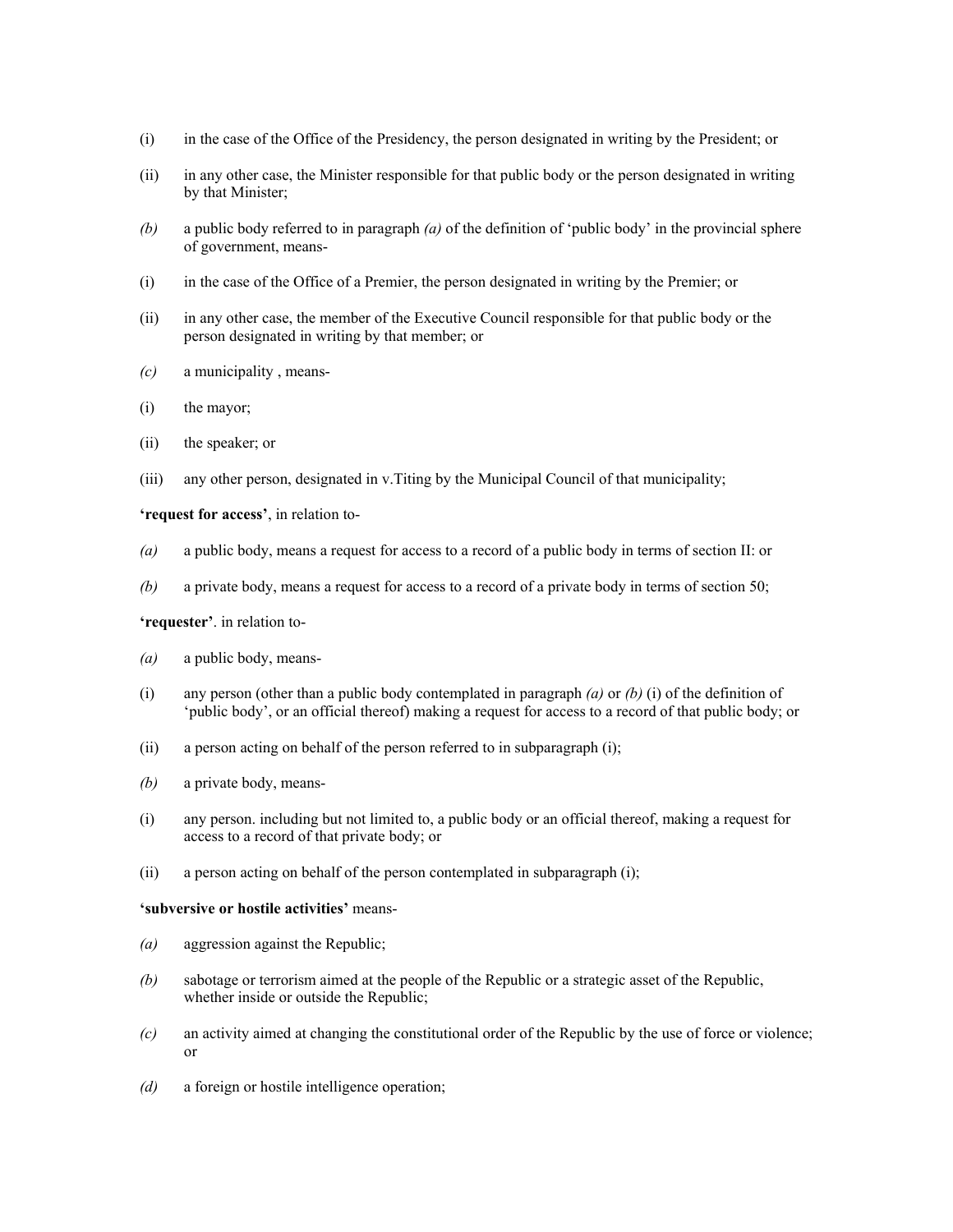**'third party'**, in relation to a request for access to-

- (*a)* a record of a public body, means any person (including, but not limited to, the government of a foreign state, an international organisation or an organ of that government or organisation) other than-
- (i) the requester concerned; and
- (ii) a public body; or
- *(b)* a record of a private body, means any person (including, but not limited to, a public body) other than the requester, but, for the purposes of sections 34 and 63, the reference to 'person' in paragraphs *(a)*  and *(b)* must be construed as a reference to 'natural person';

**'this Act'** includes any regulation made and in force in terms of section 92;

**'transfer'**, in relation to a record, means transfer in terms of section 20 (1) or (2), and 'transferred' has a corresponding meaning;

**'working days'** means any days other than Saturdays, Sundays or public holidays, as defined in section 1 of the Public Holidays Act, 1994 (Act 36 of 1994).

### **2 Interpretation of Act**

(1) When interpreting a provision of this Act, every court must prefer any reasonable interpretation of the provision that is consistent with the objects of this Act over any alternative interpretation that is inconsistent with those objects.

(2) Section 12 must not be construed as excluding-

- *(a)* the Cabinet and its committees; or
- *(b)* an individual member of Parliament or of a provincial legislature,

from the operation of the definition of 'requester' in relation to a private body in section I, section 49 and all other provisions of this Act related thereto.

(3) For the purposes of this Act, the South African Revenue Service, established by section 2 of the South African Revenue Service Act, 1997 (Act 34 of 1997), and referred to in section 35 (1), is a public body.

#### **CHAPTER 2 GENERAL APPLICATION PROVISIONS (ss 3-8)**

### **3 Act applies to record whenever it came into existence**

This Act applies to-

- (*a)* a record of a public body; and
- *(b)* a record of a private body, regardless of when the record came into existence.

## **4 Records held by official or independant contractor of public or private body**

For the purposes of this Act, but subject to section 12, a record in the possession or under the control of-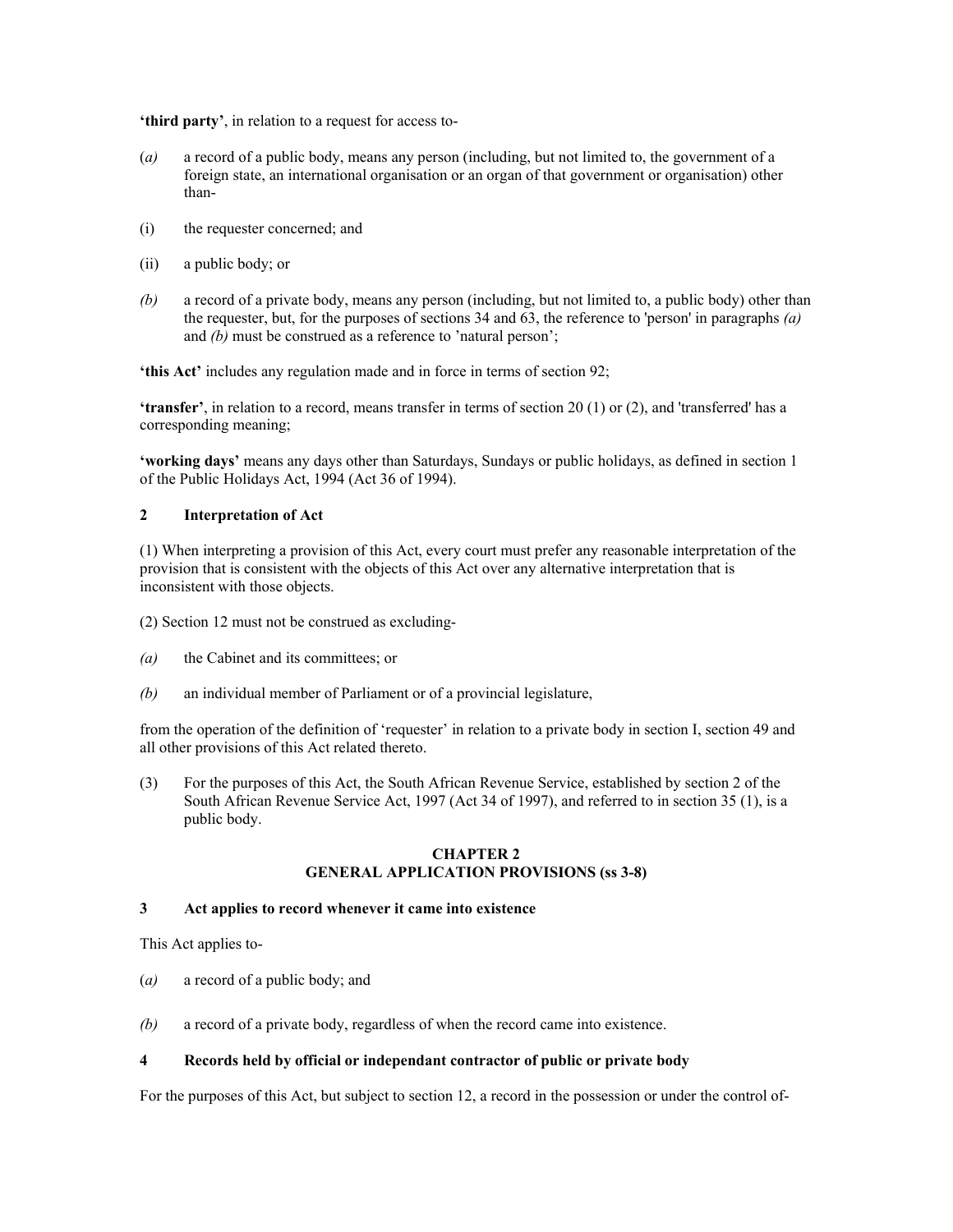- *(a)* an official of a public body *or* private body in his or her capacity as such; or
- *(b)* an in dependant contractor engaged by a public body or private body in the capacity as such contractor, is regarded as being a record of that public body or private body, respectively.

## **5 Application of other legislation prohibiting or restricting disclosure**

This Act applies to the exclusion of any provision of other legislation that-

- *(a* prohibits or restricts the disclosure of a record of a public body or private body; and
- *(b)* is materially inconsistent with an object, or a specific provision, of this Act.

### **6 Application of other legislation providing for access**

Nothing in this Act prevents the giving of access to-

*(a)* a record of a public body in terms of any legislation referred to in Part 1 of the Schedule; or

*(b)* a record of a private body in terms of any legislation referred to in Part 2 of the Schedule.

## **7 Act not applying to records required for criminal or civil proceedings after commencement of proceedings**

- (I) This Act does not apply to a record of a public body or a private body if-
- *(a)* that record is requested for the purpose of criminal or civil proceedings;
- *(b)* so requested after the commencement of such criminal or civil proceedings, as the case may be; and
- *(c)* the production of or access to that record for the purpose referred to in paragraph ( *a)* is provided for in any other law.
- (2) Any record obtained in a manner that contravenes subsection (I) is not admissible as evidence in the criminal or civil proceedings referred to in that subsection unless the exclusion of such record by the court in question would, in its opinion, be detrimental to the interests of justice.

#### **8 Part applicable when performing functions as public or private body**

- (I) For the purposes of this Act. a public body referred to in paragraph *(b)* (ii) of the definition of 'public body' in section I or a private body-
- *(a)* may be either a public body or a private body in relation to a record of that body; and
- *(b)* may in one instance be a public body and in another instance be a private body depending on whether that record relates to the exercise of a power or performance *or* a function as a public body or as a private body.
- (2) A request for access to a record held for the purpose or with regard to the exercise of a power or the performance of a function-
- *(a)* as a public body must be made in terms of section II; or
- *(b)* as a private body, must be made in terms of section 50.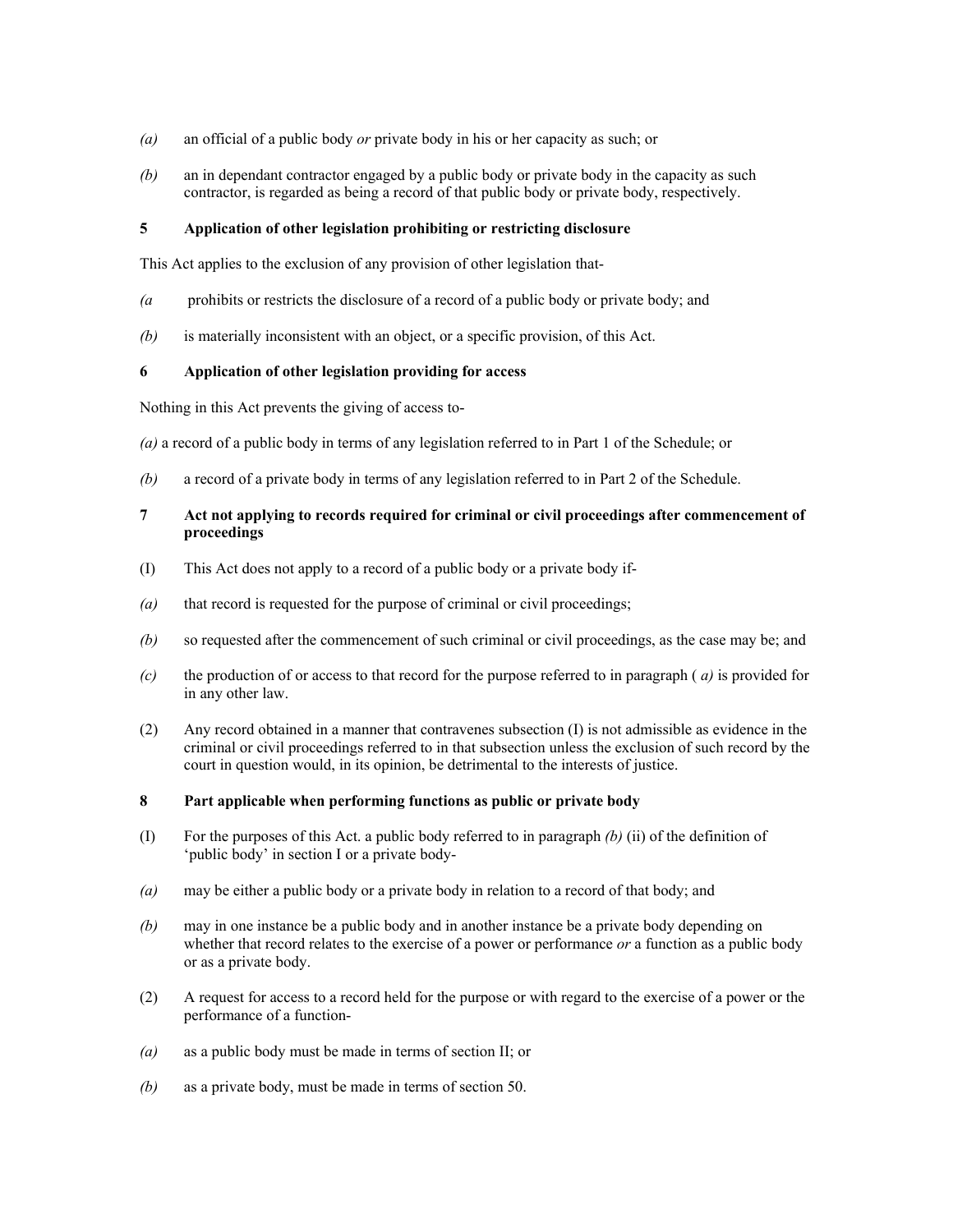- (3) The provisions of Parts 1,2,4,5,6 and 7 apply to a request for access to a record that relates to a power or function exercised or performed as a public body.
- (4) The provisions of Parts 1,3,4,5,6 and 7 apply to a request for access to a record that relates to a power or function exercised or performed as a private body.

## **CHAPTER 3 GENERAL INTRODUCTORY PROVISIONS (ss 9-10)**

# **9 Objects of Act**

The objects of this Act are-

- *(a)* to give effect to the constitutional right of access to-
- (i) any information held by the State; and
- (ii) any information that is held by another person and that is required for the exercise or protection of any rights;
- *(b)* to give effect to that right-
- (i) subject to justifiable limitations, including, but not limited to, limitations aimed at the reasonable protection of privacy, commercial confidentiality and effective, efficient and good governance; and
- (ii) in a manner which balances that right with any other rights, including the rights in the Bill of Rights in Chapter 2 of the Constitution;
- *(c)* to give effect to the constitutional obligations of the State of promoting a human rights culture and social justice, by including public bodies in the definition of 'requester', allowing them, amongst others, to access information from private bodies upon compliance with the four requirements in this Act, including an additional obligation for certain public bodies in certain instances to act in the public interest;
- *(d)* to establish voluntary and mandatory mechanisms or procedures to give effect to that right in a manner which enables persons to obtain access to records of public and private bodies as swiftly, inexpensively and effortlessly as reasonably possible; and
- *(e)* generally, to promote transparency, accountability and effective governance of all public and private bodies by, including, but not limited to, empowering and educating everyone-
- (i) to understand their rights in terms of this Act in order to exercise their rights in relation to public and private bodies;
- (ii) to understand the functions and operation of public bodies; and
- (iii) to effectively scrutinise, and participate in, decision-making by public bodies that affects their rights.

## **10 Guide on how to use Act**

(1) The Human Rights Commission must, within 18 months after the commencement of this section, compile in each official language a guide containing such information, in an easily comprehensible form and manner, as may reasonably be required by a person who wishes to exercise any right contemplated in this Act.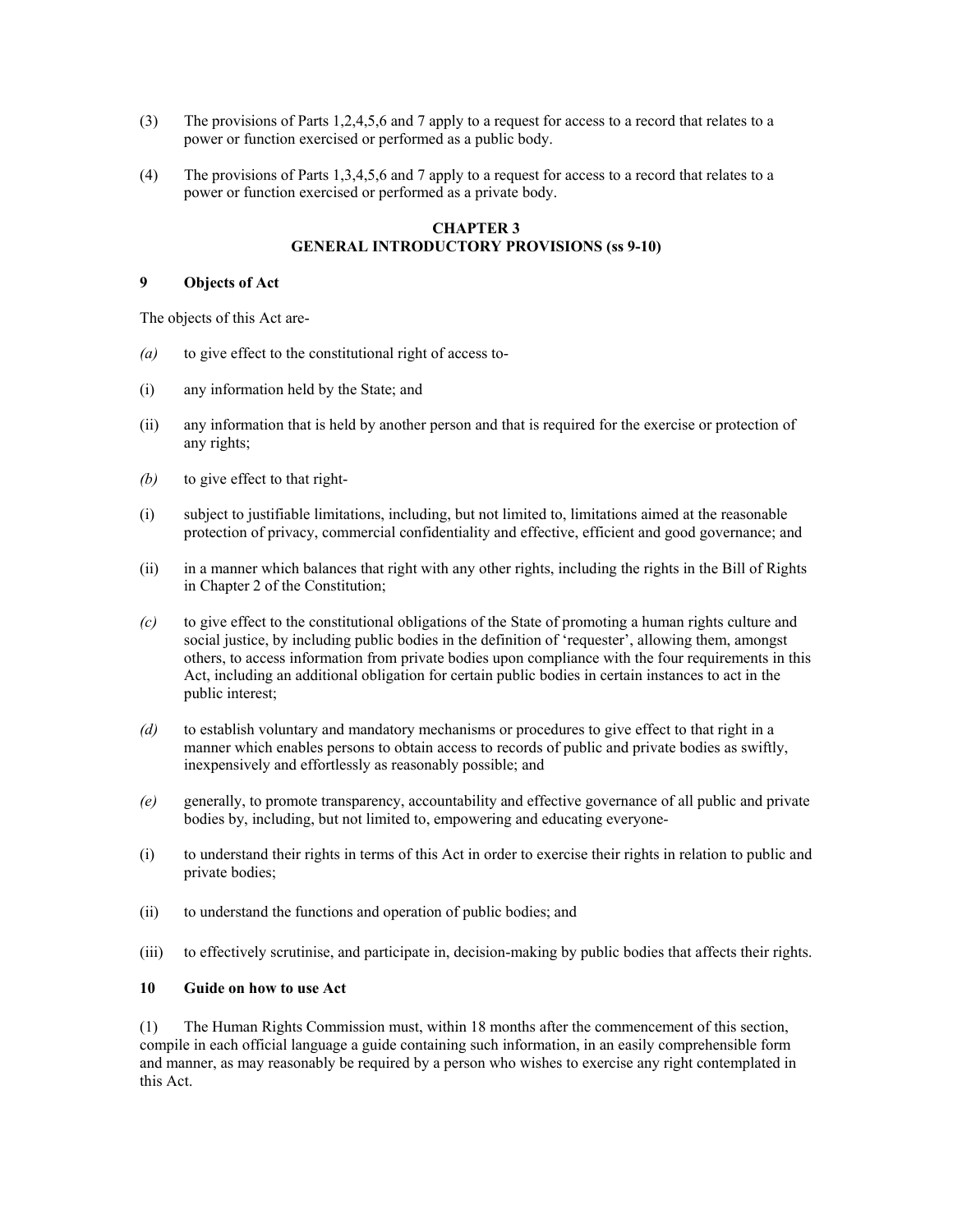- (2) The guide must, without limiting the generality of subsection (1), include a description of-
- *(a)* the objects of this Act;
- *(b)* the postal and street address, phone and fax number and, if available, electronic mail address of-
	- (i) the information officer of every public body, and
	- (ii) every deputy information officer of every public body appointed in terms of section  $17(1)$ ;
- *(c)* such particulars of every private body as are practicable:
- *(d)* the manner and form of a request for-
	- (i) access to a record of a public body contemplated in section 11; and
	- (ii) access to a record of a private body contemplated in section 50;
- *(e)* the assistance available from the information officer of a public body in terms of this Act;
- (f) the assistance available from the Human Rights Commission in terms of this Act;
- (g) all remedies in law available regarding an act or failure to act in respect of a right or duty conferred or imposed by this Act, including the manner of lodging-
	- (i) an internal appeal; and
	- (ii) an application with a court against a decision by the information officer of a public body, a decision on internal appeal or a decision of the head of a private body;
- *(h)* the provisions of sections 14 and 51 requiring a public body and private body, respectively, to compile a manual, and how to obtain access to a manual;
- *(i)* the provisions of sections 15 and 52 providing for the voluntary disclosure of categories of records by a public body and private body, respectively;
- *(j)* the notices issued in terms of sections 22 and 54 regarding fees to be paid in , relation to requests for access; and
- $(k)$  the regulations made in terms of section 92.
- (3) The Human Rights Commission must, if necessary, update and publish the guide at intervals of not more than two years.
- (4) The guide must be made available as prescribed.

## **PART 2**

#### **ACCESS TO RECORDS OF PUBLIC BODIES (ss 11-49)**

## **CHAPTER I**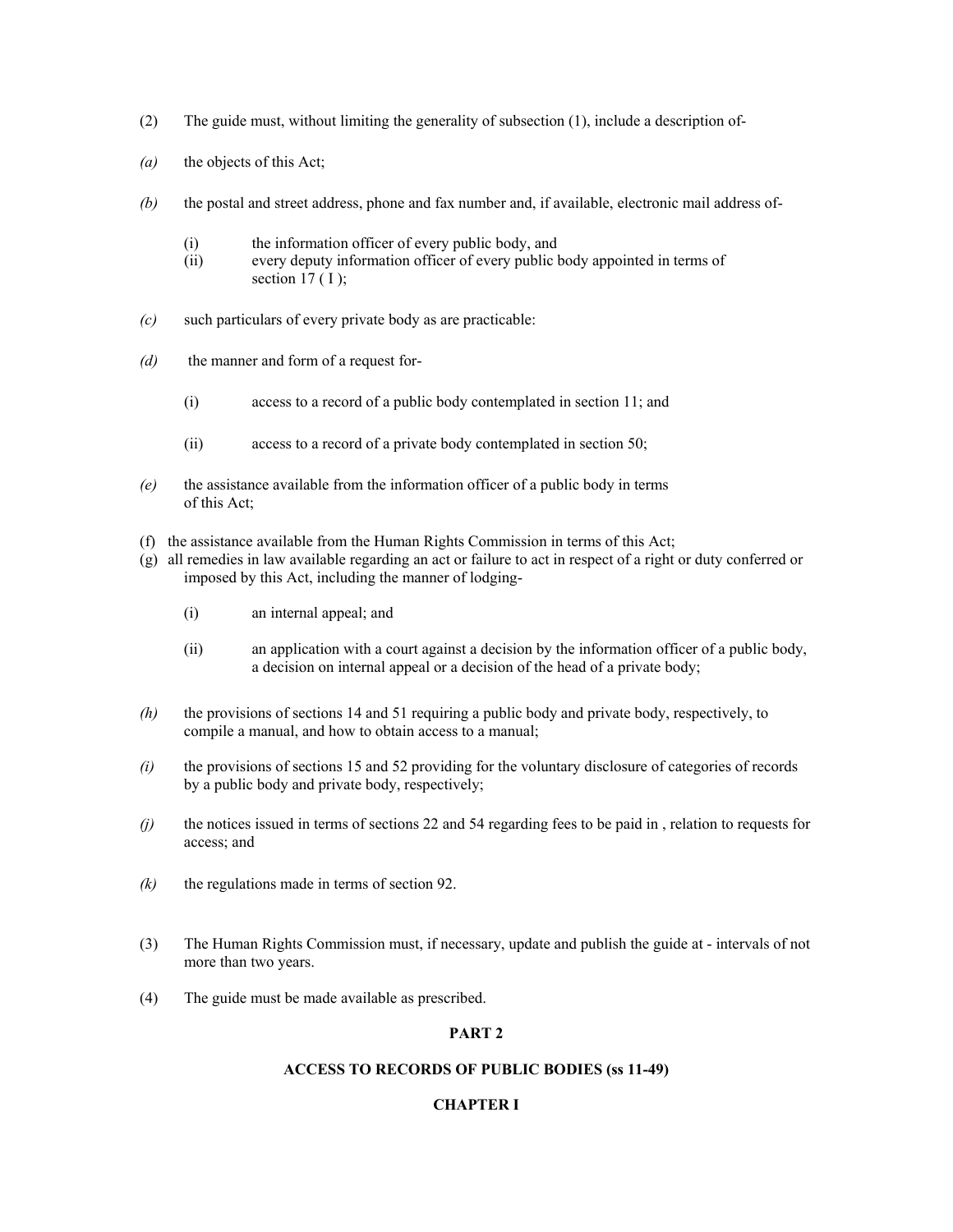## **RIGHT OF ACCESS, AND SPECIFIC APPLICATION PROVISIONS (ss11-13)**

### **11 Right of access to records of public bodies**

- (1) A requester must be given access to a record of a public body if-
	- *(a)* that requester complies with all the procedural requirements in this Act relating to a request for access to that record; and
	- *(b)* access so that record is not refused in terms of any ground for refusal contemplated in Chapter 4 of this Part.
- (2) A request contemplated in subsection ( 1) includes a request for access to a record containing personal information about the requester.
- (3) A requester's right of access contemplated in subsection (I) is, subject to this Act, not affected by-
	- *(a)* any reasons the requester gives for requesting access; or
	- *(b)* the information officer's belief as to what the requester's reasons are for requesting access.

## **12 Act not applying to certain public bodies or officials thereof**

This Act does not apply to a record of-

- *(a)* the Cabinet and its committees;
- *(b)* the judicial functions of-
	- (i) a court referred to in section 166 of the Constitution;
	- (ii) a Special Tribunal established in terms of section 2 of the Special Investigating Units and Special Tribunals Act, 1996 (Act 74 of 1996); or
	- (iii) a judicial officer of such court or Special Tribunal; or
- *(c)* an individual member of Parliament or of a provincial legislature in that capacity.

## **13 Body determined to be part of another public body**

For the purpose of this Act, the Minister may, on his or her own accord or on the request of the relevant public body or bodies or a body referred to in paragraph *(c),* in the prescribed manner and by notice in the *Gazette-* 

- *(a)* determine that a public body is to be regarded as part of another public body;
- *(b)* determine that a category of public bodies is to be regarded as one public body with such information officer as the Minister designates; and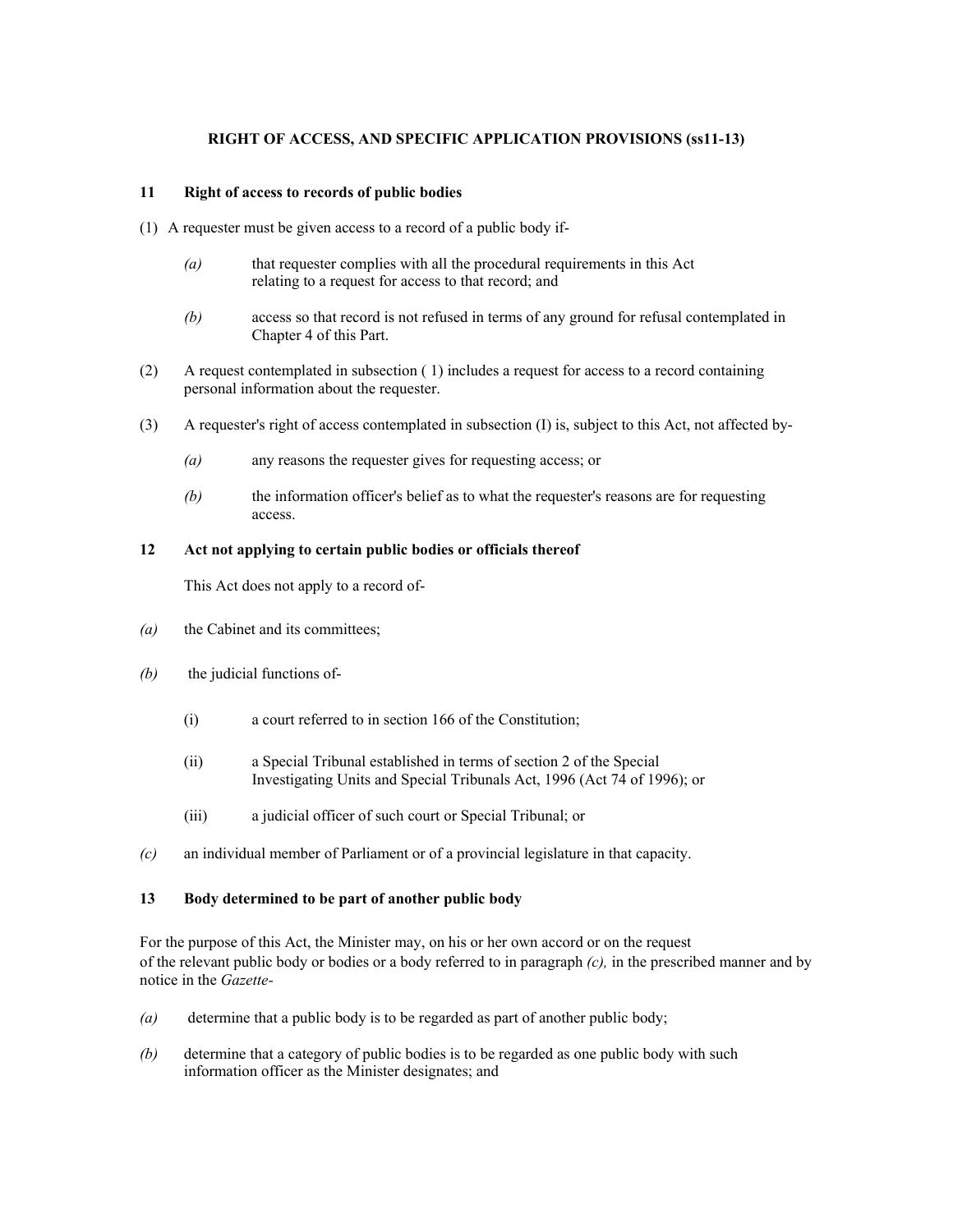- *(c)* if there is doubt as to whether a body is a separate public body or forms part of a public body, determine that the body-
	- (i) is a separate public body; or
	- (ii) forms part of a public body,

# **CHAPTER 2**

## **PUBLICATION AND AVAILABILITY OF CERTAIN RECORDS (ss 14-16)**

### **14 Manual on functions of, and index of records held by, public body**

(1) Within six months after the commencement of this section or the coming into existence of a public body, the information officer of the public body concerned must compile in at least three official languages a manual containing-

- *(a* a description of its structure and functions;
- *(b)* the postal and street address, phone and fax number and, if available, electronic mail address of the information officer of the body and of every deputy information officer of the body appointed in terms of section 17 (1);
- *(c)* a description of the guide referred to in section 10, if available, and how to obtain access to it;
- (d) sufficient detail to facilitate a request for access to a record of the body, a description of the subjects on which the body holds records and the categories of records held on each subject;
- *(e)* the latest notice, in terms of section 15 (2), if any, regarding the categories of records of the body which are available without a person having to request access in terms of this Act;
- (f) a description of the services available to members of the public from the body and how to gain access to those services;
- *(g)* a description of any arrangement or provision for a person (other than a public body referred to in paragraph *(a)* or *(b)* (i) of the definition of 'public body' in section 1) by consultation, making representations or otherwise, to participate in or influence-
	- (i) the formulation of policy; or
	- (ii) the exercise of powers or performance of duties, by the body;
- *(h)* a description of all remedies available in respect of an act or a failure to act by the body; and
- *(i)* such other information as may be prescribed.
- (2) A public body must, if necessary , update and publish its manual referred to in subsection (1) at intervals of not more than one year.
- (3) Each manual must be made available as prescribed.
- (4) *(a)* If the functions of two or more public bodies are closely connected, the Minister may on request or of his or her own accord determine that the two or more bodies compile one manual only.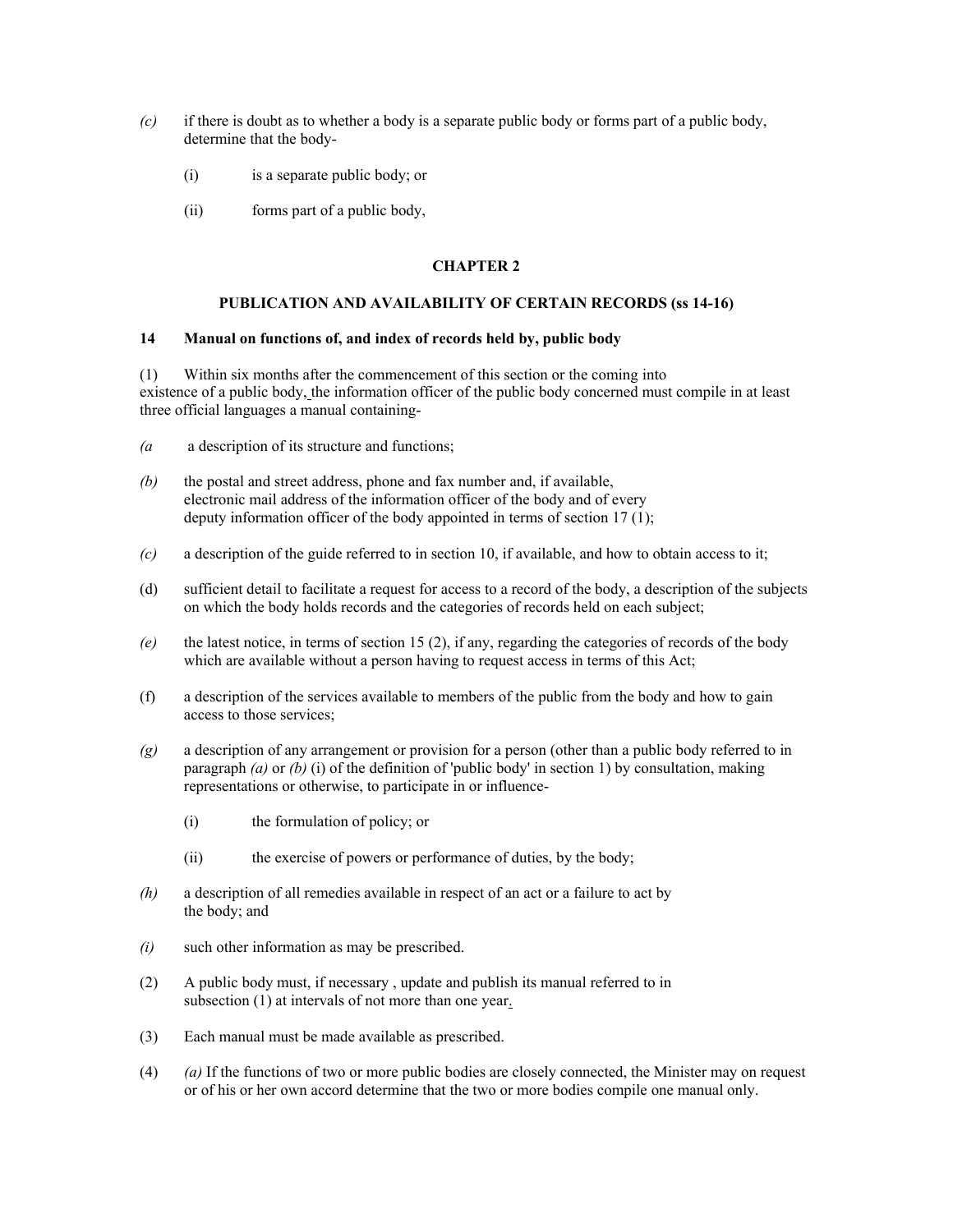*(b)* The public bodies in question must share the cost of the compilation and making available of such manual as the Minister determines.

(5) For security, administrative or financial reasons, the Minister may, on request or of his or her own accord by notice in the *Gazette,* exempt any public body or category of public bodies from any provision of this section for such period as the Minister thinks fit,

## **15 Voluntary disclosure and automatic availability of certain records**

- (I) The information officer of a public body referred to in paragraph *(a)* or *(b)* (i) of the definition of 'public body' in section 1, must, on a periodic basis not less frequently once each year, submit to the Minister a description of-
- *(a)* the categories of records of the public body that are automatically available without a person having to request access in terms of this Act, including such categories available-
	- (i) for inspection in terms of legislation other than this Act;
	- (ii) for purchase or copying from the body; and
	- (iii) from the body, free of charge; and
- *(b)* how to obtain access to such records,
- *(2)* On a periodic basis, not less frequently than once each year and at the cost of the relevant public body, the Minister must, by notice in the *Gazette-*
- *(a)* publish every, description submitted in terms of subsection (I);or
- *(b)* update every, description so published, as the case may be,

(3) The only fee, payable (if any) for access to a record included in a notice in terms of subsection (2) is a prescribed fee for reproduction.

(4) The information officer of a public body may delete any part of a record contemplated in subsection ( 1)

*(a)* which, on a request for access, may or must be refused in terms of Chapter 4 of this Part,

(5) Section 11 and any other provisions in this Act related to that section do not apply to any category of records included in a notice in terms of subsection (2).

## **16 Information in telephone directory**

The Director-General of the national department responsible for government communications and information services must at that department's cost ensure the publication of the postal and street address, phone and fax number and, if available, electronic mail address of the information officer of every public body in every telephone directory issued for general use by the public as are prescribed.

## **CHAPTER 3 MANNER OF ACCESS (ss 17-32)**

# **17 Designation of deputy information officers, and delegation**

(1) For the purposes of this Act, each public body must, subject to legislation governing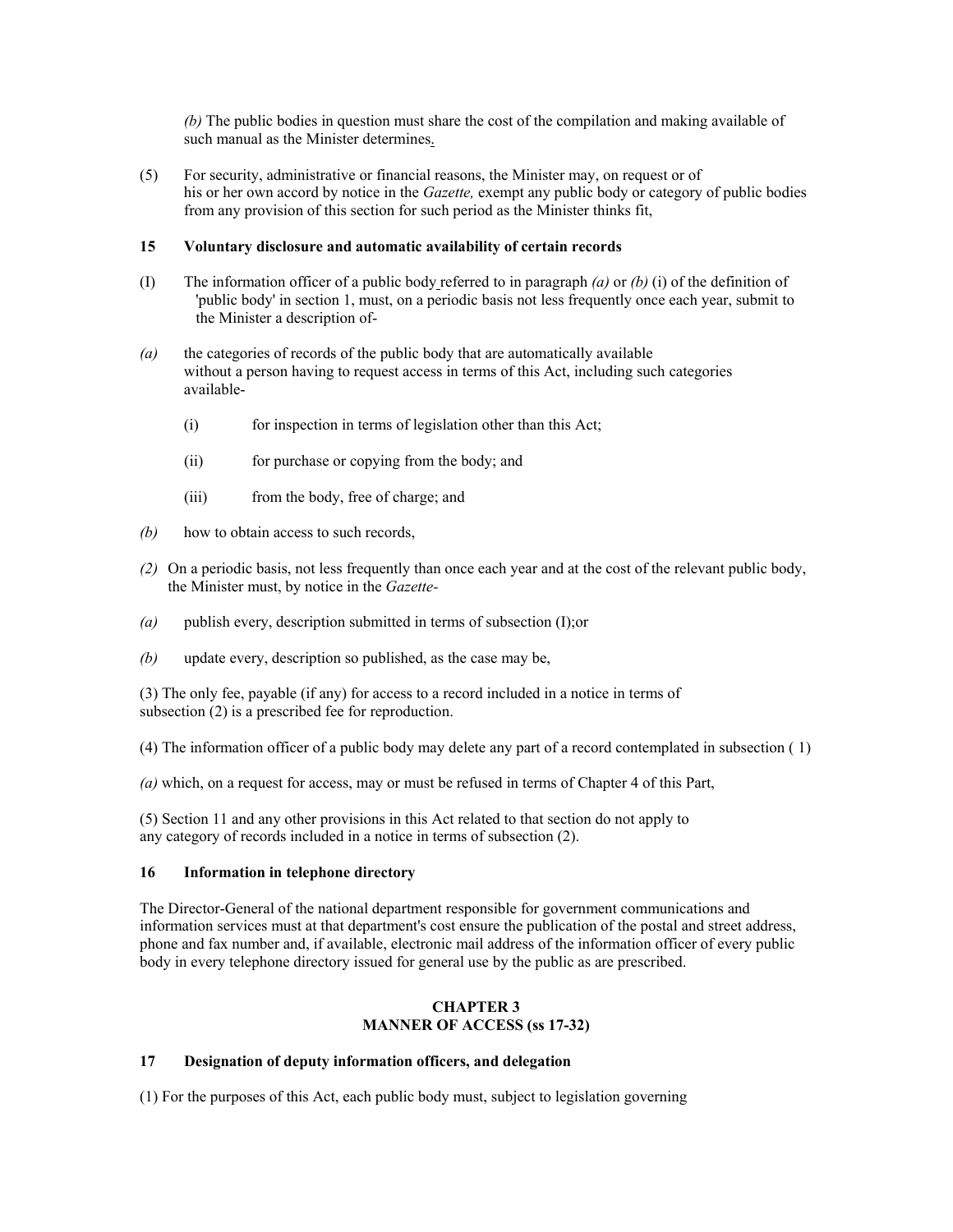the employment of personnel of the public body concerned, designate such number of persons as deputy information officers as are necessary to render the public body as accessible as reasonably possible for requesters of its records.

(2) The information officer of a public body has direction and control over every deputy information officer of that body.

(3) The information officer of a public body may delegate a power or duty conferred or imposed on that information officer by this Act to a deputy information officer of that public body.

(4) In deciding whether to delegate a power or duty in terms of subsection (3), the information officer must give due consideration to the need to render the public body as accessible as reasonably possible for requesters of its records.

(5) Any power or duty delegated in terms of subsection (3) must be exercised or performed subject to such conditions as the person who made the delegation considers necessary.

- (5) Any delegation in terms of subsection (3 )-
	- *(a)* must be in writing;
	- *(b)* does not prohibit the person who made the delegation from exercising the power concerned or performing the duty concerned himself or herself; and
	- *(c)* may at any time be withdrawn or amended in writing by that person.

(7) Any right or privilege acquired, or any obligation or liability incurred, as a result of a decision in terms of a delegation in terms of subsection (3) is not affected by any subsequent withdrawal or amendment of that decision.

#### **18 Form of requests**

(1) A request for access must be made in the prescribed form to the information officer of the public body concerned at his or her address or fax number or electronic mail address.

(2) The form for a request of access prescribed for the purposes of subsection (I) must at least require the requester concerned-

- *(a)* to provide sufficient particulars to enable an official of the public body concerned to identify-
	- (i) the record or records requested; and
	- (ii) the requester;
- *(b)* to indicate which applicable form of access referred to in section 29 (2) is required;
- *(c)* to state whether the record concerned is preferred in a particular language;
- *(d)* to specify a postal address or fax number of the requester in the Republic;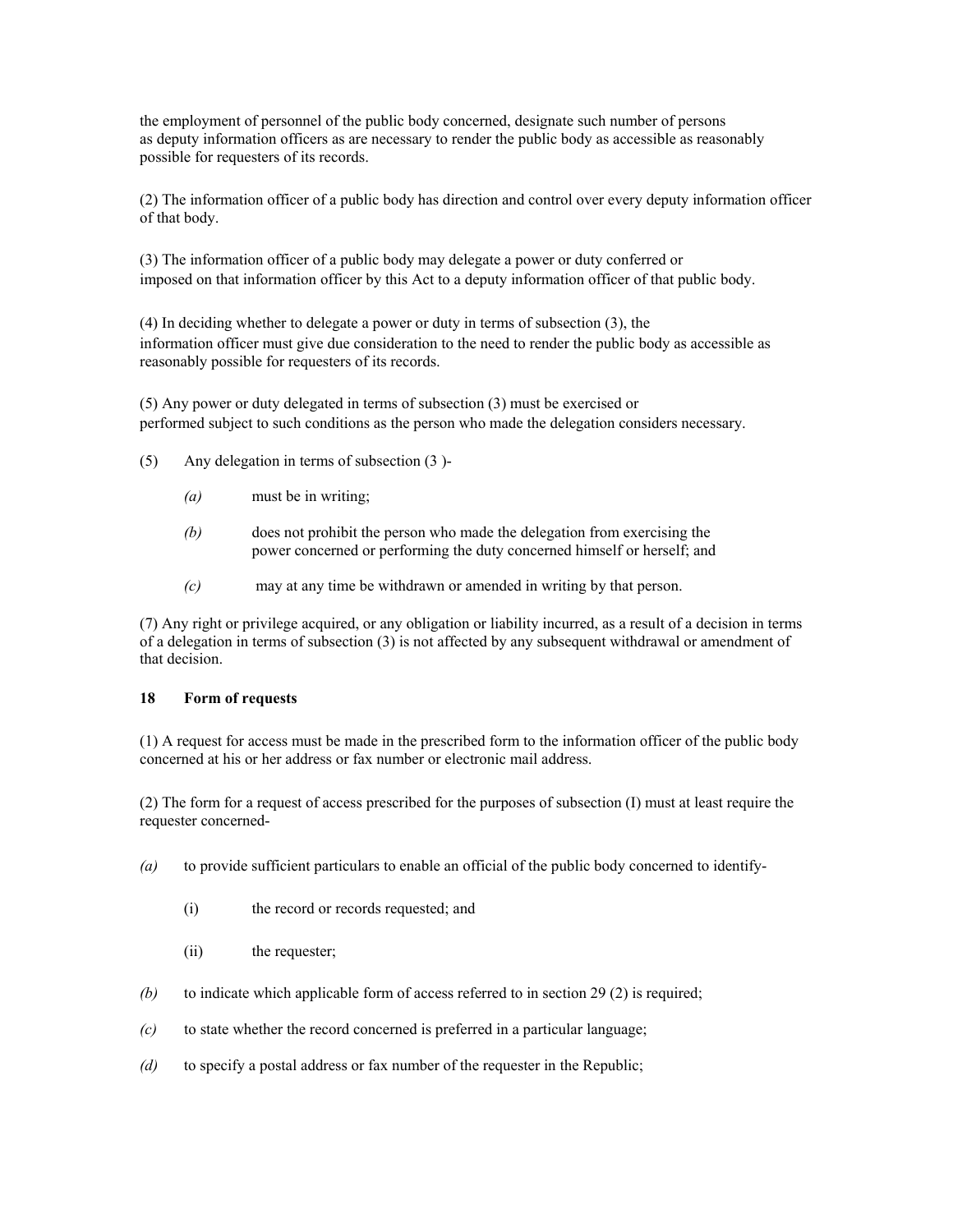- *(e)* if, in addition to a written reply, the requester wishes to be informed of the decision on the request in any other manner, to state that manner and the necessary particulars to be so informed; and
- *(f)* if the request is made on behalf of a person, to submit proof of the capacity in which the requester is making the request, to the reasonable satisfaction of the information officer .
- (3) *(a)* An individual who because of illiteracy or a disability is unable to make a request for access to a record of a public body in accordance with subsection (I), may make that request orally.

*(b)* The information officer of that body must reduce that oral request to writing in the prescribed form and provide a copy thereof to the requester.

## **19 Duty to assist requesters**

- (1) If a requester informs the information officer of -
- (a) a public body that he or she wishes to make a request for access to a record of that public body; or
- (b) a public body (other than a public body referred to in paragraph (a) or (b) (I) of the definition of 'public body' in section 1) that he or she wishes to make a request for access to a record of another public body, the information officer must render such reasonable assistance, free of charge, as if necessary to enable that requester to comply with section 18 (1).

(2) If a requester has made a request for access that does not comply with section 18 (1), the information officer concerned may not refuse the request because of that non-compliance unless the information officer has-

- (a) notified that requester of an intention to refuse the request and stated in the notice
	- (i) the reasons for the contemplated refusal; and
	- (ii) that the information officer or another official identified by the information officer would assist that requester in order to make the request in a form that would remove the grounds for refusal;
- (b) given the requester a reasonable opportunity to seek such assistance;
- (c) as far as reasonably possible, furnished the requester with any information (including information about the records, other than information on the basis of which a request for access may or must be refused in terms of any provision of Chapter 4 of this Part held by the body which are relevant to the request) that would assist the making of the request in that form; and
- (d) given the requester a reasonable opportunity to confirm the request or alter it to comply with section 18 (1).

(3) When computing any period referred to in section 25 (1), the period commencing on the date on which notice is given in terms of subsection (2) and ending on the date on which the person confirms of alters the request for access concerned must be disregarded.

(4) If it is apparent on receipt of a request for access that it should have been made to another public body, the information officer of the public body concerned must –

- (a) render such assistance as it necessary to enable the person to make the request, to the information officer of the appropriate public body; or
- (b) transfer the request in accordance with section 20 to the last-mentioned information officer, whichever will result in the request being dealt with earlier.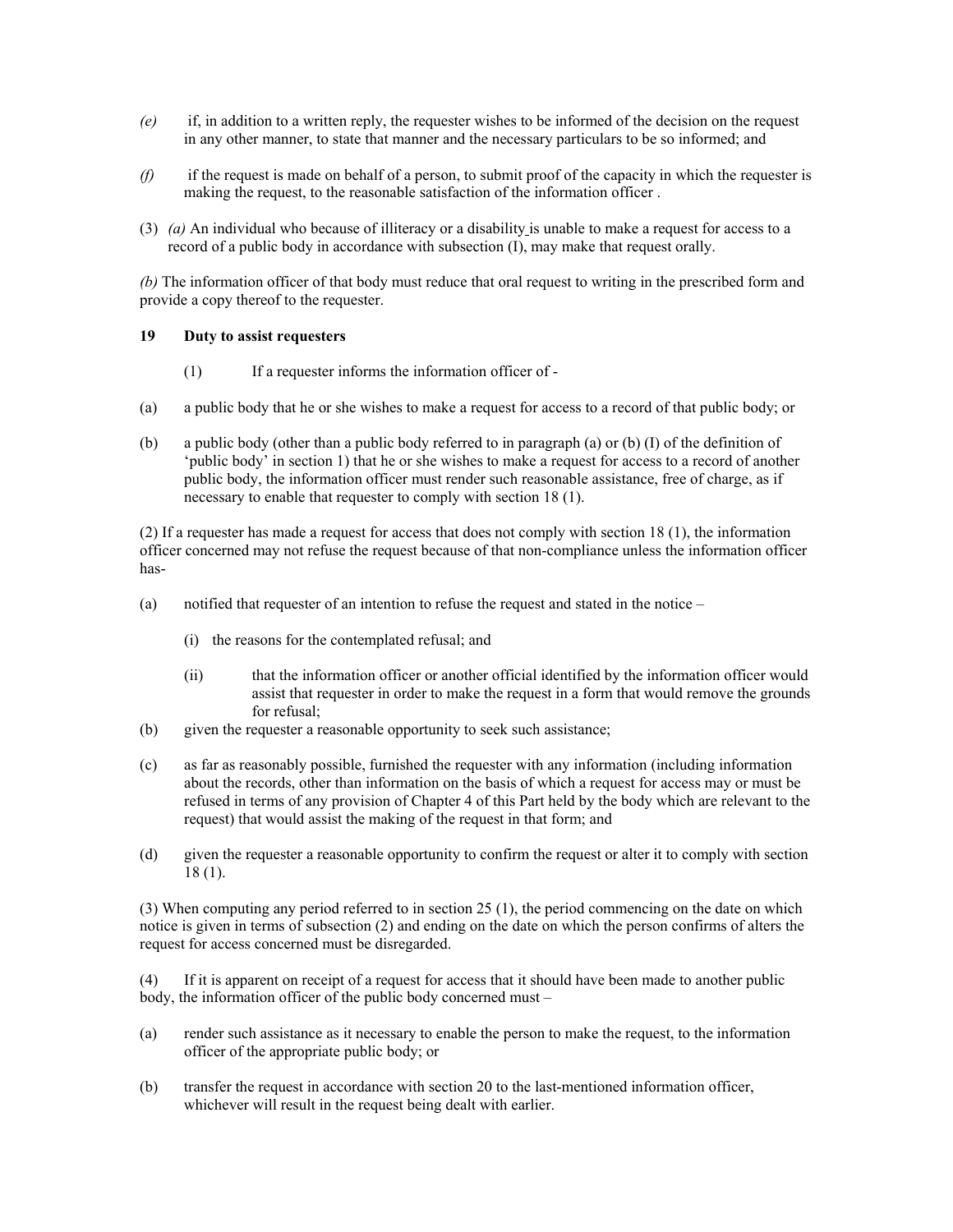#### **20 Transfer of requests**

(I) If a request for access is made to the information officer of a public body in respect of which-

- *(a)* the record is not in the possession or under the control of that body but is in the possession of another public body;
- *(b)* the record's subject matter is more closely connected with the functions of another public body than those of the public body of the information officer to whom the request is made; or
- *(c)* the record contains commercial information contemplated in section 42 in which any other public body has a greater commercial interest, the information officer to whom the request is made must as soon as reasonably possible, but in any event within 14 days after the request is received-
	- (i) transfer the request to the information officer of the other public body or, if there is in the case of paragraph *(c)* more than one other public body having a commercial interest, the other public body with the greatest commercial interest; and
	- (ii) if the public body of the information officer to whom the request is made is in possession of the record and considers it helpful to do so to enable the information officer of the other public body to deal with the request, send the record or a copy of the record to that information officer .
- (2) If a request for access is made to the information officer of a public body in respect of which-
- *(a)* the record is not in the possession or under the control of the public body of that information officer and the information officer does not know which public body has possession or control of the record;
- *(b)* the record's subject matter is not closely connected to the functions of the public body of that information officer and the information officer does not know whether the record is more closely connected with the functions of another public body than those of the public body of the information officer to whom the request is made; and
- *(c)* the record-
	- (i) was created by or for another public body; or
	- (ii) was not so created by or for any public body, but was received first by another public body,

the information officer to whom the request is made, must as soon as reasonably possible, but in any event within 14 days after the request is received, transfer the request to the information officer of the public body by or for which the record was created or which received it first, as the case may be.

(3) Subject to subsection (4), the information officer to whom a request for access is transferred, must give priority to that request in relation to other requests as if it were-received by him or her on the date it was received by the information officer who transferred the request.

(4) If a request for access is transferred, any period referred to in section 25 ( 1) must be computed from the date the request is received by the information officer to whom the request is transferred.

(5) Upon the transfer of a request for access, the information officer making the transfer must immediately notify the requester of-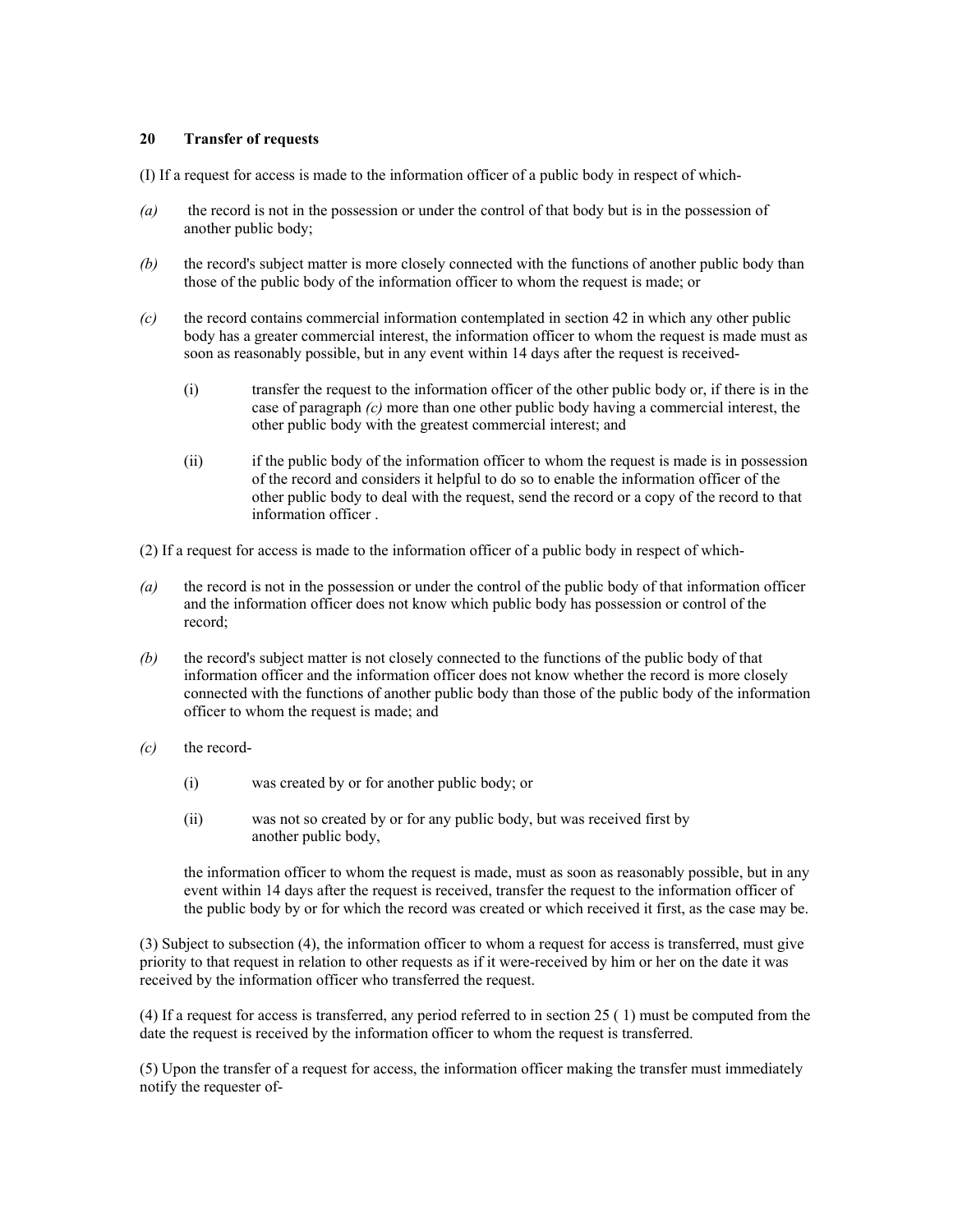- (*a*) the transfer;
- (b) the reasons for the transfer; and
- (c) the period within which the request must be dealt with.

## 21 **Preservation of records until final decision on request**

If the information officer of a public body has received a request for access to a record of the body, that information officer must take the steps that are reasonably necessary to preserve the record, without deleting any information contained in it, until the information officer has notified the requester concerned of his or her decision in terms of section 25 and-

- *(a)* the periods for lodging an internal appeal, an application with a court or an appeal against a decision of that court have expired; or
- (b) that internal appeal application or appeal against a decision of that court or other legal proceedings in connection with the request has been finally determined, whichever is the later.

# 22 **Fees**

- (1) The information officer of a public body to whom a request for access is made, must by notice require the requester, other than a personal requester, to pay the prescribed request fee (if any), before further processing the request.
- (2) If-
- *(a)* the search for a record of a public body in respect of which a request for access by a requester, other than a personal requester, has been made; and
- *(b}* the preparation of the record for disclosure (including any arrangements contemplated in section 29 (2) *(a)* and *(b)* (i) and (ii) *(a)* would, in the opinion of the information officer of the body, require more than the hours prescribed for this purpose for requesters, the information officer must by notice require the requester, other than a personal requester, to pay as a deposit the prescribed portion (being not more than one third) of the access fee which would be payable if the request is granted.
- (3) The notice referred to in subsection (1) or (2) must state-
	- *(a)* the amount of the deposit payable in terms of subsection (2), if applicable;
	- *(b)* that the requester may lodge an internal appeal or an application with a court, as the case may be against the tender or payment of the request fee in terms of subsection (1) or the tender or payment of a deposit in terms of subsection (2), as the case may be; and
	- *(c)* the procedure (including the period) for lodging the internal appeal or application, as the case may be
- (4) If a deposit has been paid in respect of a request for access which is refused the information officer concerned must repay the deposit to the requester.
- (5) The information officer of a public body must withhold a record until the requester concerned has paid the applicable fees (if any).
- (6) A requester whose request for access to a record of a public body has been granted must pay an access fee for reproduction and for search and preparation contemplated in subsection (7) *(a)* and *(b),* respectively, for any time reasonably required in excess of the prescribed hours to search for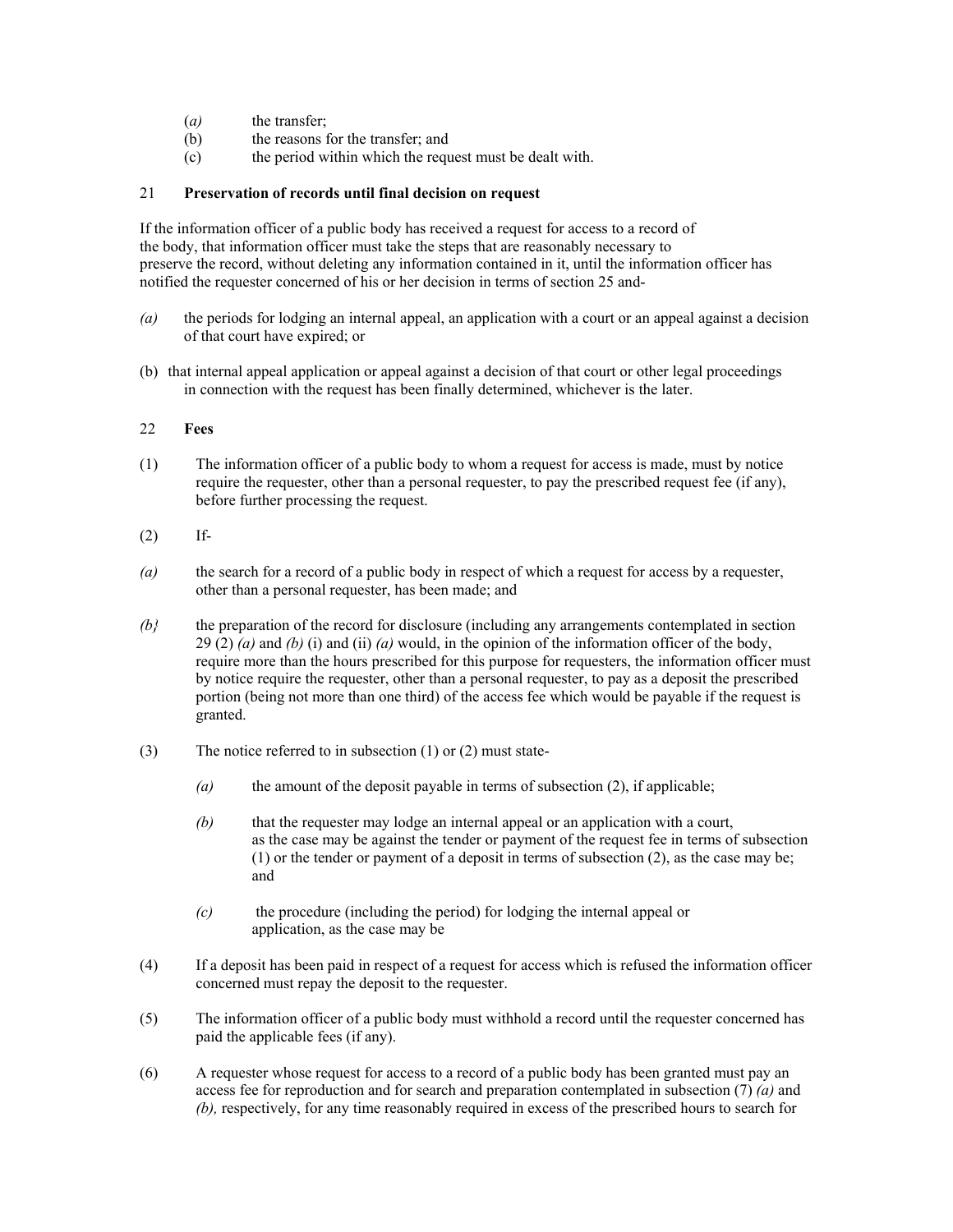and prepare (including making any arrangements contemplated in section 29 (2) *(a)* and *(b)* (i) and (ii) *(a)* the record for disclosure.

- (7) Access fees prescribed for the purposes of subsection (6) must provide for a reasonable access fee for-
	- *(a)* the cost of making a copy of a record, or of a transcription of the content of a record, as contemplated in section 29 (2) *(a)* and *(b)* (i), (ii) *(b)*, (iii) and (v) and, if applicable, the postal fee; and
	- *(b)* the time reasonably required to search for the record and prepare (including making any arrangements contemplated in section 29 (2) *(a)* and *(b)* (i) and (ii) *(aa))* the record for disclosure to the requester.
- *(7)* The Minister may, by notice in the *Gazette-* 
	- *(a)* exempt any person or category of persons from paying any fee referred to in this section;
	- *(b)* determine that any fee referred to in this section is not to exceed a certain maximum amount;
	- *(c)* determine the manner in which any fee referred to in this section is to be calculated; .
	- (d) determine that any fee referred to in this section does not apply to a category of records;
	- *(e)* exempt any person or record or category of persons or records for a stipulated period from any fee referred to in subsection (6); and
	- *(f)* determine that where the cost of collecting any fee referred to in this section exceeds the amount charged, such fee does not apply.

### 23. **Records that cannot be found or do not exist**

#### (I) If-

- *(a)* all reasonable steps have been taken to find a record requested; and
- *(b)* there are reasonable grounds for believing that the record- (i) is in the public body's possession but cannot be found; or
	- (ii) does not exist, the information officer of a public body must, by way of affidavit or affirmation, notify the requester that it is not possible to give access to that record.
- (2) The affidavit or affirmation referred to in subsection (1) must give a full account of all steps taken to find the record in question or to determine whether the record exists, as the case may be, including all communications with every person who conducted the search on behalf of the information officer.
- (3) For the purposes of this Act, the notice in terms of subsection (1) is to be regarded as a decision to refuse a request for access to the record.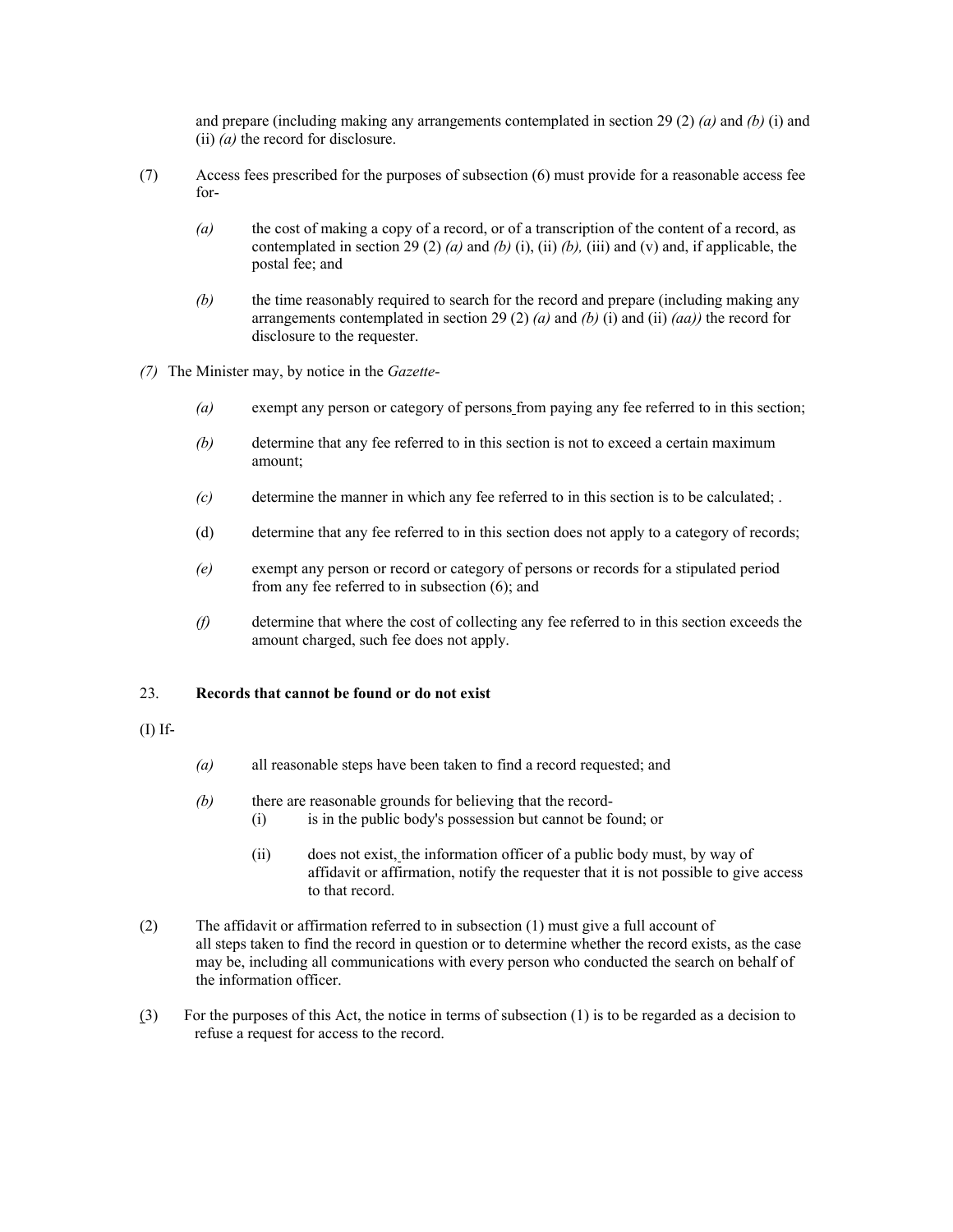(4) If, after notice is given in terms of subsection (1), the record in question is found, the requester concerned must be given access to the record unless access is refused on a ground for refusal contemplated in Chapter 4 of this Part.

# **24 Deferral of access**

- (1) If the information officer of a public body decides to grant a request for access to a record, but that record-
	- *(a)* is to be published within 90 days after the receipt or transfer of the request or such further period as is reasonably necessary for printing and translating the record for the purpose of publishing it;
	- *(b)* is required by law to be published but is yet to be published; or
	- *(b)* has been prepared for submission to any legislature or a particular person but is yet to be submitted, the information officer may defer giving access to the record for a reasonable period.
- (2) If access to a record is deferred in terms of subsection (1), the information officer must notify the requester concerned-
	- *(a)* that the requester may, within 30 days after that notice is given, make representations to the information officer why the record is required before such publication or submission; and
	- (b) if the likely period for which access is to be deferred.
- (3) If a requester makes representations in terms of subsection (2) *(a),* the information officer must, after due consideration of those representations, grant the request for access only if there are reasonable grounds for believing that the requester will suffer substantial prejudice if access to the record is deferred for the likely period referred to in subsection (2) *(b).*

## **25 Decision on request and notice thereof**

- (1) The information officer to whom a request for access is made or transferred, must, subject to section 26 and Chapter 5 of this Part, as soon as reasonably possible, but in any event within 30 days, after the request is received-
	- *(a)* decide in accordance with this Act whether to grant the request; and
	- *(b)* notify the requester of the decision and, if the requester stated, as contemplated in section 18 (2) *(e),* that he or she wishes to be informed of the decision in any other manner, inform him or her in that manner if it is reasonably possible.
- (2) If the request for access is granted, the notice in terms of subsection (I) *(b)* must state-
	- *(a)* the access fee (if any) to be paid upon access;
	- *(b)* the form in which access will be given: and
	- *(c)* that the requester may lodge an internal appeal or an application with a court, as the case may be, against the access fee to be paid or the form of access granted, and the procedure (including the period) for lodging the internal appeal or application, as the case may be.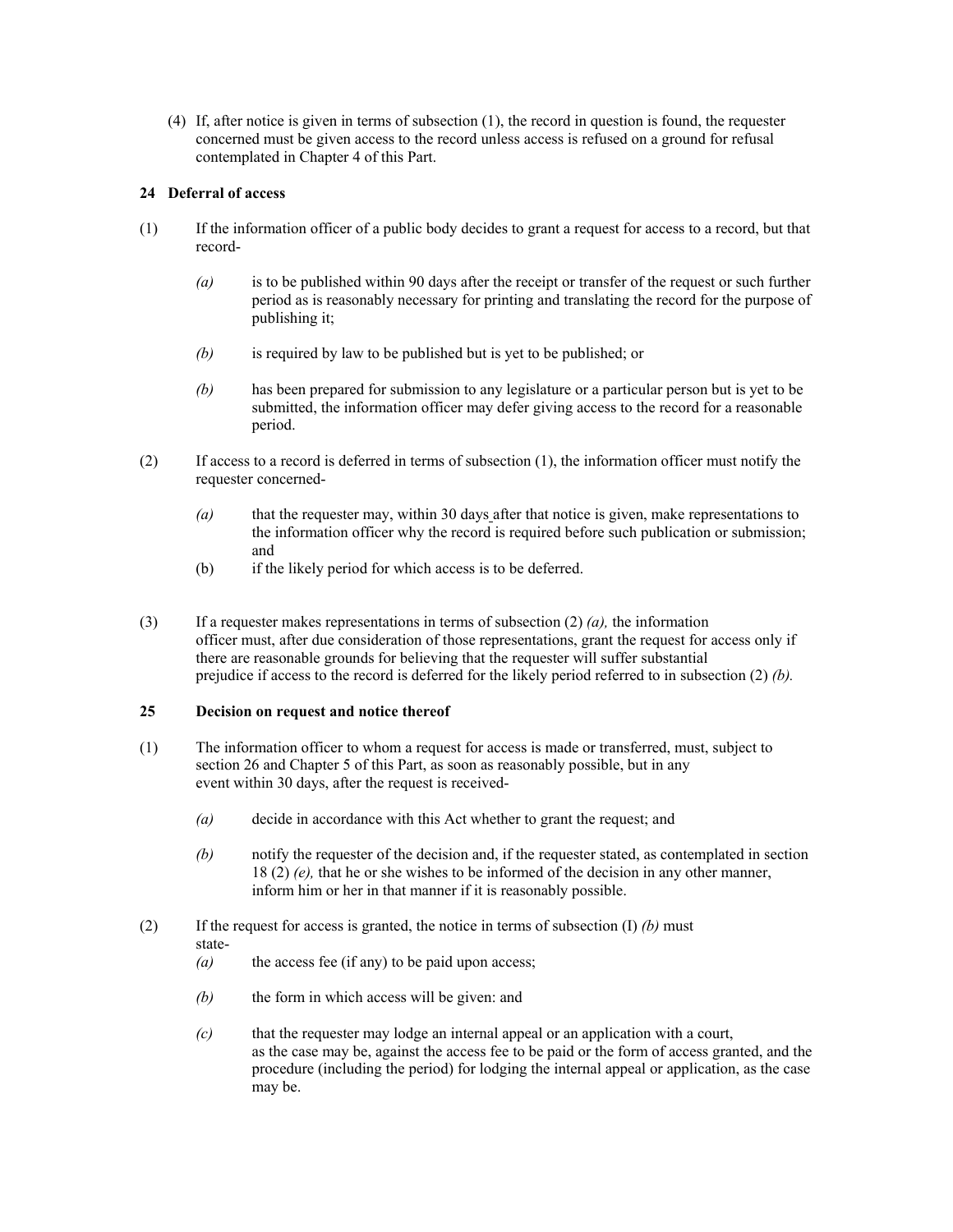- (3) If the request for access is refused, the notice in terms of subsection (I) *(b)* must-
	- *(a)* state adequate reasons for the refusal, including the provisions of this Act relied upon:
	- *(b)* exclude from such reasons, any reference to the content of the record; and
	- (c) state that the requester may lodge an internal appeal or an application with a court as the case may be against the refusal of the request, and the procedure (including the period) for lodging the internal appeal or application, as the case may be.

#### **26 Extension of period to deal with request**

- (1) The information officer to whom a request for access has been made or transferred, may extend the period of 30 days referred to in section 25 (1) (in this section referred to as the 'original period') once for a period of not more than 30 days, if-
	- *(a)* the request is for a large number of records or requires a search through a large number of records and compliance with the original period would unreasonably interfere with the activities of the public body concerned;
	- *(b)* the request requires a search for records in, or collection thereof from, an office of the public body not situated in the same town or city as the office of the information officer that cannot reasonably be completed within the original period;
	- (c) consultation among divisions of the public body or with another public body is necessary or desirable to decide upon the request that cannot reasonably be completed within the original period;
	- *(d)* more than one of the circumstances contemplated in paragraphs *(a), (b)* and *(c)* exist in respect of the request making compliance with the original period not reasonably possible; or
	- *(e)* the requester consents in writing to such extension.
- (2) If a period is extended in terms of subsection (1), the information officer must, as soon as reasonably possible, but in any event within 30 days, after the request is received or transferred, notify the requester of that extension.
- (3) The notice in terms of subsection (2) must state-
	- *(a)* the period of the extension;
	- *(b)* adequate reasons for the extension, including the provisions of this Act relied upon; and
	- (c) that the requester may lodge an internal appeal or an application with a court, as the case may be against the extension, and the procedure (including the period) for lodging the internal appeal or application, as the case may be.

# **27 Deemed refusal of request**

If an information officer fails to give the decision on a request for access to the requester concerned within the period contemplated in section 25  $(1)$ , the information officer is, for the purposes of this Act, regarded as having refused the request.

## **28 Severability**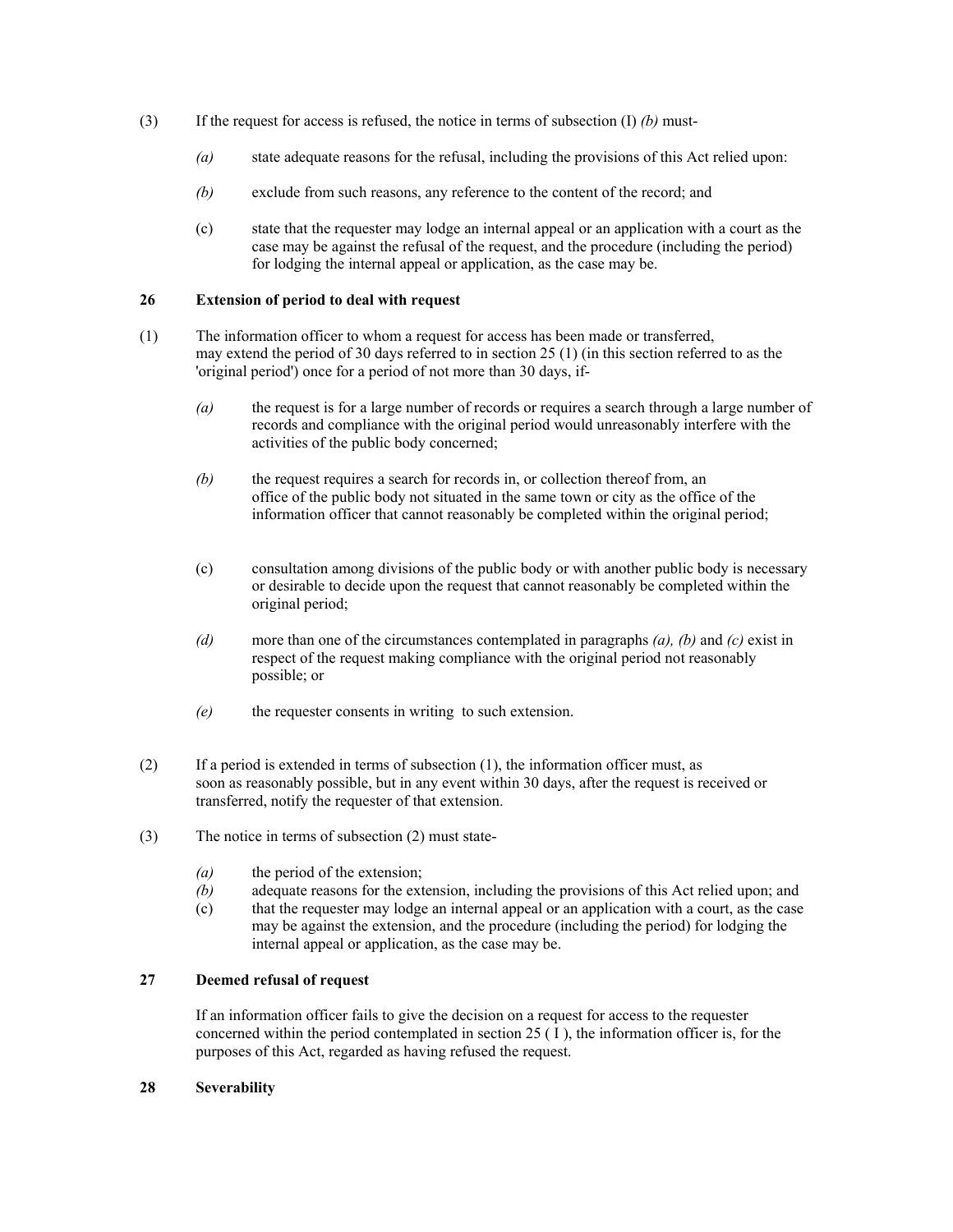- (I) If a request for access is made to a record of a public body containing information which may or must be refused in terms of any provision of Chapter 4 of this Part, every part of the record which-
	- (a) does not contain; and
	- *(b)* can reasonably be severed from any part that contains, any such information must, despite any other provision of this Act, be disclosed.
- (2) If a request for access to-
	- *(a)* a part of a record is granted; and
	- *(b)* the other part of the record is refused, as contemplated in subsection (1), the provisions of section 25 (2), apply to paragraph *(a)* of this section and the provisions of section 25 (3) to paragraph *(b* ) of this section.

# **29 Access and forms of access**

- (1) If a requester has been given notice in terms of section 25 (1) that his or her request for access has been granted, that requester must, subject to subsections (3) and (9) and section 31-
	- *(a)* if an access fee is payable, upon payment of that fee; or
	- *(b)* if no access fee is payable, immediately, be given access in the applicable forms referred to in subsection (2) as the requester indicated in the request, and in the language contemplated in section 31.
- (2) The forms of access to a record in respect of which a request of access has been granted, are the following:
	- *(a)* If the record is in written on printed form, by supplying a copy of the record or by making arrangements for the inspection of the record;
	- *(b)* if the record is not in written or printed form-
		- (i) in the case of a record from which visual images or printed transcriptions of those images are capable of being reproduced by means of equipment which is ordinarily available to the public body concerned, by making arrangements to view those images or be supplied with copies or transcriptions of them;
		- (ii) in the case of a record in which words or information are recorded in such manner that they are capable of being reproduced in the form of sound by equipment which is ordinarily available to the public body concerned-
			- *(aa)* by making arrangements to hear those sounds; or
			- *(bb)* if the public body is capable of producing a written or printed transcription of those sounds by the use of equipment which is ordinarily available to it, by supplying such a transcription;
		- (iii) in the case of a record which is held on computer, or in electronic or machinereadable form, and from which the public body concerned is capable of producing a printed copy of-
			- *(a)* the record, or a part of it; or
			- *(b)* information derived from the record, by using computer equipment and expertise ordinarily available to the public body, by supplying such a copy;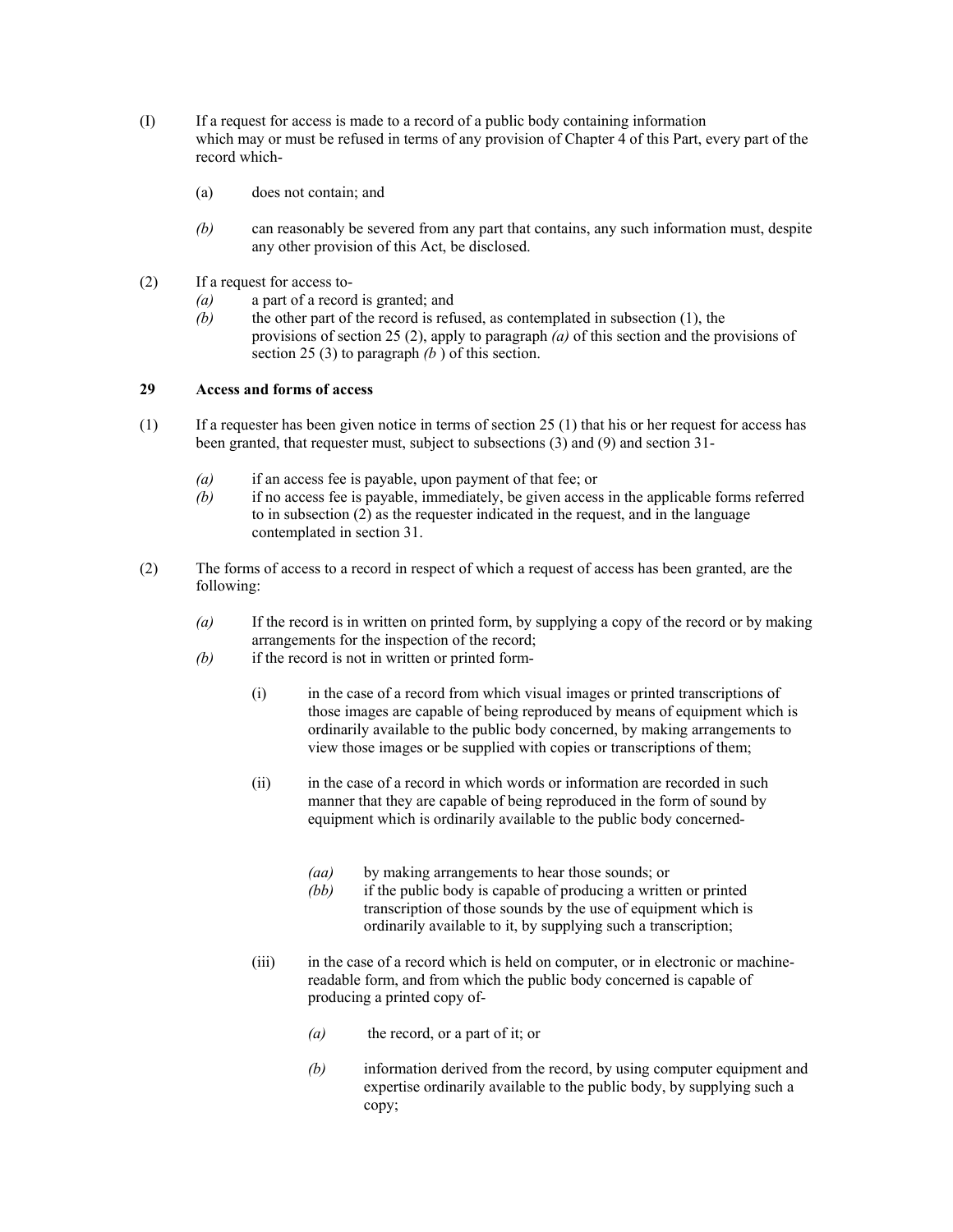- (iv) in the case of a record available or capable of being made available in computer readable form, by supplying a copy in that form; or
- (v) in any other case by supplying a copy of the record.
- (4) If a requester has requested access in a particular form, access must, subject to section 28 be given in that form unless to do so would-
	- *(a)* interfere unreasonably with the effective administration of the public body concerned;
	- *(b)* be detrimental to the preservation of the record; or
	- *(c)* amount to an infringement of copyright not owned by the State of the public body concerned
- (5) If a requester has requested access in a particular form and for a reason referred to in subsection (3) access in that form is refused but access is given in another form, the fee charged may not exceed what would have been charged if that requester had been given access in the form requested.
- (6) If a requester with a disability is prevented by that disability from reading, viewing listening to the record concerned in the form in which it is held by the public body concerned, the information officer of the body must, if that requester so requests, take reasonable steps to make the record available in a form in which it is capable of being read, viewed or heard by the requester.
- (7) If a record is made available in accordance with subsection (5), the requester may not be required to pay an access fee which is more than the fee which he or she would have been - required to pay but for the disability.
- (8) If a record is made available in terms of this section to a requester for inspection, viewing or hearing, the requester may make copies of or transcribe the record using the requester's equipment, unless to do so would-
	- *(a)* interfere unreasonably with the effective administration of the public body concerned;
	- *(b)* be detrimental to the preservation of the record; or
	- *(c)* amount to an infringement of copyright not owned by the State or the public body concerned.
- (9) If the supply to a requester of a copy of a record is required by this section, the copy ( must, if so requested, be supplied by posting it to him or her .
- (10) If an internal appeal or an application to a court, as the case may be, is lodged against the granting of a request for access to a record, access to the record may be given only when the decision to grant the request is finally confirmed.

### 30 **Access to health or other records**

( I) If the information officer who grants, in terms of section II, a request for access to a record provided by a health practitioner in his or her capacity as such about the physical or mental health, or well-being-

- *(a)* of the requester; or
- *(b)* if the request has been made on behalf of the person to whom the record relates, of that person,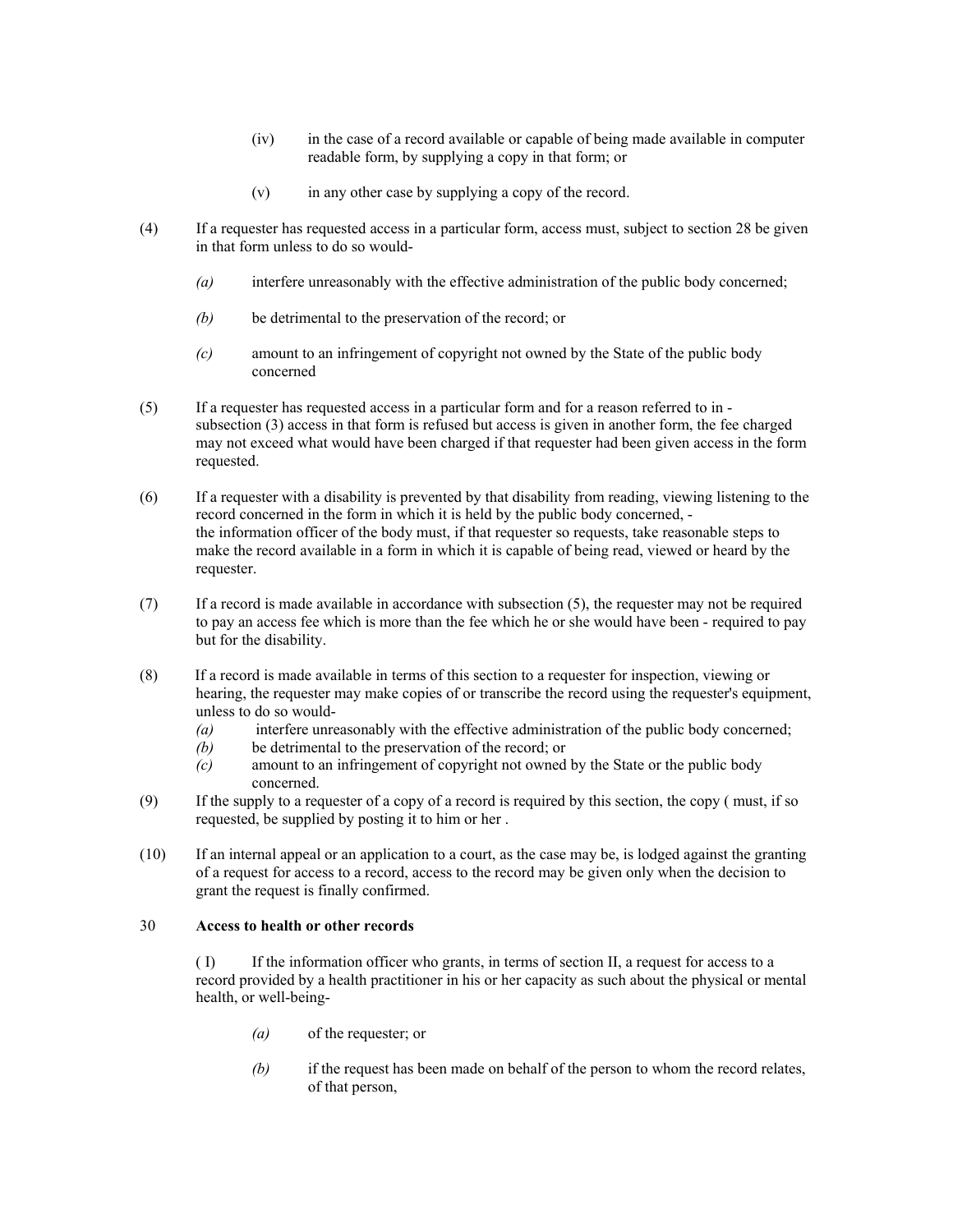(in this section, the requester and person referred to paragraphs *(a)* and *(b),* respectively, are referred to as the 'relevant person'), is of the opinion that the disclosure of the record to the relevant person might cause serious harm to his or her physical or mental health, or well-being, the information officer may, before giving access in terms of section 29, consult with a health practitioner who, subject to subsection (2), has been nominated by the relevant person.

- (2) If the relevant person is-
	- *(a)* under the age of 16 years, a person having parental responsibilities for the relevant person must make the nomination contemplated in subsection (I); or
	- *(b)* incapable of managing his or her affairs, a person appointed by the court to manage those affairs must make that nomination.

(3)*(a)* If, after being given access to the record concerned, the health practitioner consulted in terms of subsection ( I) is of the opinion that the disclosure of the record to the relevant person would be likely to cause serious harm to his or her physical or mental health, or well-being, the information officer may only give access to the record if the requester proves to the satisfaction of the information officer that adequate provision is made for such counselling or arrangements as are reasonably practicable before, during or after the disclosure of the record to limit, alleviate or avoid such harm to the relevant person.

*(b)* Before access to the record is so given to the requester, the person responsible for such counselling or arrangements must be given access to the record.

## 31 **Language of access**

A requester whose request for access to a record of a public body has been granted must, if the record-

- *(a)* exists in the language that the requester prefers, be given access in that language; or
- *(b)* does not exist in the language so preferred or the requester has no preference or has not indicated a preference, be given access in any language the record exists in.

# **32 Reports to Human Rights Commission**

The information officer of each public body must annually submit to the Human Rights commission a report stating in relations to the public body-

- (a) the number of requests for access received;
- (b) the number of requests for access granted in full;
- *(c)* the number of requests for access granted in terms of section 46;
- (*d)* the number of requests for access refused in full and refused partially and the number of times each provision of this Act was relied on to refuse access in full or partial;
- *(e)* the number of cases in which the periods stipulated in section 25 (I) were extended in terms of section  $26$  (I);
- *(g)* the number of internal appeals lodged with the relevant authority and the number of cases in which, as a result of an internal appeal, access was given to a record; (12) the number of internal appeals which were lodged on the ground that a request for access was regarded as having been refused in terms of section 27;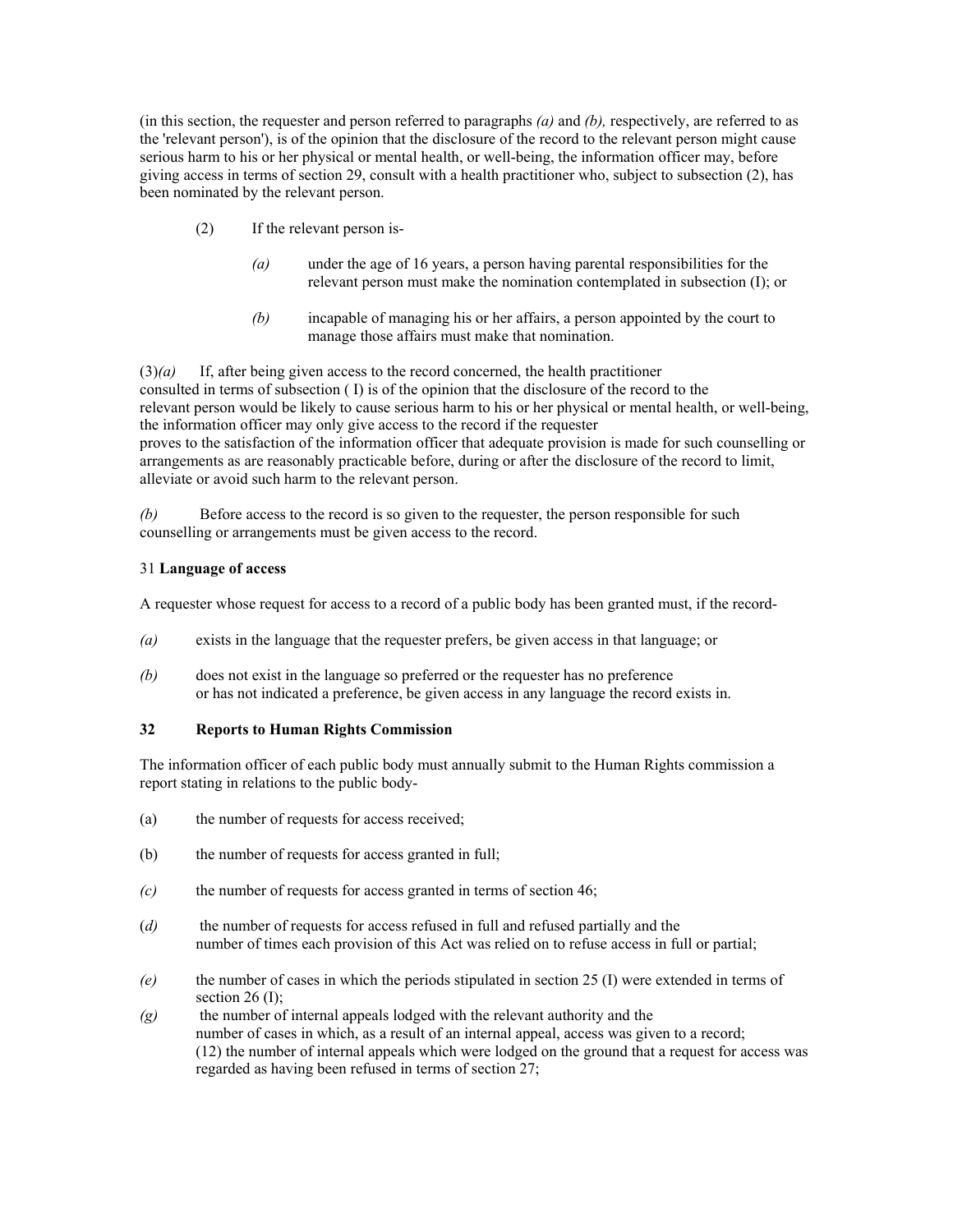- *(i)* the number of applications to a court which were lodged on the ground that an internal appeal was regarded as having been dismissed in terms of section 77 (7); and
- j) such other matters as may be prescribed.

## **CHAPTER 4 GROUNDS FOR REFUSAL OF ACCESS TO RECORDS (ss 33-46)**

### 33 **Interpretation**

- (I) The information officer of a public body-
	- *(a)* must refuse, a request for access to a record contemplated in section 34 (1),35 (1).36 ( I ).37 ( I) *(a).* 38 *(a)* 39 (I) *(a),* 40 or 43 (1);or
	- (b) may refuse a request for access to a record contemplated in section 37 (1) *(b), 38 (b).* 39 (I) *(b).* 41 ( I) *(a)* or *(b),* 42 (I} or (3),43 (2),44 (I) or (2) or 45, unless the provisions of section 46 apply.
- (2) A provision of this Chapter in terms of which a request for access to a record must or may or may not be refused, may not be construed as-
	- *(a)* limited in its application in any way by any other provision of this Chapter in terms of which a request for access to a record must or may or may not be refused: and
	- *(b)* not applying to a particular record by reason that another provision of this Chapter in terms of which a request for access to a record must or may or may not be refused also applies to that record.
- 34 Mandatory protection of privacy of third party who is natural person

(I) Subject to subsection (2) the information officer of a public body must refuse a request for access to a record of the body if its disclosure would involve the unreasonable disclosure of personal information about a third party, including a deceased individual.

- (2) A record may not be refused in terms of subsection (1) insofar as it consists of information-
- *(a)* about an individual who has consented in terms of section 48 or otherwise in writing to its disclosure to the requester concerned;
- *(b)* that was given to the public body by the individual to whom it relates and the individual was informed by or on behalf of the public body, before it is given, that the information belongs to a class of information that would or might be made available to the public;
- *(c)* already publicly available;
- *(d)* about an individual's physical or mental health, or well-being, who is under the care of the requester and who is-
- (i) under the age of 18 years; or
- (ii) incapable of understanding the nature of the request, and if giving access would be in the individual's best interests;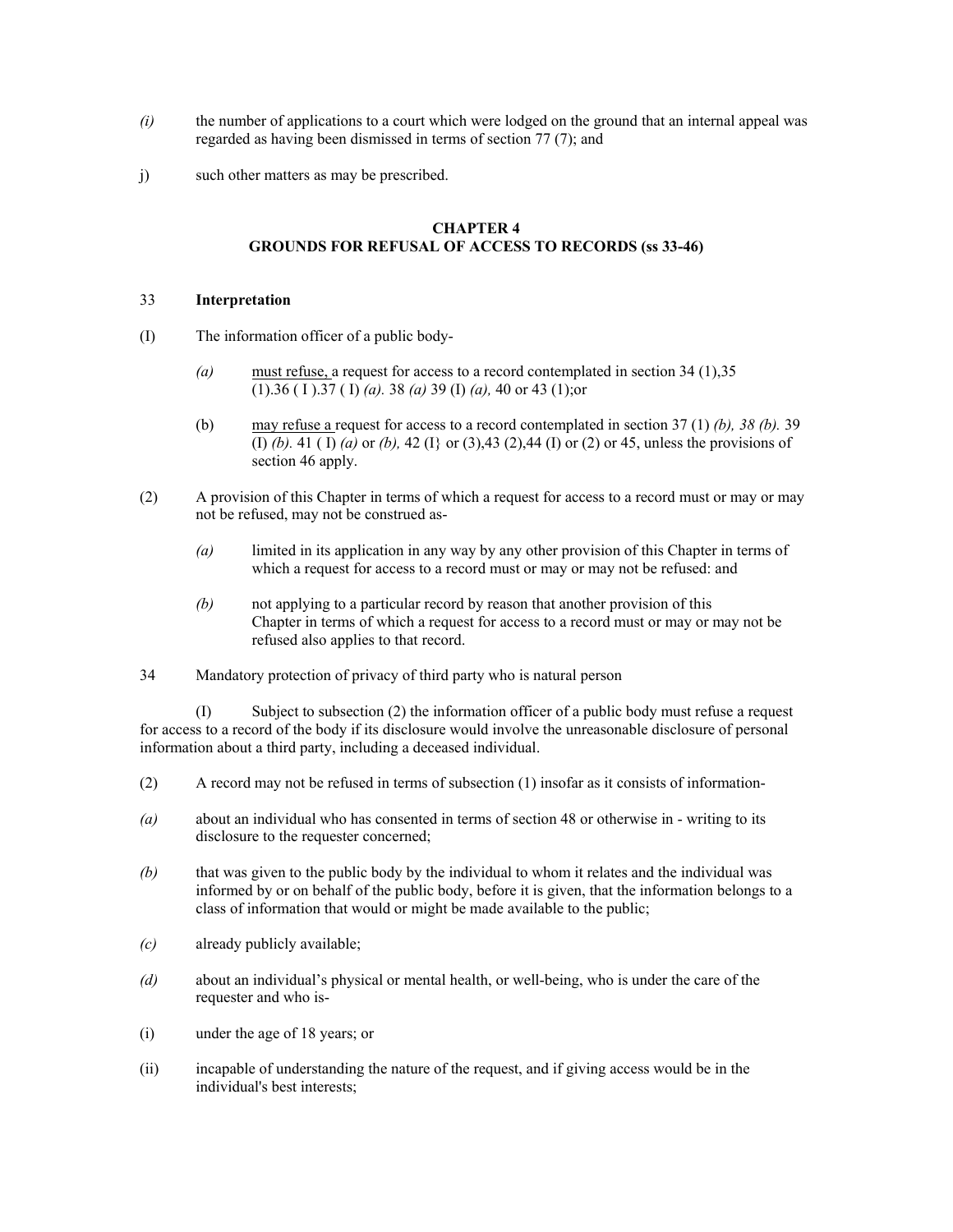- *(e)* about an individual who is deceased and the requester is-
- (i) the individual's next of kin; or
- (ii) making the request with the written consent of the individual's next of kin; or
- *(f)* about an individual who is or was an official of a public body and which relates to the position or functions of the individual, including, but not limited to-
- (i) the fact that the individual is or was an official of that public body;
- (ii) the title, work address, work phone number and other similar particulars of the individual;
- (iii) the classification, salary scale or remuneration and responsibilities of the position held or services performed by the individual; and
- (iv) the name of the individual on a record prepared by the individual in the course of employment.

## **35 Mandatory protection of certain records of South African Revenue Service**

- (1) Subject to subsection (2), the information officer of the South African Revenue Service, referred to in section 2 (3), must refuse a request for access to a record of that Service if it contains information which was obtained or is held by that Service for the purposes of enforcing legislation concerning the collection of revenue as defined in section 1 of the South African Revenue Service Act, 1997 (Act 34 of 1997).
- (2) A record may not be refused in terms of subsection (1) insofar as it consists of information about the requester or the person on whose behalf the request is made.

### **36 Mandatory protection of commercial information of third party**

- (1) Subject to subsection (2), the information officer of a public body must refuse a request for access to a record of the body if the record contains-
- *(a) Tr*ade secrets of a third party;
- *(b* financial, commercial, scientific or technical information, other than trade secrets, of a third party, the disclosure of which would be likely to cause to the commercial or financial interests of that third party; or
- *(c)* information supplied in confidence by a third party the disclosure of which could reasonably be expected-
- (i) to put that third party at a disadvantage in contractual or other negotiations; or
- (ii) to prejudice that third party in commercial competition.
- (2) A record may not be refused in terms of subsection (1) insofar as it consists of information-
- *(a)* already publicly available;
- *(b)* about a third party who has consented in terms of section 48 or otherwise in writing to its disclosure to the requester concerned; or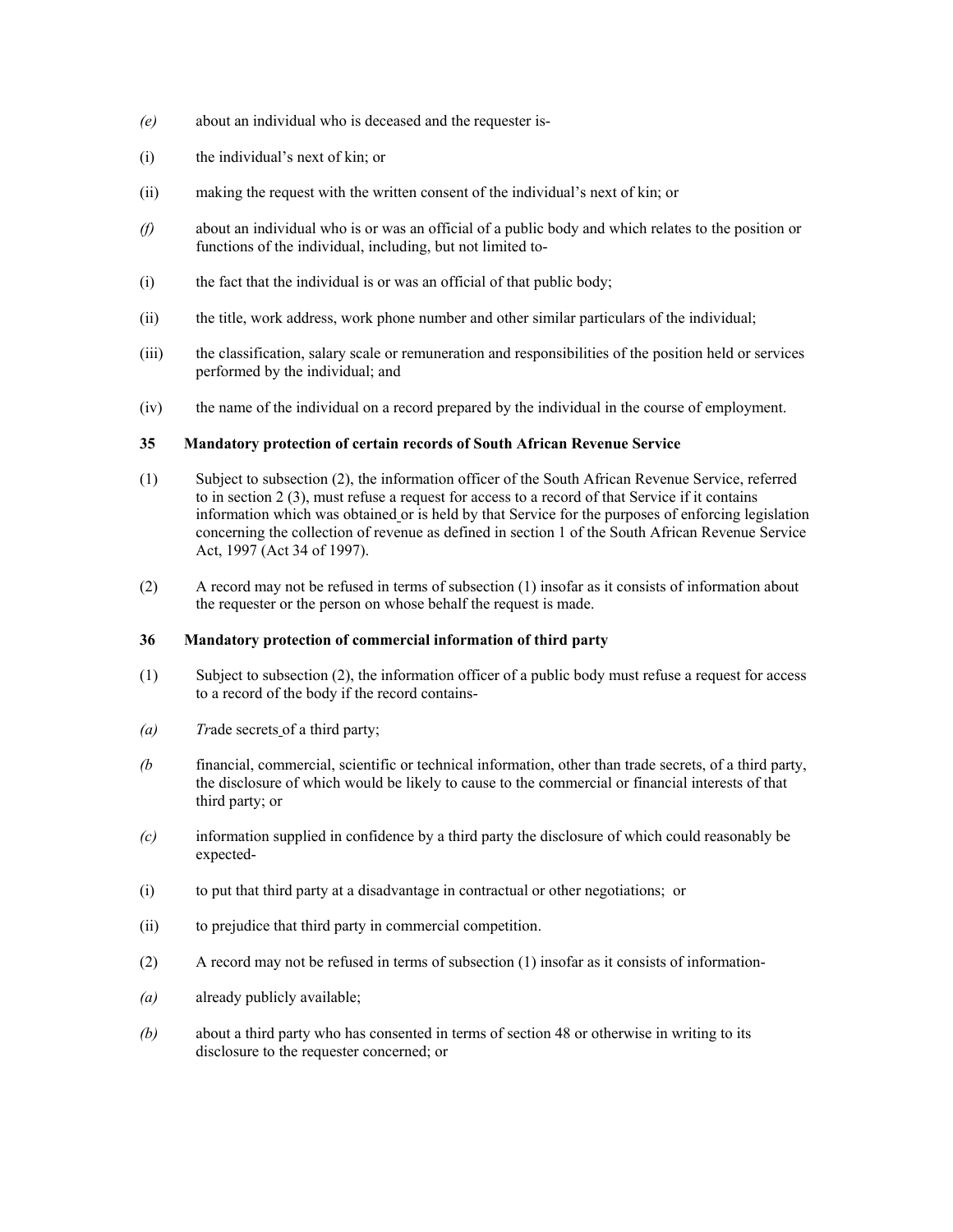- *(c)* about the results of any product or environmental testing or other investigation supplied by, carried out by or on behalf of a third party and its disclosure would reveal a serious public safety or environmental risk.
- (3) For the purposes of subsection (2) *(c),* the results of any product or environmental testing or other investigation do not include the results of preliminary testing or other investigation conducted for the purpose of developing methods of testing or other investigation.

## **37 Mandatory protection of certain confidential information, and protection of certain other confidential information, of third party**

- (I) Subject to subsection (2), the information officer of a public body-
- *(a)* must refuse a request for access to a record of the body if the disclosure of the record would constitute an action for breach of a duty of confidence owed to a third party in terms of an agreement; or
- *(b* ) may refuse a request for access to a record of the body if the record consists of information that was supplied in confidence by a third party-
- (i) the disclosure of which could reasonably be expected to prejudice the future supply of similar information, or information from the same source: and
- (ii) if it is in the public interest that similar information or information from the same source, should continue to be supplied.
- (2) A record may not be refused in terms of subsection ( 1) insofar as it consists of information-
- *(a)* already publicly available; or
- *(b)* about the third party concerned that has consented in terms of section 48 or otherwise in writing to its disclosure to the requester concerned.

## **38 Mandatory protection of safety of individuals, and protection of property**

The information officer of a public body-

- *(a)* must refuse a request for access to a record of the body if its disclosure could reasonably be expected to endanger the life or physical safety of an individual; or
- *(b) May* refuse a request for access to a record of the body if its disclosure would be likey to prejudice or impair-
- (i) the security of-
- *(aa)* a building, structure or system, including, but not limited to, a computer or communication system;
- *(bb)* a means of transport; or
- *(cc)* any other property; or
- (ii) methods, systems, plans or procedures for the protection of-
- *(aa)* an individual in accordance with a witness protection scheme;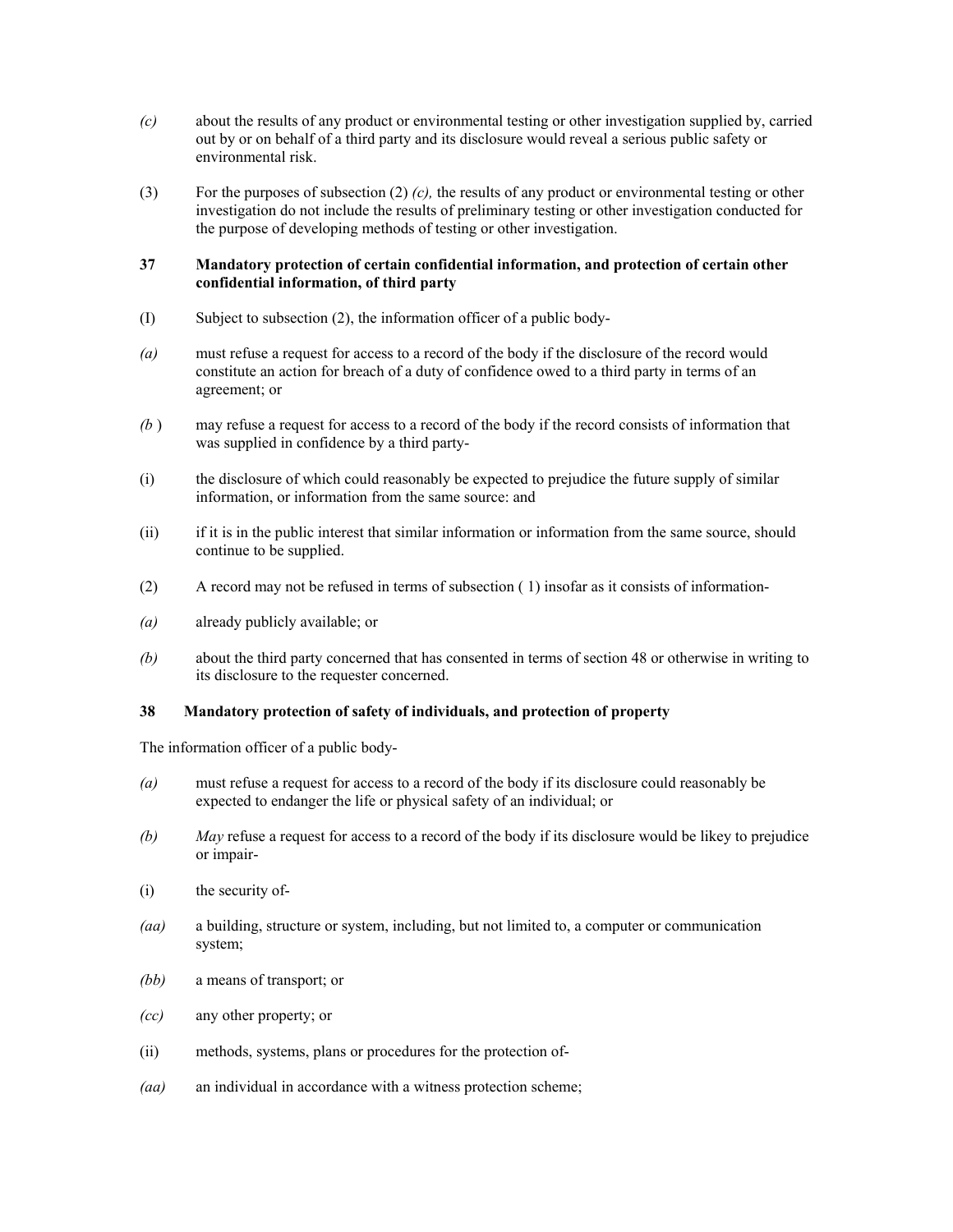- *(bb* the safety of the public, or any part of the public; or
- *(cc)* the security of property contemplated in subparagraph (i) *(aa), (bb)* or *(cc).*

## **39 Mandatoy protection of police dockets in bail proceedings, and protection of law enforcement and legal proceedings**

- (I) The information officer of a public body-
- (*a)* must refuse a request for access to a record of the body if access to that record is prohibited in terms of section 60 (14) of the Criminal Procedure Act, 1977 (Act 51 of 1977); or
- *(b)* may refuse a request for access to a record of the body if-
- (i) the record contain; methods, techniques, procedures or guidelines for-
- *(aa)* the prevention, detection, curtailment or investigation of a contravention or possible contravention of the law; or
- *(bb)* the prosecution of alleged offenders,

and the disclosure of those methods, techniques, procedures or guidelines could reasonably be expected to prejudice the effectiveness of those methods, techniques, procedures or guidelines or lead to the circumvention of the law or facilitate the commission of an offence;

- (ii) the prosecution of an alleged offender is being prepared or about to commence or pending and the disclosure of the record could reasonably be expected-
- *(aa)* to impede that prosecution; or
- *(bb)* to result in a miscarriage of justice in that prosecution; or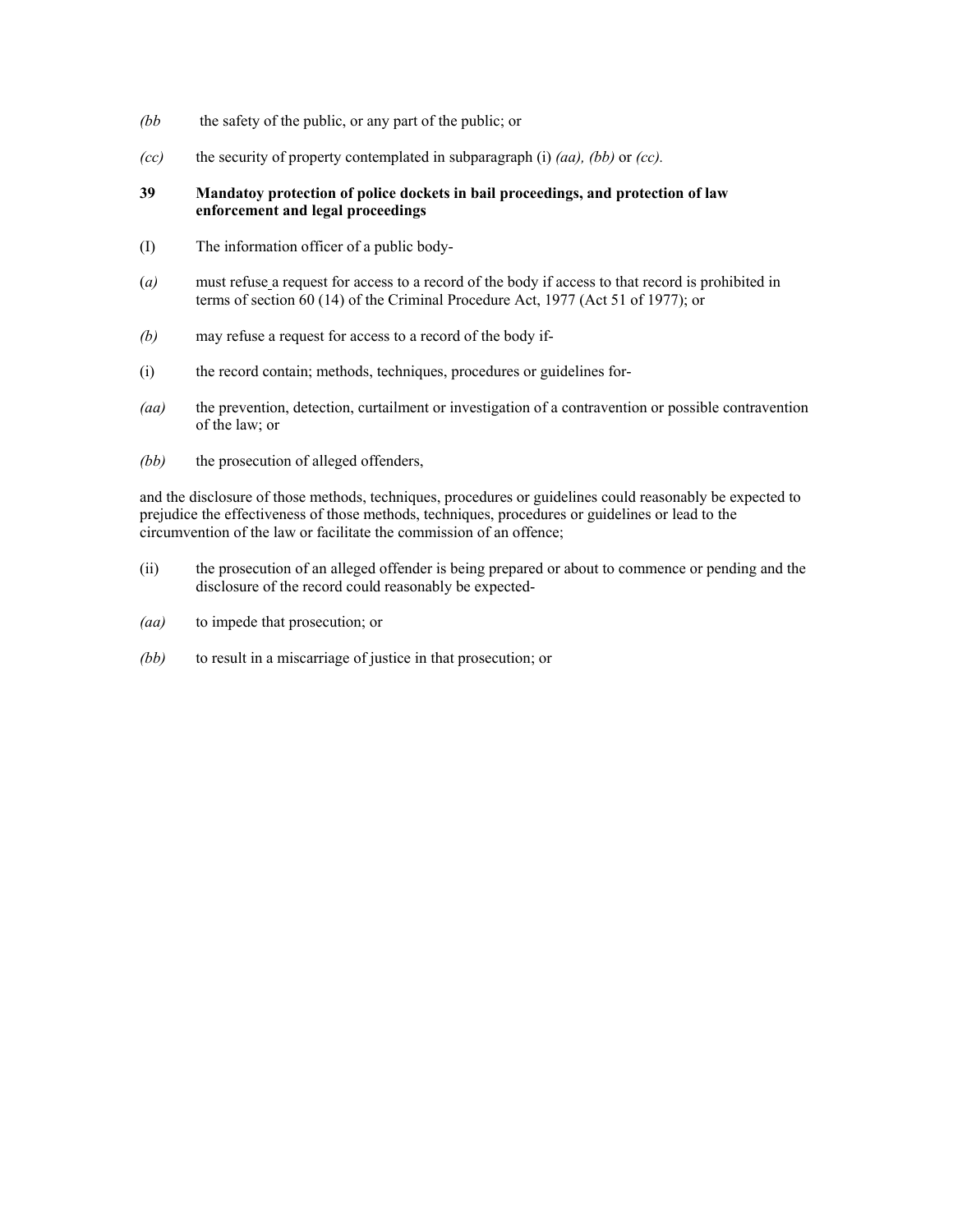- (iii) the disclosure of the record could reasonably be expected-
- *(aa)* to prejudice the investigation of a contravention or possible contravention of the law which is about to commence or is in progress or, if it has been suspended or terminated, is likely to be resumed;
- *(bb)* to reveal, or enable a person to ascertain, the identity of a confidential source of information in relation to the enforcement or administration of the law;
- *(cc)* to result in the intimidation or coercion of a witness, or a person who might be or has been called as a witness, in criminal, proceedings or other proceedings to enforce the law;
- (*dd)* to facilitate the commission of a contravention of the law, including, but not limited to, subject to subsection (2), escape from lawful detention; or
- *(ee)* to prejudice or impair the fairness of a trial or the impartiality of an adjudication.
- (2) A record may not be refused in terms of subsection (1 ) *(b)* (iii) *(dd)* insofar as it consists of information about the general conditions of detention of persons in custody.
- (3) ( *a)* If a request for access to a record of a public body must or may be refused in terms of subsection (I) *(a)* or *(b),* or could, if it existed, be so refused, and the disclosure of the existence or nonexistence of the record would be likely to cause the harm contemplated in subsection (1) *(a)* or *(b),*  the information officer concerned may refuse to confirm or deny the existence or non-existence of the record.
- *(b)* If the information officer so refuses to confirm or deny the existence or non-existence of the record, the notice referred to in section 25 (3) must-
- (i) state that fact,
- (ii) identify the provision of subsection  $(1)$  *(a)* or *(b)* in terms of which access would have been refused if the record had existed;
- (iii) state adequate reasons for the refusal, as required by section 25 (3), in so far as they can be given without causing the harm contemplated in any provision of subsection (I) *(a)* or *(b);* and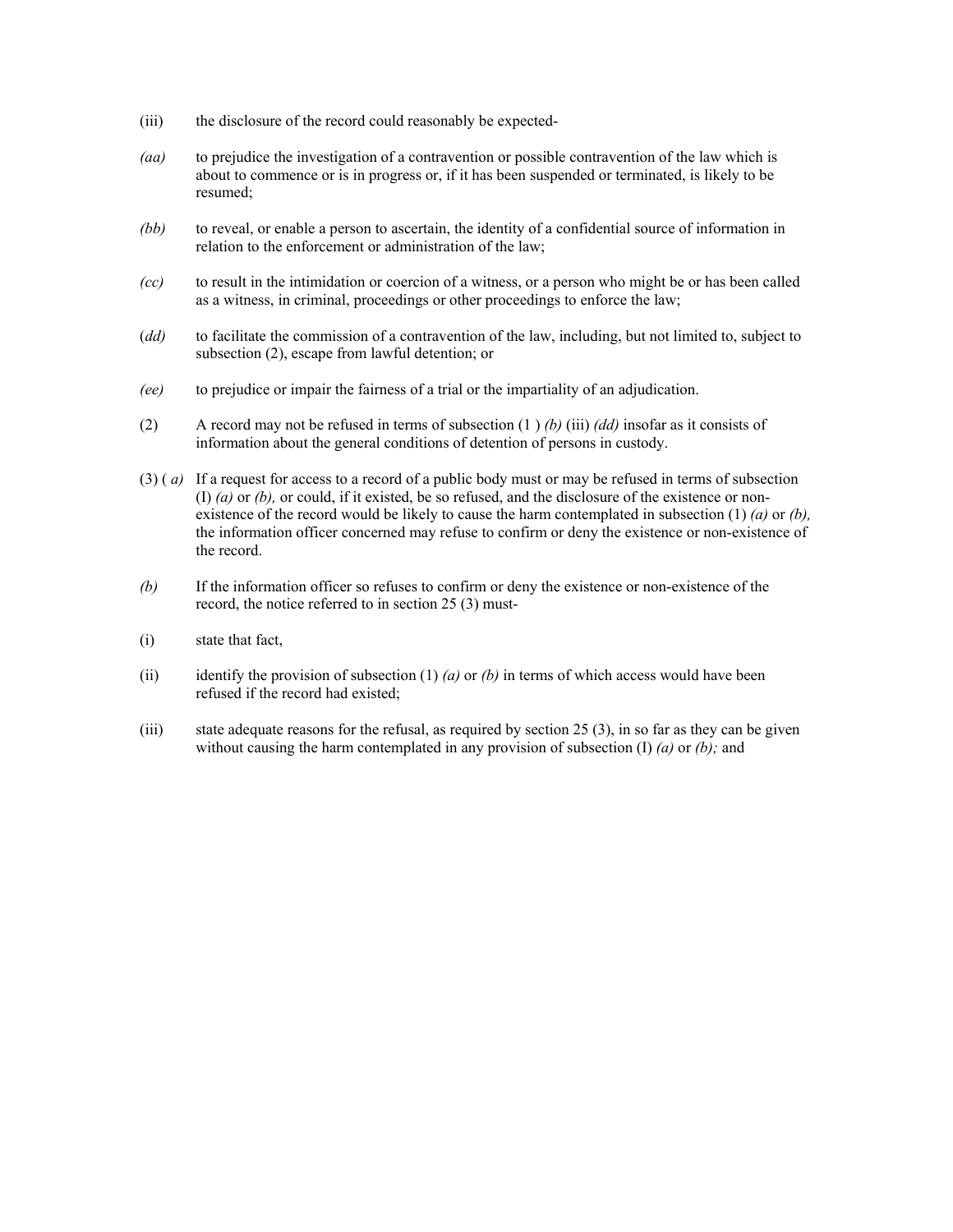(iv) state that the requester concerned may lodge an internal appeal or an application with a court, as the case may be, against the refusal as required by section 25 (3).

## **40 Mandatory protection of records privileged from production in legal proceedings**

The information officer of a public body must refuse a request to a record of the body if the record is privileged from production in legal proceedings unless the person entitled to the privilege has waived the privilege.

# **41 Defence, security and international relations of Republic**

- (1) The information officer of a public body may refuse a request for access to a record of the body if its disclosure-
- *(a)* could reasonably be expected to cause prejudice to-
- (i) the defence of the Republic:
- (ii) the security of the Republic: or
- (iii) subject to subsection (3), the international relations of the Republic; or
- *(b)* would reveal information-
- (i) supplied in confidence by or on behalf of another State or an international organisation:
- (ii) supplied by or on behalf of the Republic to another state or an international organisation in terms of an arrangement or international agreement, contemplated in section 231 of the Constitution, with that state or organisation which requires the information to be held in confidence; or
- (iii) required to be held in confidence by an international agreement or customary international law contemplated in section 231 or 232, respectively of the Constitution.
- (2) A record contemplated in subsection (I), without limiting the generality of that subsection. includes a record containing information-
- *(a)* relating to military tactics or strategy or military exercises or operations undertaken in preparation of hostilities or in connection with the detection, prevention, suppression or curtailment of subversive or hostile activities;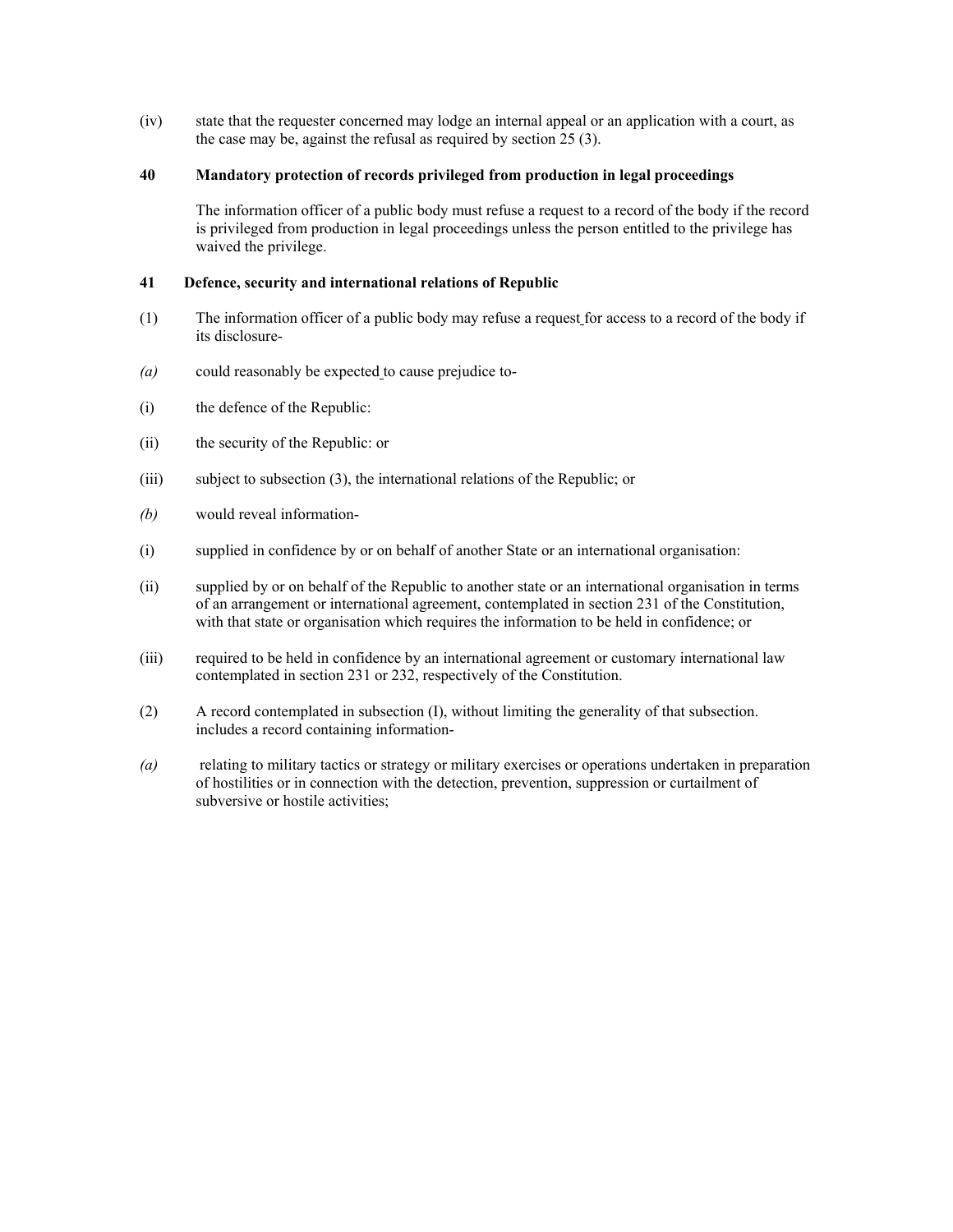- *(b)* relating to the quantity , characteristics, capabilities, vulnerabilities or deployment of
- (i) weapons or any other equipment used for the detection, prevention, suppression or curtailment of subversive or hostile activities; or
- (ii) anything being designed, developed, produced or considered for use as weapons or such other equipment;
- *(c)* relating to the characteristics, capabilities, vulnerabilities, performance, potential, deployment or functions of-
- (i) any military force, unit or personnel; or
- (ii) any body or person responsible for the detection, prevention, suppression or curtailment of subversive or hostile activities;
- *(d)* held for the purpose of intelligence relating to-
- (i) the defence of the Republic;
- (ii) the detection, prevention, suppression or curtailment of subversive or hostile activities; or
- (iii) another state or an international organisation used by or on behalf of the Republic in the process of deliberation and consultation in the conduct of international affairs;
- *(e)* on methods of, and scientific or technical equipment for, collecting, assessing or handling information referred to in paragraph *(d);*
- *(f)* on the identity of a confidential source and any other source of information referred to in paragraph *(d);*
- *(g)* on the positions adopted or to be adopted by the Republic, another state or an international organisation for the purpose of present or future international negotiations; or
- *(h)* that constitutes diplomatic correspondence exchanged with another state or an international organisation or official correspondence exchanged with diplomatic missions or consular posts of the Republic.
- (3) A record may not be refused in terms of subsection  $(1)$  (*a)* (*i*ii) if it came into existence more than 20 years before the request.
- (4) *(a)* If a request for access to a record of a public body may be refused in terms of subsection (I), or could, if it existed, be so refused, and the disclosure of the existence or non-existence of the record would be likely to cause the harm contemplated in any provision of subsection (I), the information officer concerned may refuse to confirm or deny the existence or non-existence of the record.
- *(b)* If the information officer so refuses to confirm or deny the existence or non-existence of the record, the notice referred to in section 25 (3) must-
- (i) state that fact;
- (ii) identify the provision of subsection (I) in terms of which access would .have been refused if the record had existed;
- (iii) state adequate reasons for the refusal, as required by section 25 (3), in so far as they can be given without causing the harm contemplated in subsection (I); and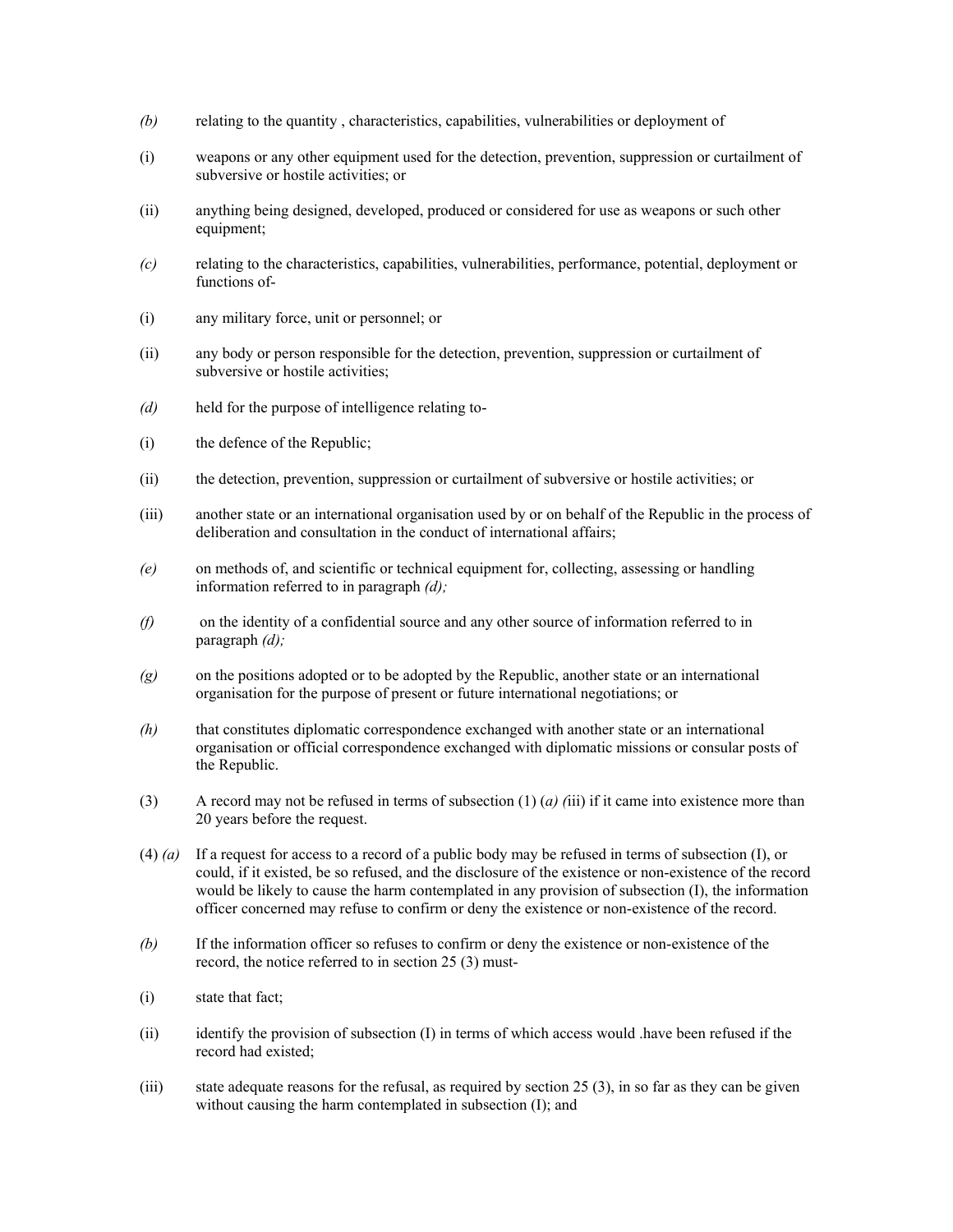(iv) state that the requester may lodge an internal appeal or an application with a Court, as the case may be, against the refusal as required by section 25 (3).

### **42 Economic interests and financial welfare of Republic and commercial activities of public bodies**

- (I) The information officer of a public body may refuse a request for access to a record of the body if its disclosure would be likely to materially jeopardise the economic interests or financial welfare of the Republic or the ability of the government to manage the economy of the Republic effectivelv in the best interests of the Republic.
- (2) The information referred to in subsection ( I) includes, without limiting the generality of that subsection, information about-
- *(a)* a contemplated change in, or maintenance of, a policy substantially affecting the currency, coinage, legal tender, exchange rates or foreign investment;
- *(b)* a contemplated change in or decision not to change-
- (i) credit or interest rates;
- (ii) customs or excise duties, taxes or any other source of revenue;
- (iii) the regulation or supervision of financial institutions;
- (iv) government borrowing; or
- (v) the regulation of prices of goods or services, rents or wages, salaries or other incomes; or
- *(c)* a contemplated-
- (i) sale or acquisition of immovable or movable property; or
- (ii) international trade agreement.
- (3) Subject to subsection (5), the information officer of a public body may refuse a request for access to a record of the body if the record-
- *(a)* contains trade secrets of the State or a public body;
- *(b)* contains financial, commercial, scientific or technical information, other than trade secrets, the disclosure of which would be likely to cause harm to the commercial or financial interests of the State or a public body;
- *(c)* contains information. the disclosure of which could reasonably be expected.
- (i) to put a public body at a disadvantage in contractual or other negotiations: or
- (ii) to prejudice a public body in commercial competition; or
- *(d* is a computer program, as defined in section 1 (1) of the Copyright Act, 1978 ( Act 98 of 1978 ), owned by the State or a public body, except insofar as it is required to give access to a record to which access is granted in terms of this Act.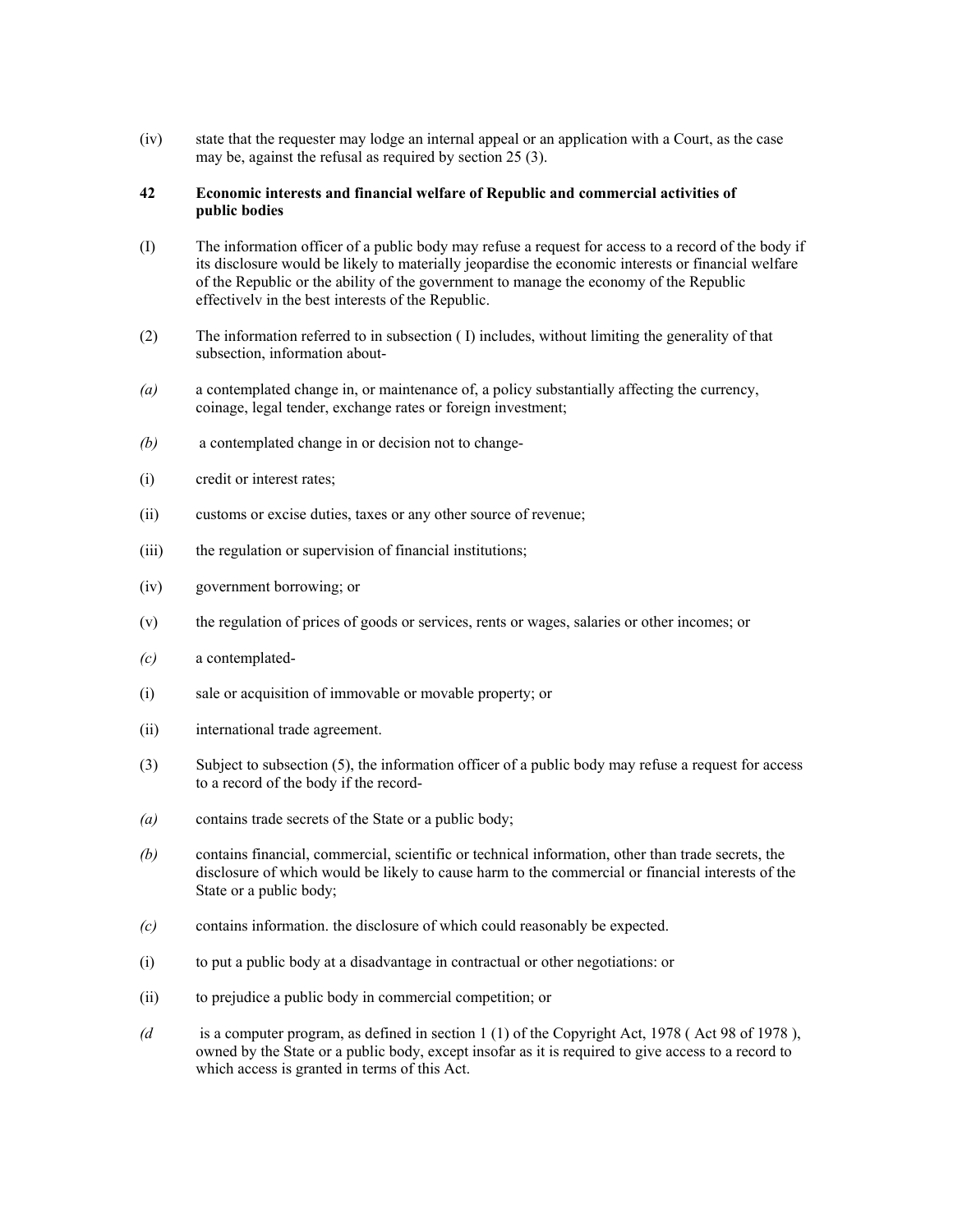- (4) The information referred to in subsection (2) *(c)* (i) includes, without limiting the generality of that subsection, information about an agreement, or contemplated agreement, to transfer any interest in or right to shares in the capital of a public body to any person which is not a public body referred to in paragraph *(a)* or *(b)* (i) of the definition of 'public body'.
- (5) A record may not be refused in terms of subsection (3) insofar as it consists of information-
- *(a)* already publicly available;
- *(b)* about or owned by a public body, other than the public body to which the request is made, which has consented in writing to its disclosure to the requester concerned; or
- *(c)* about the results of any product or environmental testing or other investigation supplied by, carried out by or on behalf of a public body, and its disclosure would reveal a serious public safety or environmental risk.
- (6) For the purposes of subsection (5) *(c),* the results of any product or environmental testing or other investigation do not include the results of preliminary testing or other investigation conducted for the purpose of developing methods of testing or other investigation.
- (7) If a request for access to a record contemplated in subsection (5) *(c)* is granted and the testing or other investigation was carried out by or on behalf of the public body from which the record is requested, the information officer must at the same time as access to the record is given, provide the requester with a written explanation of the methods used in conducting the testing or other investigation.

## **43 Mandatory protection of research information of third party and protection of research information of public body**

- (1) The information officer of a public body must refuse a request for access to a record of the body if the record contains information about research being or to be carried out by or on behalf of a third party, the disclosure of which would be likely to expose-
- *(a)* the third party;
- *(b)* a person that is or will be carrying out the research on behalf of the third party; or
- *(c)* the subject matter of the research, to serious disadvantage.
- (2) The information officer of a public body may refuse a request for access to a record of the body if the record contains information about research being or to be carried out by or on behalf of a public body, the disclosure of which would be likely to expose-
- *(a)* the public body;
- *(b)* a person that is or will be carrying out the research on behalf of the public body; or
- *(c)* the subject matter of the research, to serious disadvantage.

#### **44 Operations of public bodies**

- (I) Subject to subsections (3) and (4), the information officer of a public body may refuse a request for access to a record of the body-
- *(a)* if the record contains-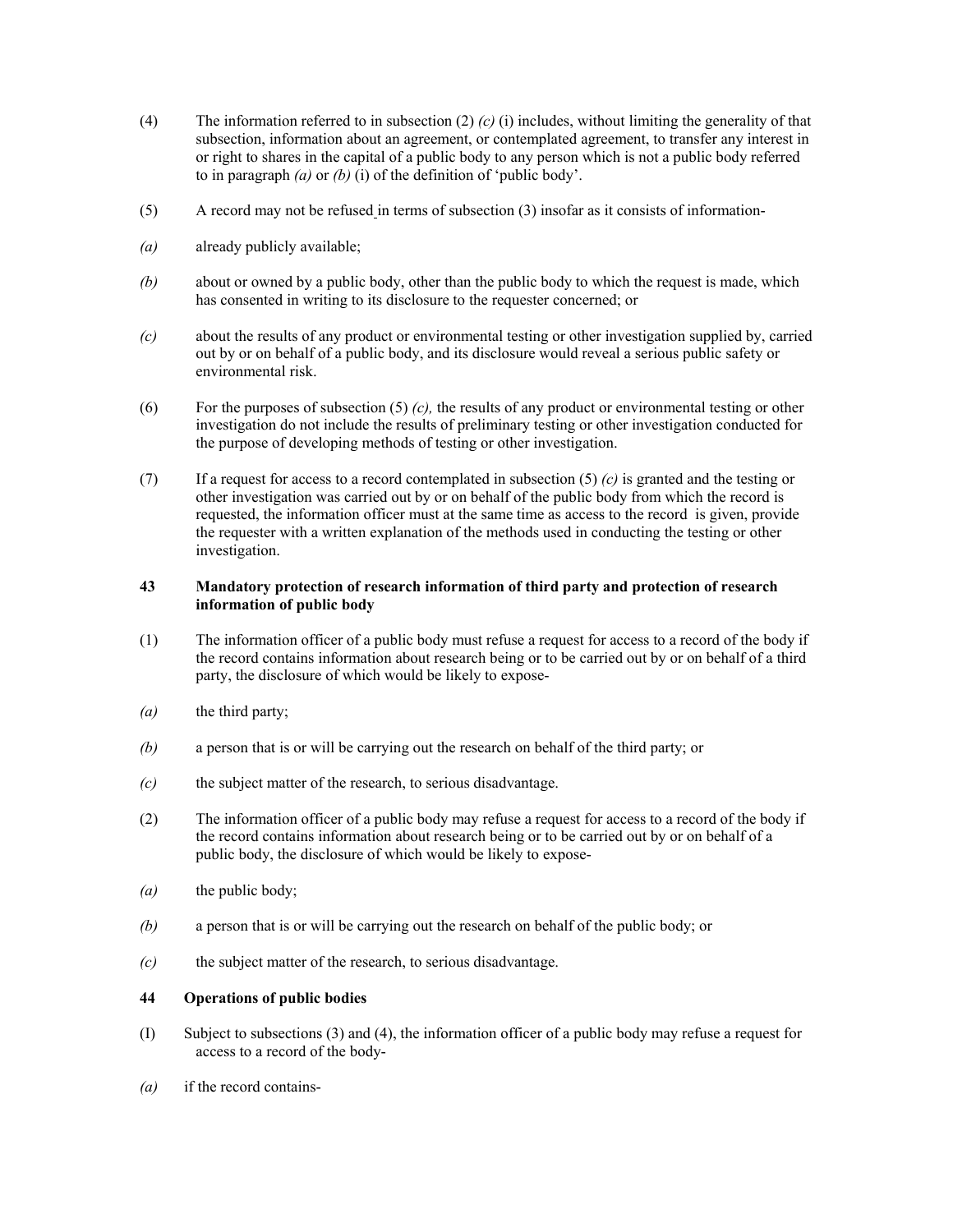- (i) an opinion, advice, report or recommendation obtained or prepared; or
- (ii) an account of a consultation, discussion or deliberation that has occurred, including, but not limited to, minutes of a meeting, for the purpose of assisting to formulate a policy or take a decision in the exercise of a power or performance of a duty conferred or imposed by law; or
- *(b)* if-
	- (i) the disclosure of the record could reasonably be expected to frustrate the deliberative process in a public body or between public bodies by inhibiting the candid-
		- *(aa)* communication of an opinion, advice, report or recommendation; or
		- *(bb)* conduct of a consultation, discussion or deliberation; or
	- (ii) the disclosure of the record could, by premature disclosure of a policy or contemplated policy, reasonably be expected to frustrate the success of that policy.

(2) Subject to subsection (4), the information officer of a public body may refuse a request for access to a record of the body if-

- *(a)* the disclosure of the record could reasonably be expected to jeopardise the effectiveness of a testing, examining or auditing procedure or method used by a public body;
- *(b)* the record contains evaluative material, whether or not the person who supplied it is identified in the record, and the disclosure of the material would breach an express or implied promise which was-
	- (i) made to the person who supplied the material; and
	- (ii) to the effect that the material or the identity of the person who supplied it, or both, would be held in confidence; or
- *(c)* the record contains a preliminary, working or other draft of an official of a public body.

(3) A record may not be refused in terms of subsection (I) if the record came into existence more than 20 years before the request concerned.

(4) A record may not be refused in terms of subsection (1) or (2) insofar as it consists of an account of, or a statement of reasons required to be given in accordance with section 5 of the Promotion of Administrative Justice Act, 2000.

## **45 Manifestly frivolous or vexatious requests, or substantial and unreasonable diversion of resources**

The information officer of a public body may refuse a request for access to a record of the body if-

- *(a)* the request is manifestly frivolous or vexatious; or
- (b) the work involved in processing the request would substantially and unreasonably divert the resources of the public body.
- **46 Mandatory disclosure in public interest**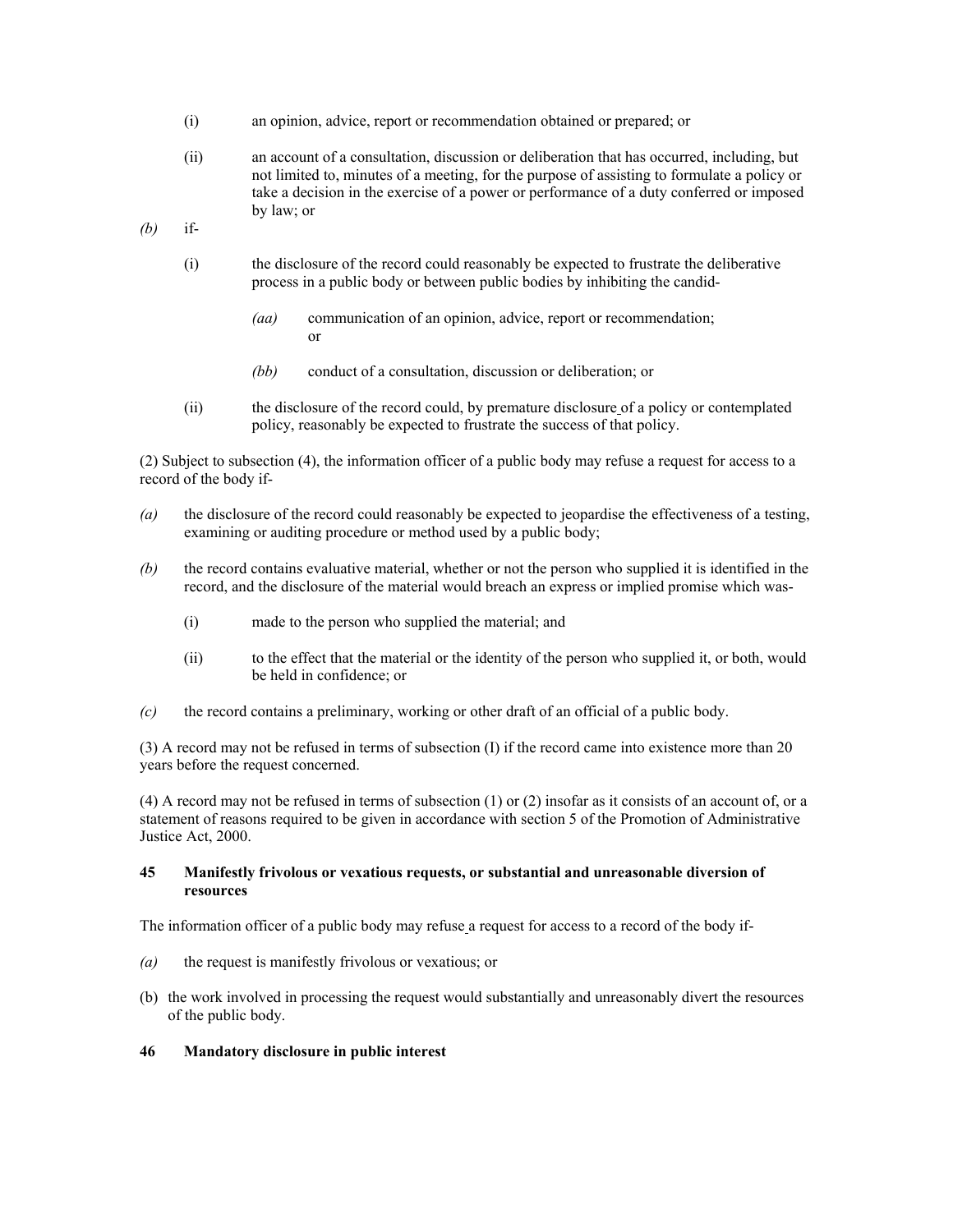Despite any other provision of this Chapter, the information officer of a public body must grant a request for access to a record of the body contemplated in section 34 (1), 36 (1), 37 (1) *(a)* or *(b).* 38 *(a)* or *(b).* 39 (1) *(a)* or *(h).* 40, 41 (I) *(a)* or *(b).* 42 (1) or (3). 43 (1).or (2), 44 (1) or (2) or 45, if -

- *(a)* the disclosure of the record would reveal evidence of-
	- (i) a substantial contravention of, or failure to comply with, the law; or
	- (ii) an imminent and serious public safety or environmental risk; and
- *(c)* the public interest in the disclosure of the record clearly outweighs the harm contemplated in the provision in question.

## **CHAPTER 5**

#### **THIRD PARTY NOTIFICATION AND INTERVENTION (ss 47-49)**

#### **47 Notice to third parties**

- (1) The information officer of a public body considering a request for access to a record that might be a record contemplated in section 34 (1),35 (1),36 (1),37 (1) or 43 (1) must take all reasonable steps to inform a third party to whom or which the record relates of the request.
- (2) The information officer must inform a third party in terms of subsection (1)-
- *(a)* as soon as reasonably possible, but in any event, within 21 days after that request is received or transferred; and
- *(b)* by the fastest means reasonably possible.
- (3) When informing a third party in terms of subsection (1), the information officer must-
- *(a)* state that he or she is considering a request for access to a record that might be a record contemplated in section 34 (1), 35 (1), 36 (1), 37 (I) or 43 (I), as the case may be, and describe the content of the record;
- *(b)* furnish the name of the requester;
- *(c)* describe the provisions of section 34 (1), 35 (1), 36 (1), 37 (1) or 43 (1), as the case may be;
- *(d) i*n any case where the information officer believes that the provisions of section 46 might apply, describe those provisions, specify which of the circumstances referred to in section 46 *(a)* in the opinion of the information officer might apply and state the reasons why he or she is of the opinion that section 46 might apply; and
- *(e)* state that the third party may, within 21 days after the third party is informed-
	- (i) make written or oral representations to the information officer why the request for access should be refused; or
	- (ii) give written consent for the disclosure of the record to the requester.

(4) If a third party is not informed orally of a request for access in terms of subsection (1), the information officer must give a written notice stating the matters referred to in subsection (3) to the third party.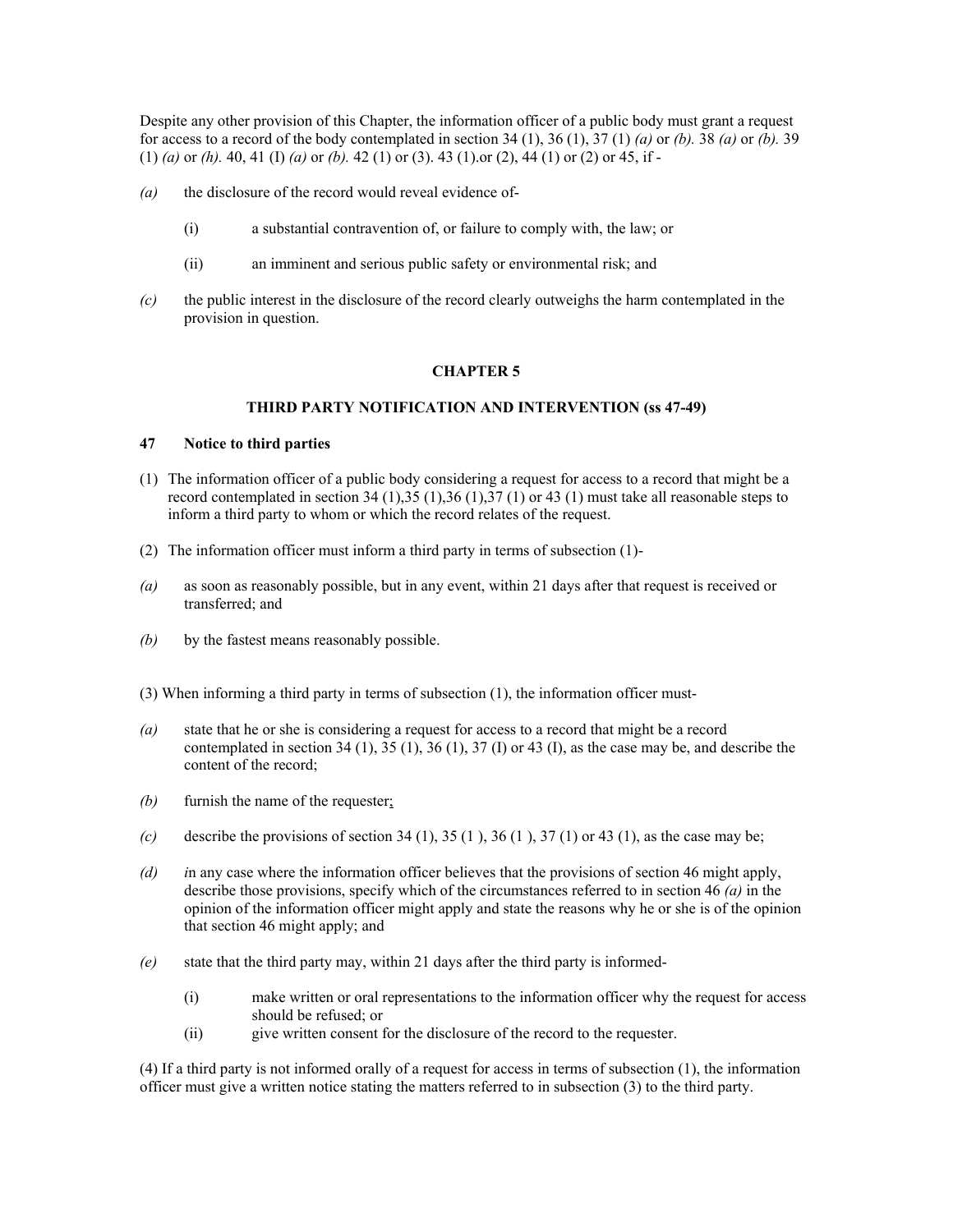### **48 Representations and consent by third parties**

(1) A third party that is informed in terms of section 47 (1) of a request for access, may, within 21 days after the third party has been informed-

- *(a)* make written or oral representations to the information officer concerned why the request should be refused; or
- *(b)* give written consent for the disclosure of the record to the requester concerned.

(2) A third party that obtains knowledge about a request for access other than in terms of section 47 (1) may-

- *(a)* make written or oral representations to the information officer concerned why the request should be refused; or
- *(b)* give written consent for the disclosure of the record to the requester concerned.

#### **49 Decision on representations for refusal and notice thereof**

- (1) The information officer of a public body must, as soon as reasonably possible, but in any event within 30 days after every third party is informed as required by section 47-
- *(a)* decide, after giving due regard to any representations made by a third party in terms of section 48, whether to grant the request for access; and
- *(b)* notify the third party so informed and a third party not informed in terms of section 47 (1), but that made representations in terms of section 48 or is located before the decision is taken, of the decision.
- (2) If, after all reasonable steps have been taken as required by section 47 (1), a third party is not informed of the request in question and the third party did not make any representations in terms of section 48, any decision whether to grant the request for access must be made with due regard to the fact that the third party did not have the opportunity to make representations in terms of section 48 why the request should be refused.
- (3) If the request for access is granted, the notice in terms of subsection  $(I)$  *(b)* must state-
- *(a)* adequate reasons for granting the request, including the provisions of this Act relied upon;
- *(b)* that the third party may lodge an appeal or an application, as the case may be, against the decision within 30 days after notice is given, and the procedure for lodging the internal appeal or application, as the case may be; and
- *(c)* that the requester will be given access to the record after expiry of the applicable period contemplated in paragraph (*b),* unless such internal appeal or application with a court is lodged within that period,
- (4) If the information officer of a public body decides in terms of subsection (1) to grant the request for access concerned, he or she must give the requester access to the record concerned after the expiry of 30 days after notice is given in terms of subsection (1) *(b),* unless an internal appeal or an application with a court, as the case may be, is lodged against the decision within that period,

# **PART3**

## **ACCESS TO RECORDS OF PRIVATE BODIES (ss 50-73)**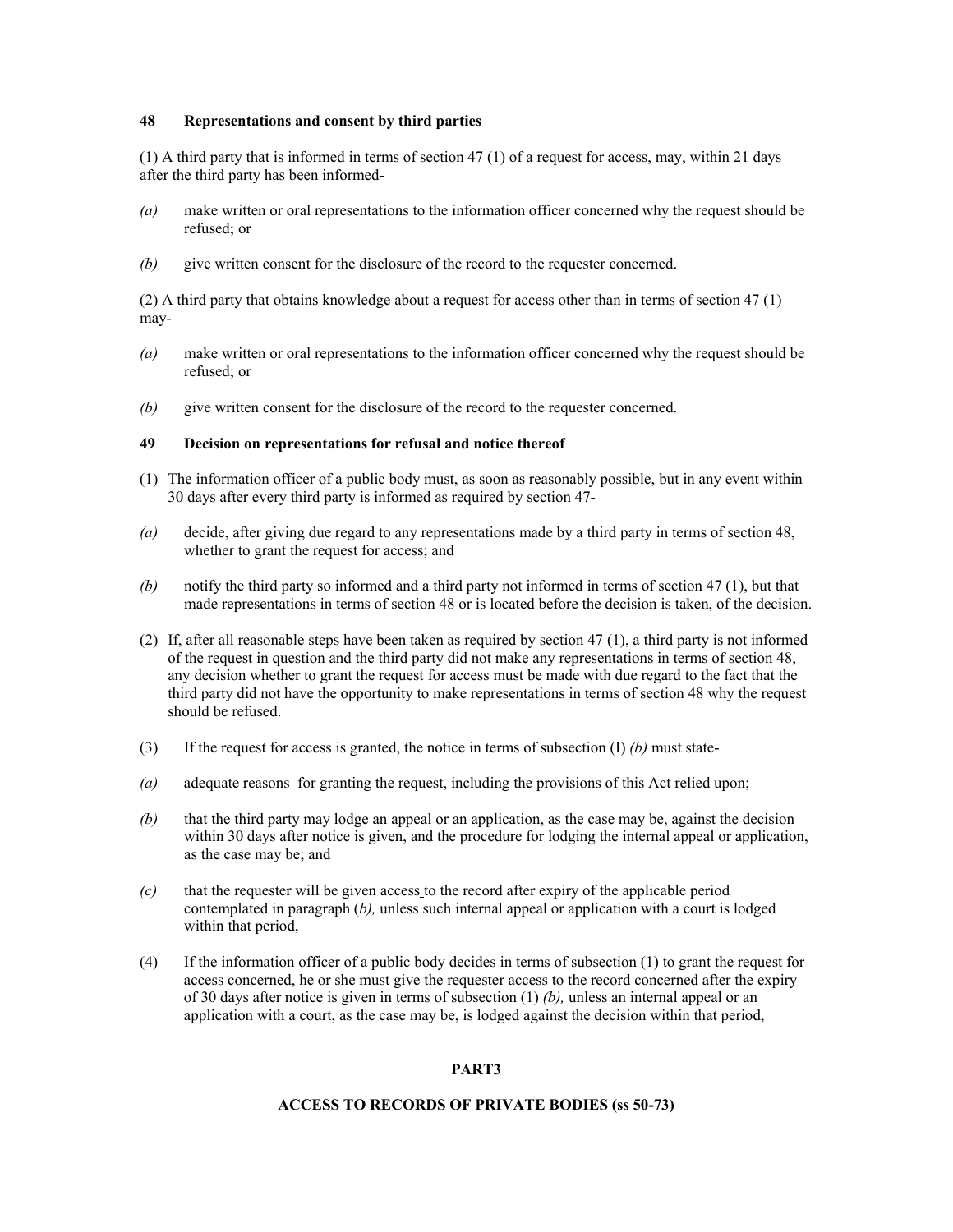## **CHAPTER l**

#### **RIGHT OF ACCESS (s 50)**

### **50 Right of access to records of private bodies**

- (1) A requester must be given access to any record of a private body if-
- *(a)* that record is required for the exercise or protection of any rights;
- *(b)* that person complies with the procedural requirements in this, Act relating to a request for access to that record: and
- *(c)* access to that record is not refused in terms of any ground for refusal contemplated in Chapter 4 of this Part.

(2) In addition to the requirements referred to in subsection (1), when a public body, referred to in paragraph (a) or *(b)* (i) of the definition of 'public body' in section 1, requests access to a record of a private body for the exercise or protection of any rights, other than its rights, it must be acting in the public interest.

(3) A request contemplated in subsection ( 1) includes a request for access to a record containing personal information about the requester or the person on whose behalf the request is made.

## **CHAPTER 2**

#### **PUBLICATION AND AVAILABILITY OF CERTAIN RECORDS (ss 51-52)**

#### **51 Manual**

(1) Within six months after the commencement of this section or the coming into existence of the private body concerned the head of a private body must compile a manual containing-

- *(a)* the postal and street address, phone and fax number and, if available, electronic mail address of the head of the body;
- *(b)* a description of the guide referred to in section 10, if available, and how to obtain access to it;
- *(c)* the latest notice in terms of section 52 (2), if any, regarding the categories of record of the body which are available without a person having to request access in terms of this Act;
- *(d)* a description of the records of the body which are available in accordance with any other legislation;
- *(e)* sufficient detail to facilitate a request for access to a record of the body, a description of the subjects on which the body holds records and the categories of records held on each subject; and
- *(f)* such other information as may be prescribed.
- (2) The head of a private body must on a regular basis update the manual referred to in subsection (1).

(3) Each manual must be made available as prescribed.

(4) For security, administrative or financial reasons, the Minister may, on request or of his or her own accord. by notice in the *Gazette,* exempt any private body or category of private bodies from any provision of this section for such period as the Minister thinks fit.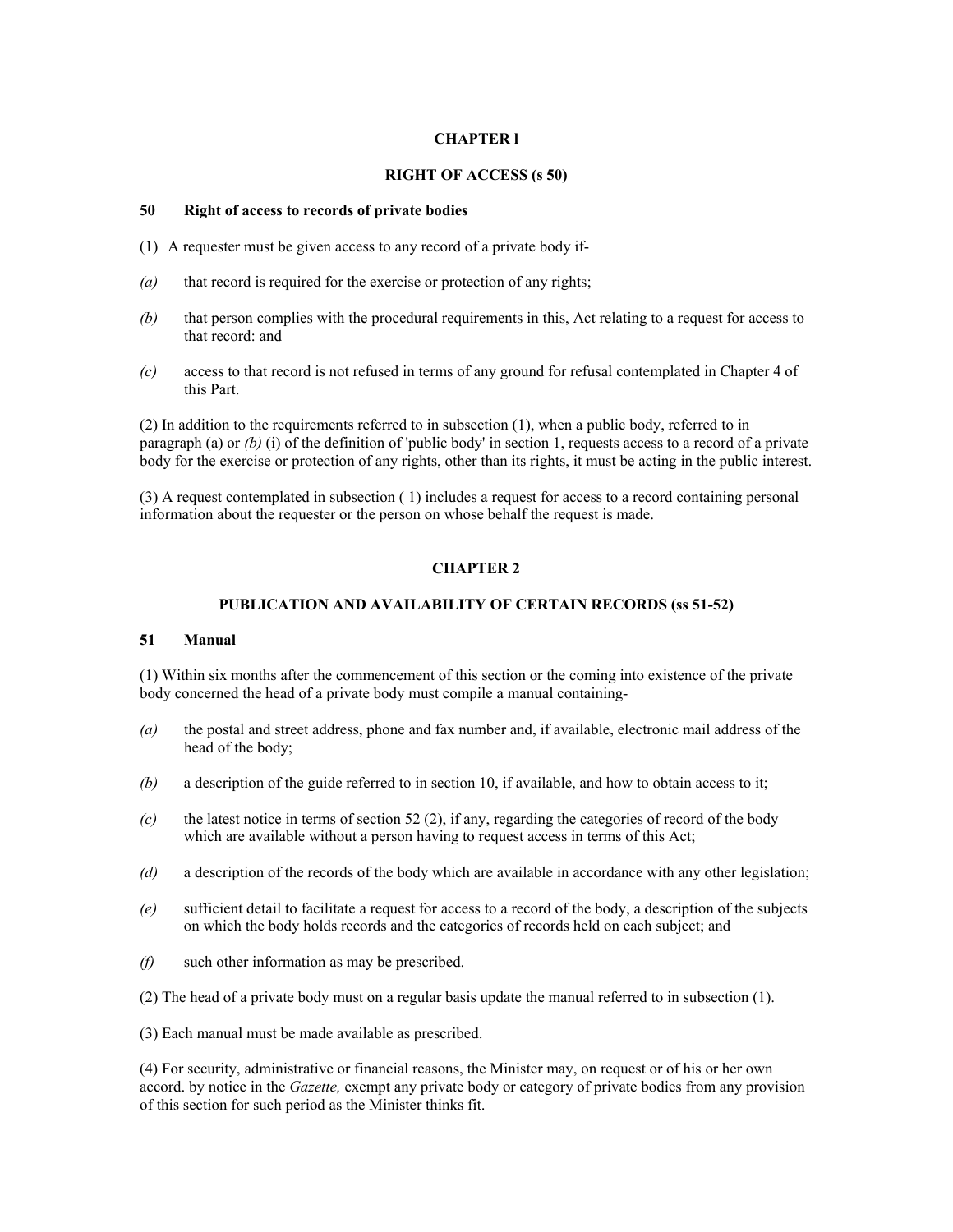## **52 Voluntary disclosure and automatic availability of certain records**

- (1) The head of a private body may, on a voluntary and periodic basis, submit to the Minister a description of-
- *(a)* the categories of records of the private body that are automatically available without a person having to request access in terms of this Act, including such categories available-
	- (i) for inspection in terms of legislation other than this Act;
	- (ii) for purchase or copying from the private body;
	- (iii) from the private body free of charge; and
- *(b)* how to obtain access to such records.
- *(2)* If appropriate the Minister must, on a periodic basis and by notice in the *Gazette-*
- *(a)* publish any description so submitted; and
- *(b)* update any description so published.

(3) The only fee payable (if any) for access to a record described in a list so published is a prescribed fee for reproduction.

(4) The head of a private body may delete any part of a record contemplated in subsection (1) ( *a)* which, on a request for access, may or must be refused in terms of Chapter 4 of this Part.

(5) Section 50 and any other provisions in this Act related to that section do not apply to any category of records included in a notice in terms of subsection (2).

## **CHAPTER 3**

### **MANNER OF ACCESS (ss 53-61)**

#### **53 Form of request**

(1) A request for access to a record of a private body must be made in the prescribed form to the private body concerned at its address, fax number or electronic mail address.

(2) The form for a request for access prescribed for the purposes of subsection (I) must at least require the requester concerned-

- *(a)* to provide sufficient particulars to enable the head of the private body concerned to identify-
	- (i) the record or records requested; and
	- (ii) the requester;
- *(b)* to indicate which form of access is required;
- *(c)* to specify a postal address or fax number of the requester in the Republic;
- *(d)* to identify the right the requester is seeking to exercise or protect and provide an explanation of why the requested record is required for the exercise or protection of that right;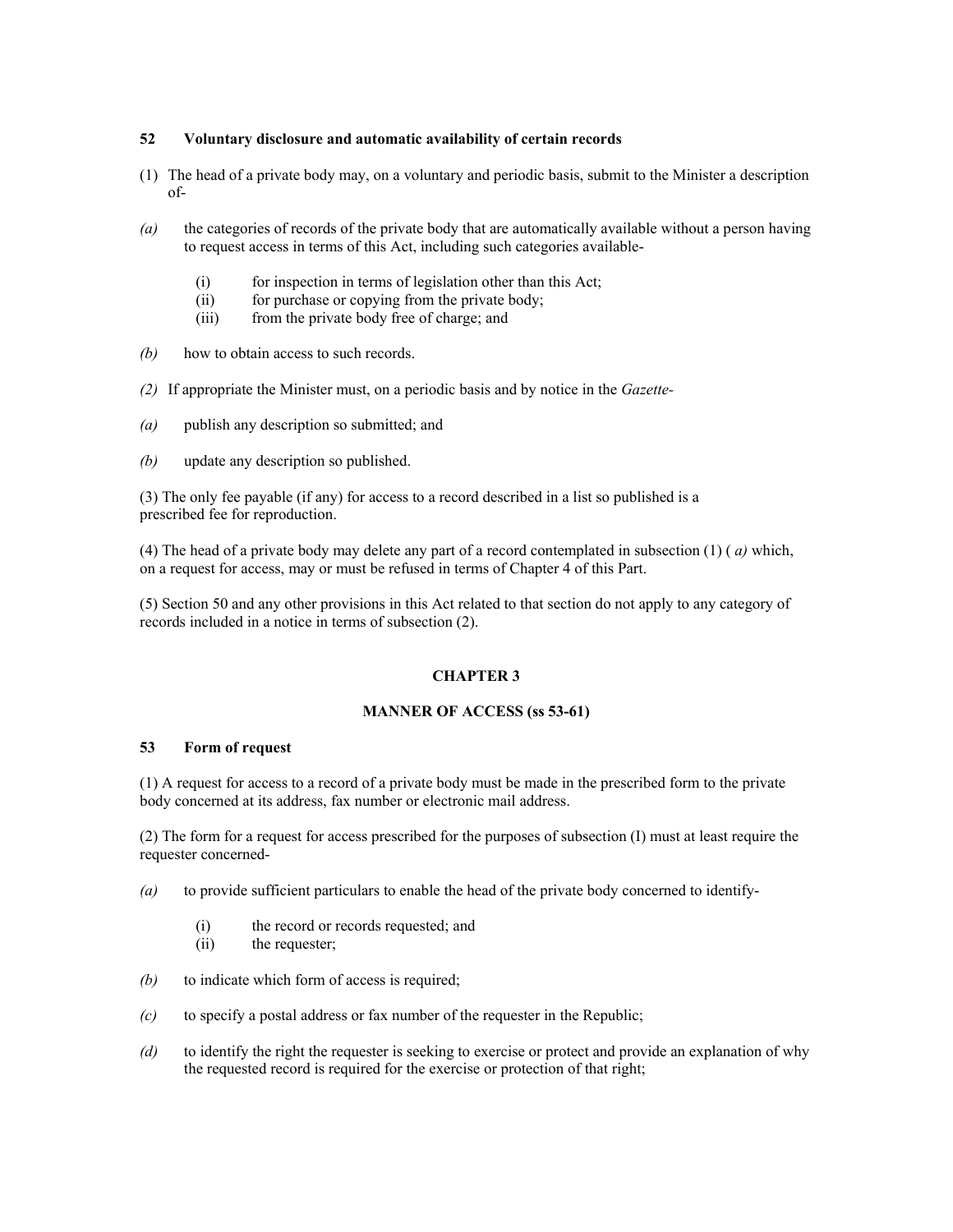- *(e)* if, in addition to a written reply, the requester wishes to be informed of the decision on the request in any other manner, to state that manner and the necessary particulars to be so informed; and
- *(f)* if the request is made on behalf of a person, to submit proof of the capacity in which the requester is making the request, to the reasonable satisfaction of the head.

## **54 Fees**

(1) The head of a private body to whom a request for access is made must by notice require the requester, other than a personal requester, to pay the prescribed request fee (if any), before further processing the request.

### (2) If-

- *(a)* the search for a record of a private body in respect of which a request for access by a requester other than a personal requester, has been made; and
- *(b)* the preparation of the record for disclosure (including any arrangements contemplated in section 29 (2) (*a)* and *(b)* (i) and (ii) *(aa)),*

would, in the opinion of the head of the private body concerned, require more than the hours prescribed for this purpose for requesters the head must by notice require the requester, other than a personal requester to pay as a deposit the prescribed portion (being not more than one third) of the access fee which would be payable if the request is granted.

(3) The notice referred to in subsection ( I) or (2) must state-

- *(a)* the amount of the deposit payable in terms of subsection (2), if applicable;
- *(b)* that the requester may lodge an application with a court against the tender or payment of the request fee in terms of subsection (1), or the tender or payment of a deposit in terms of subsection (2) as the case may be; and
- *(c)* the procedure (including the period) for lodging the application.

(4) If a deposit has been paid in respect of a request for access which is refused, the head of the private body concerned must repay the deposit to the requester.

(5) The head of a private body may withhold a record until the requester concerned has paid the applicable fees (if any).

(6) A requester whose request for access to a record of a private body has been granted *must* pay an access fee for reproduction and for search and preparation contemplated in subsection (7) *(a)* and *(b),* respectively, for any time reasonably required in excess of the prescribed hours to search for and prepare (including making any arrangements contemplated in section 29 (2) *(a)* and *(b)* (i) and *(ii)*  $(aa)$ *)* the record for disclosure.

(7) Access fees prescribed for the purposes of subsection (6) must provide for a reasonable access fee for-

- *(a)* the cost of making a copy of a record, or of a transcription of the content of a record, as contemplated in section 29 (2) *(a)* and *(b)* (i), (ii) *(bb)*, (iii) and (v) and, if applicable, the postal fee; and
- *(b)* the time reasonably required to search for the record and prepare (including making any arrangements contemplated in section 29 (2)  $(a)$  and  $(b)$  (i) and (ii)  $(aa)$  the record for disclosure to the requester.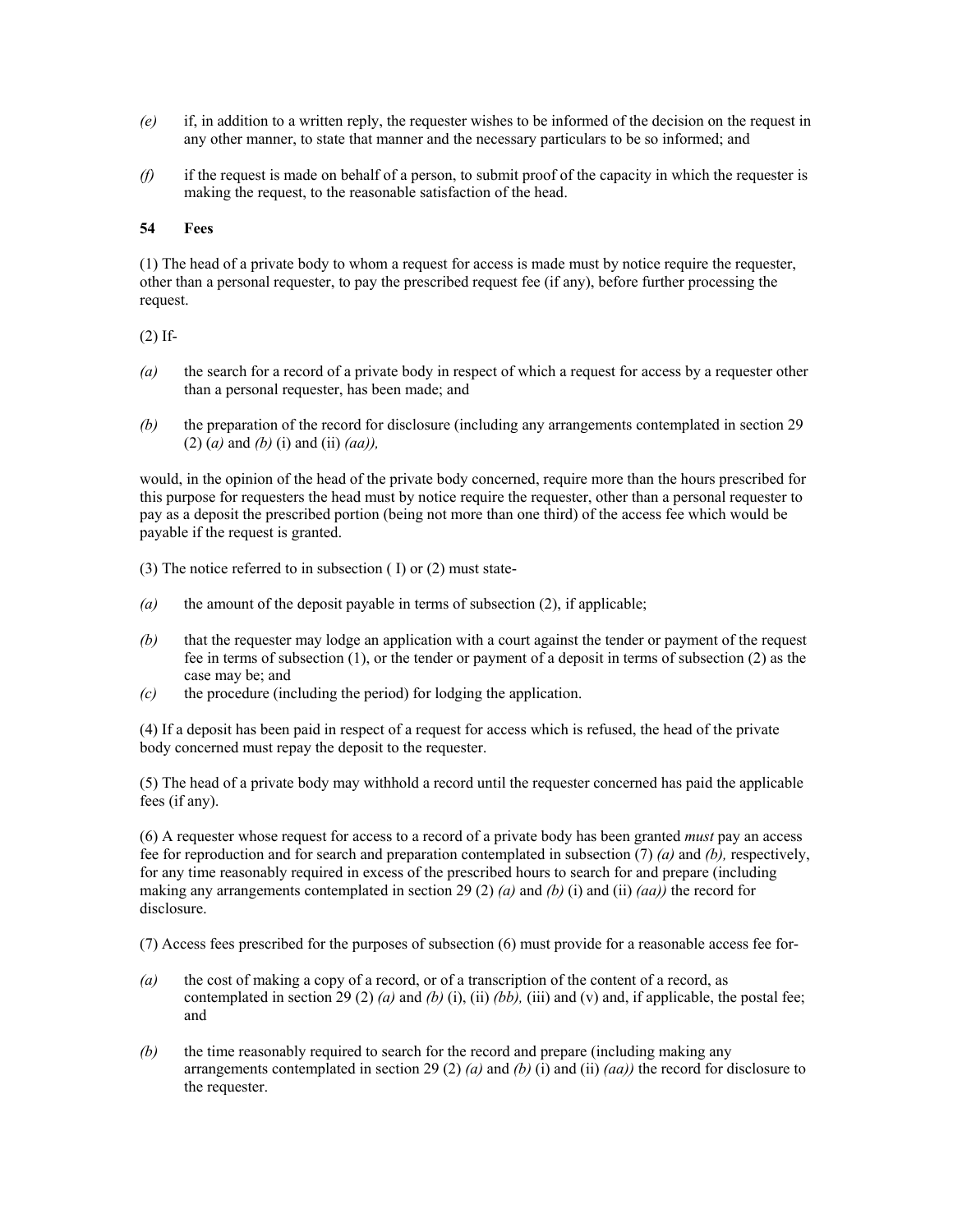(8) The Minister may, by notice in the *Gazette-* 

- *(a)* exempt any person or category of persons from paying any fee referred to in this section;
- *(b)* determine that any fee referred to in this section is not to exceed a certain maximum amount;
- *(c)* determine the manner in which any fee referred to in this section is to be calculated;
- *(d)* determine that any fee referred to in this section does not apply to a category of records;
- *(d)* exempt any person or record or category of persons or records for a stipulated period from any fee referred to in subsection (6); and
- *(f)* determine that where the cost of collecting any fee referred to in this section exceeds the amount charged, such fee does not apply.
- 54 Records that cannot be found or do not exist

(I) If-

- *(a)* all reasonable steps have been taken to find a record requested; and
- *(b)* there are reasonable grounds for believing that the record-
	- (i) is in the private body's possession but cannot be found; or
	- (ii) does not exist, the head of a private body must, by way of affidavit or affirmation, notify the requester that it is not possible to give access to that record.

(2) The affidavit or affirmation referred to in subsection (1) must give a full account of all steps taken to find the record in question or to determine whether the record exists, as the case may be, including all communications with every person who conducted the search on behalf of the head.

(3) For the purposes of this Act, the notice in terms of subsection (1) is to be regarded as a decision to refuse a request for access to the record concerned.

(4) If, after notice is given in terms of subsection (1), the record in question is found, the requester concerned must be given access to the record unless access is refused on a ground for refusal contemplated in Chapter 4 of this Part.

## **56 Decision on request and notice thereof**

- (1) Subject to Chapter 5 of this Part, the head of the private body to whom the request is made must, as soon as reasonably possible, but in any event within 30 days, after the request has been received or after the particulars required in terms of section 53 (2) have been received-
- *(a) d*ecide in accordance with this Act whether to grant the request; and
- *(c)* notify the requester of the decision and, if the requester stated, as contemplated in section 53 (2)  $(e)$ , that he or she wishes to be informed of the decision in any other manner, inform him or her in that manner if it is reasonably possible.
- (2) If the request for access is granted, the notice in terms of subsection (I) *(b)* must state-
- *(a)* the access fee (if any) to be paid upon access;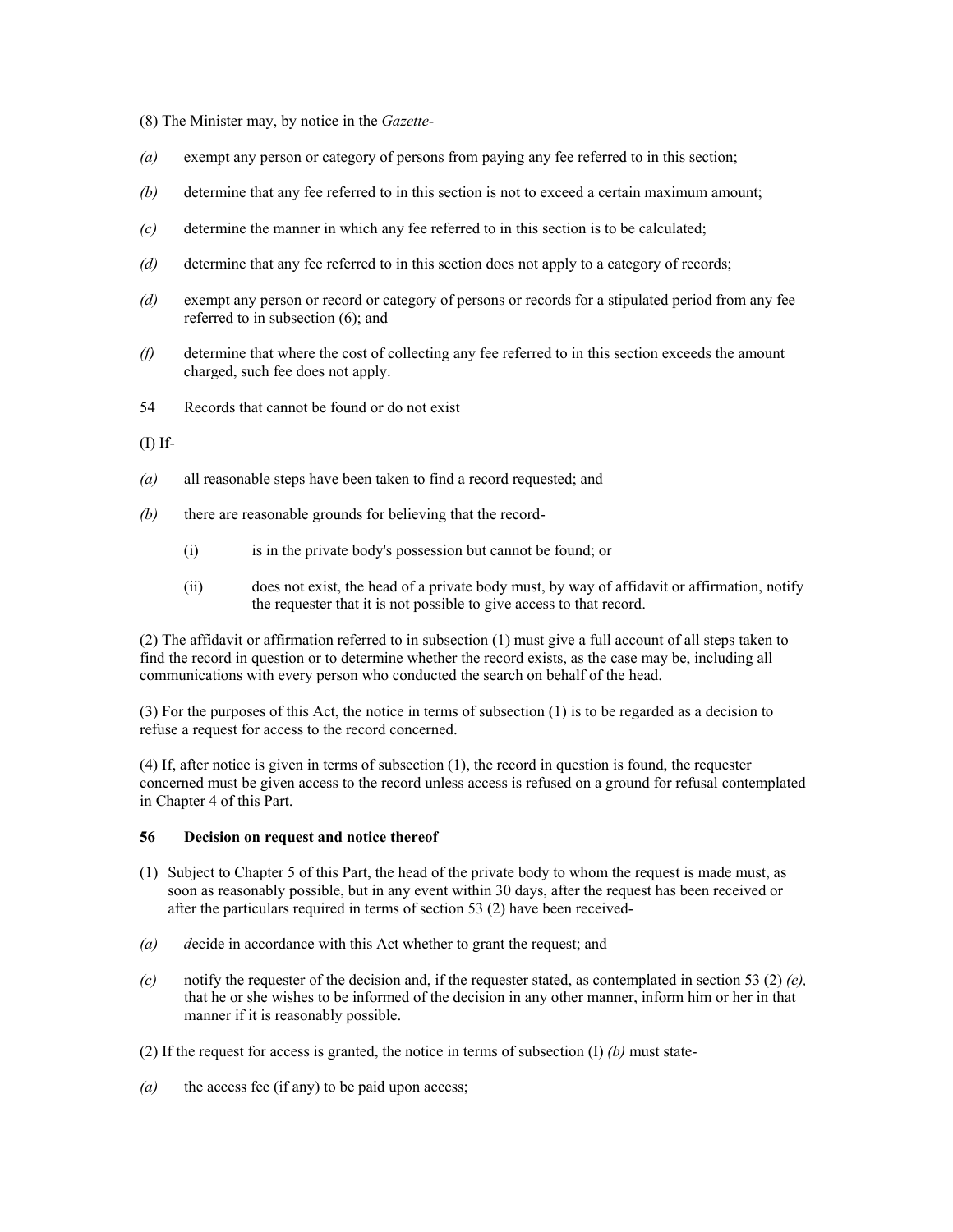- *(b)* the form in which access will be given; and
- *(c)* that the requester may lodge an application with a court against the access fee to be paid or the form of access granted, and the procedure for lodging the application.
- (2) If the request for access is refused, the notice in terms of subsection (1) *(b)* must-
- *(a)* State adequate reasons for the refusal, including the provisions of this Act relied on;
- *(b)* exclude, from any such reasons, any reference to the content of the record; and
- *(c)* state that the requester may lodge an application with a court against the refusal of the request, and the procedure (including the period) for lodging the application.

## **57 Extension of period to deal with request**

( I) The head of a private body to whom a request for access has been made, may extend the period of 30 days referred to in section 56 (I) (in this section referred to as the 'original period') once for a further period of not more than 30 days, if-

- (a) the request is for a large number of records or requires a search through a large number of records and compliance with the original period would unreasonably interfere with the activities of the private body concerned;
- (b) the request requires a search for records in, or collection thereof from, an office of the private body not situated in the same town or city as the office of the head that cannot reasonably be completed within the original period;
- *(c)* consultation among divisions of the private body or with another private body is necessary, or desirable to decide upon the request that cannot reasonably be completed within the original period;
- (d) more than one of the circumstances contemplated in paragraphs *(a), (b)* and *(c)* exist in respect of the request making compliance with the original period not reasonably possible: or
- (e) the requester consents in writing to such extension.
- (2) If a period is extended in terms of subsection ( I ), the head of the private body must, as soon as reasonably possible, but in any event within 30 days, after the request is received, notify the requester of that extension, the period of the extension and the reasons for the extension.
- (3) The notice in terms of subsection (2) must state- *(a)* the period of the extension;
	- *(b)* adequate reasons for the extension, including the provisions of this Act relied upon; and
	- *(c)* that the requester may lodge an application with a court against the extension, and the procedure (including the period) for lodging the application.

## 58 **Deemed refusal of request**

If the head of a private body fails to give the decision on a request for access to the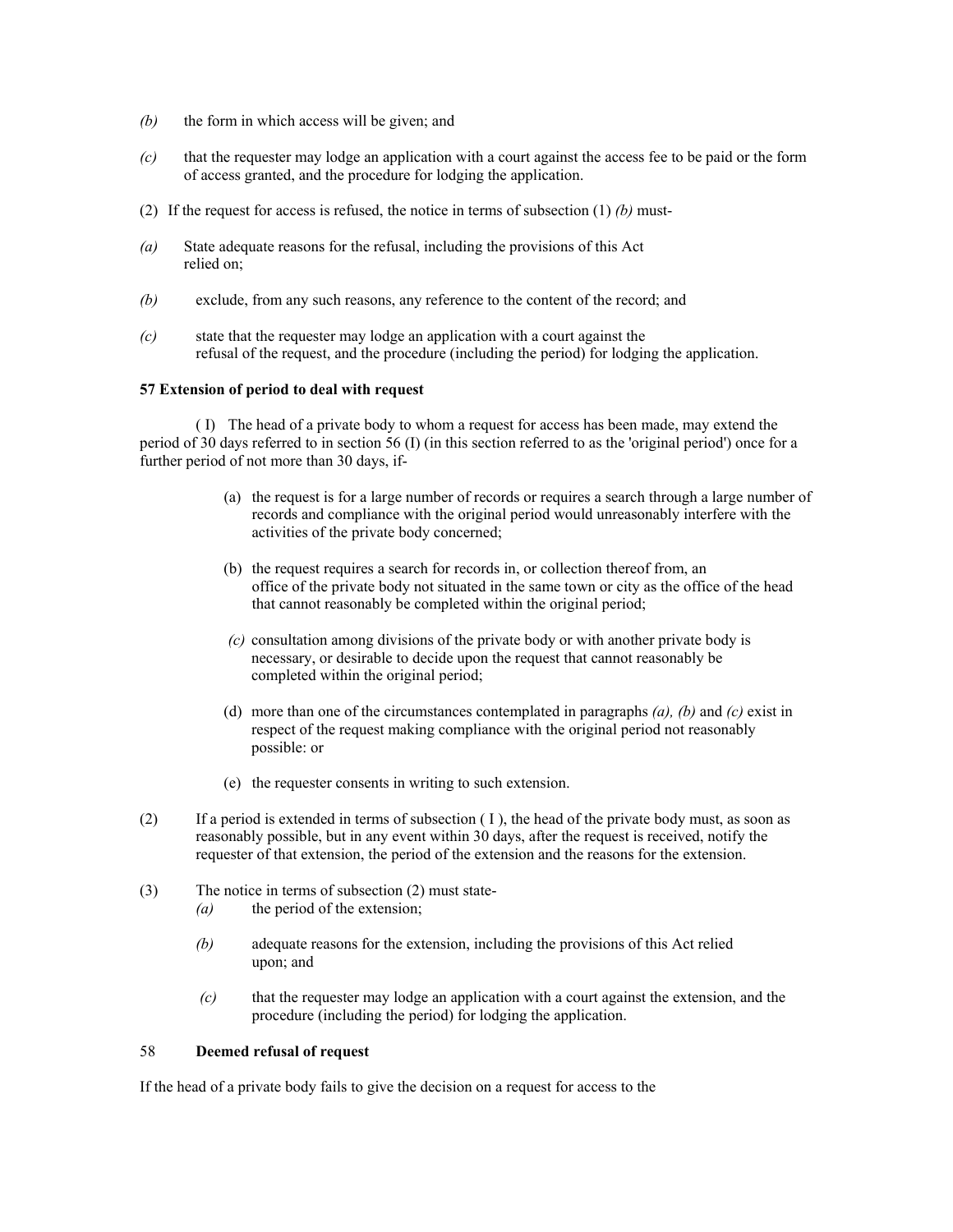requester concerned within the period contemplated in section 56 (I), the head of the private bodies, for the purposes of this Act, regarded as having refused the request.

## 59 **Severability**

(I) If a request for access is made to a record of a private body containing information which may or must be refused in terms of any provision of Chapter 4 of this Part, every part of the record which-

- (*a*) does not contain; and
- *(b)* can reasonably be severed from any part that contains, any such information must, despite any other provision of this Act, be disclosed.

(2) If a request for access to-

- *(a)* a part of a record is granted; and
- *(b)* the other part of the record is refused, as contemplated in subsection (I), the provisions of section 56 (2) apply to paragraph *(a)* of this section and the provisions of section 56 (3) to paragraph *(b)* of this section.

### 60 **Form of access**

If access is granted to a record of a private body, the head of that body must, as soon as reasonably possible after notification in terms of section 56, but subject to section 57, give access in

- *(a)* such form as the requester reasonably requires; or
- *(b)* if no specific form of access is required by the requester, such form as the head reasonably determines.

## 61 **Access to health or other records**

- (I) If the head of a private body who grants, in terms of section 50, a request for access to a record provided by a health practitioner in his or her capacity as such about the physical or mental health, or well-being-
- *(a)* of the requester; or
- *(b)* if the request has been made on behalf of the person to whom the record relates, of that person, (in this section, the requester and person referred to paragraphs *(a)* and *(b),*  respectively, are referred to as the 'relevant person'), is of the opinion that the disclosure of the record to the relevant person might cause serious harm to his or her physical or mental health, or well-being, the information officer may, before giving access in terms of section 60, consult with a health practitioner who, subject to subsection (2), has been nominated by the relevant person.
- (2) If the relevant person is-
	- (*a)* under the age of 16 years, a person having parental responsibilities for the relevant person must make the nomination contemplated in subsection (1); or
	- *(b)* incapable of managing his or her affairs, a person appointed by the court to manage those affairs must make that nomination.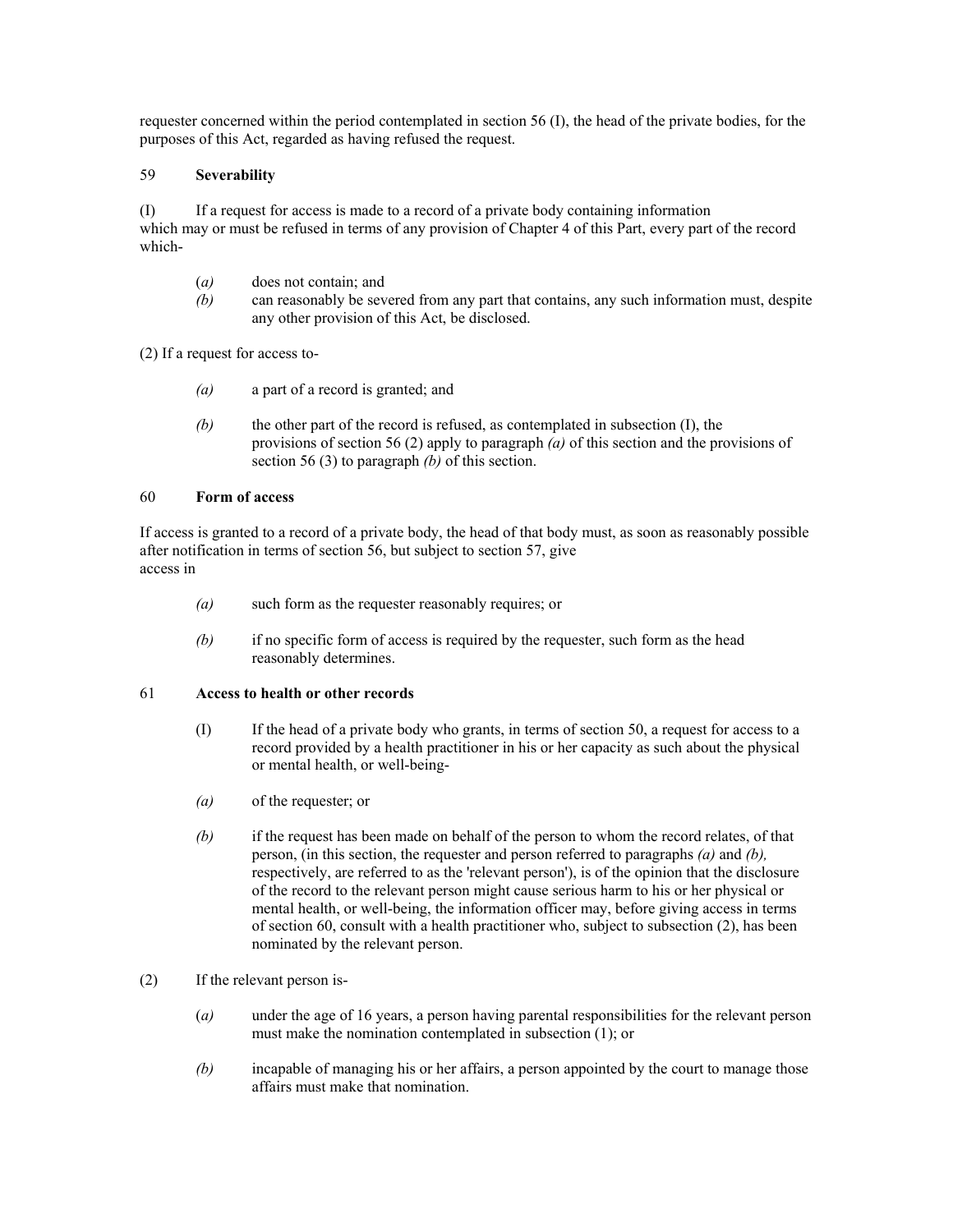(3) *(a)* If, after being given access to the record concerned, the health practitioner consulted in terms of subsection ( 1) is of the opinion that the disclosure of the record to the relevant person, would be likely to cause serious harm to his or her physical or mental health, or well-being, the head may only give access to the record if the requester proves to the satisfaction of the head that adequate provision is made for such counselling or arrangements as are reasonably practicable before, during or after the disclosure of the record to limit, alleviate or avoid such harm to the relevant person.

*(b)* Before access to the record is so given to the requester, the person responsible for such counselling or arrangements must be given access to the record.

# **CHAPTER 4**

## **GROUNDS FOR REFUSAL OF ACCESS TO RECORDS (ss 62-70)**

### 62 **Interpretation**

A provision of this Chapter in terms of which a request for access to a record must or may or may not be refused, must not be construed as-

*(a)* limited in its application in any way by any other provision of this Chapter in terms of which a request for access to a record must or may or may not be refused; and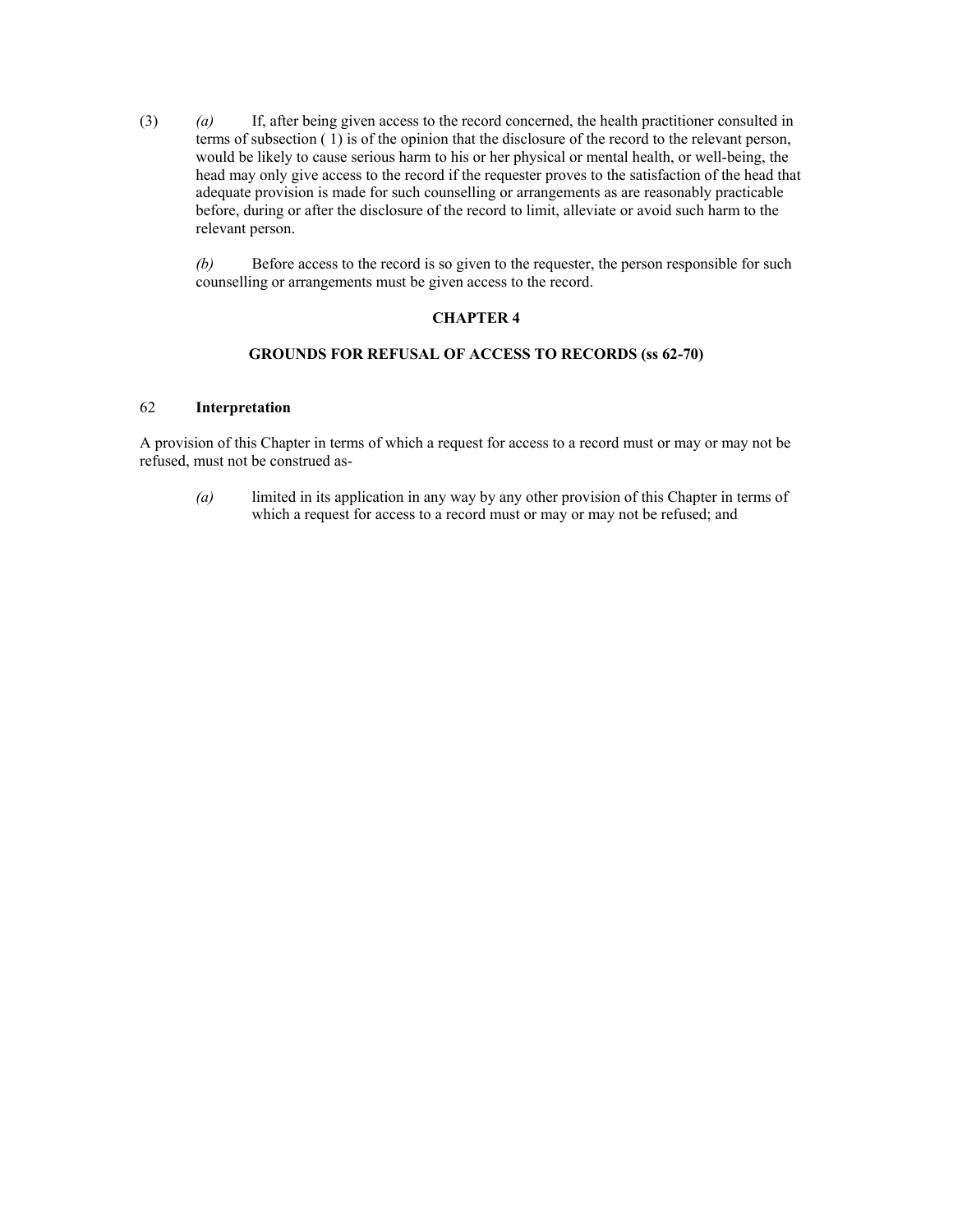*(b)* not applying to a particular record by reason that another provision of this Chapter in terms of which a request for access to a record must or may or may not be refused, also applies to that record-

# 63 **Mandatory protection of privacy of third party who is natural person**

(1) Subject to subsection (2), the head of a private body must refuse a request for access to a record of the body if its disclosure would involve the unreasonable disclosure of personal information about a third party, including a deceased individual.

- (2) A record may not be refused in terms of subsection (1) insofar as it consists of information-
	- *(a)* about an individual who has consented in terms of section 72 or otherwise in writing to its disclosure to the requester concerned;
	- *(b)* already publicly available:
	- *(c)* that was given to the private body by the individual to whom it relates and the individual was informed by or on behalf of the private body, before it is given, that the information belongs to a class of information that would or might be made available to the public;
	- *(d)* about an individual's physical or mental health, or well-being, who is under the care of the requester and who is-
		- (i) under the age of 18 years; or
		- (ii) incapable of understanding the nature of the request, and if giving access would be in the individual's best interests;
	- *(e)* about an individual who is deceased and the requester is-
		- (i) the individual's next of kin; or
		- (ii) making the request with the written consent of the individual's next of kin: or
	- *(f)* about an individual who is or was an official of a private body and which relates to the position or functions of the individual, including, but not limited to-
		- (i) the fact that the individual is or was an official of that private body;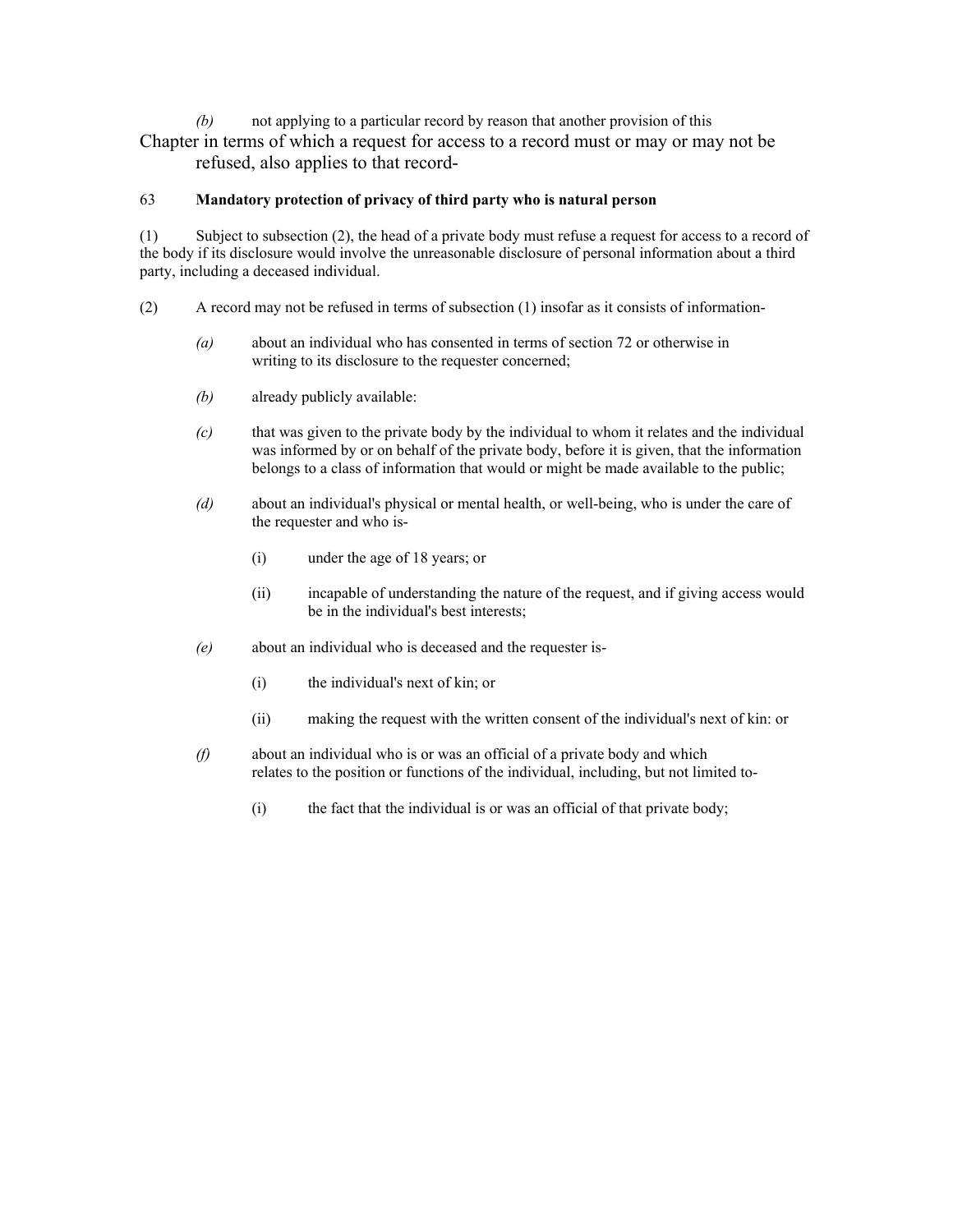- (ii) the title, work address, work phone number and other similar particulars of the individual;
- (iii) the classification, salary scale or remuneration and responsibilities of the position held or services performed by the individual; and
- (iv) the name of the individual on a record prepared by the individual in the course of employment.

# 64 **Mandatory protection of commercial information of third party**

(I) Subject to subsection (2), the head of a private body must refuse a request for access to a record of the body if the record contains-

- *(a)* trade secrets of a third party;
- *(b)* financial, commercial, scientific or technical information, other than trade secrets, of a third party , the disclosure of which would be likely to cause harm to the commercial or financial interests of that third party; or
- *(c)* information supplied in confidence by a third party, the disclosure of which could reasonably be expected-
	- (i) to put that third party at a disadvantage in contractual or other negotiations; or
	- (ii) to prejudice that third party in commercial competition.
- (2) A record may not be refused in terms of subsection (I) insofar as it consists of information about- *(a)* a third party who has consented in terms of section 72 or otherwise in writing to its disclosure to the requester concerned;
	- *(b)* the results of any product or environmental testing or other investigation supplied by, carried out by or on behalf of a third party and its disclosure would reveal a serious public safety or environmental risk.
- (3) For the purposes of subsection (2) *(b),* the results of any product or environmental testing or other investigation do not include the results of preliminary testing or other investigation conducted for the purpose of developing methods of testing or other investigation.

## 65 **Mandatory protection of certain confidential information of third party**

The head of a private body must refuse a request for access to a record of the body if its disclosure would constitute an action for breach of a duty of confidence owed to a third party in terms of an agreement.

### **66 Mandatory protection of safety of individuals, and protection of property**

The head of a private body-

- (a*)* must refuse a request for access to a record of the body if its disclosure could reasonably be expected to endanger the life or physical safety of an individual; or
- *(b)* may refuse a request for access to a record of the body if its disclosure would be likely to prejudice or impair-
	- (i) the security of-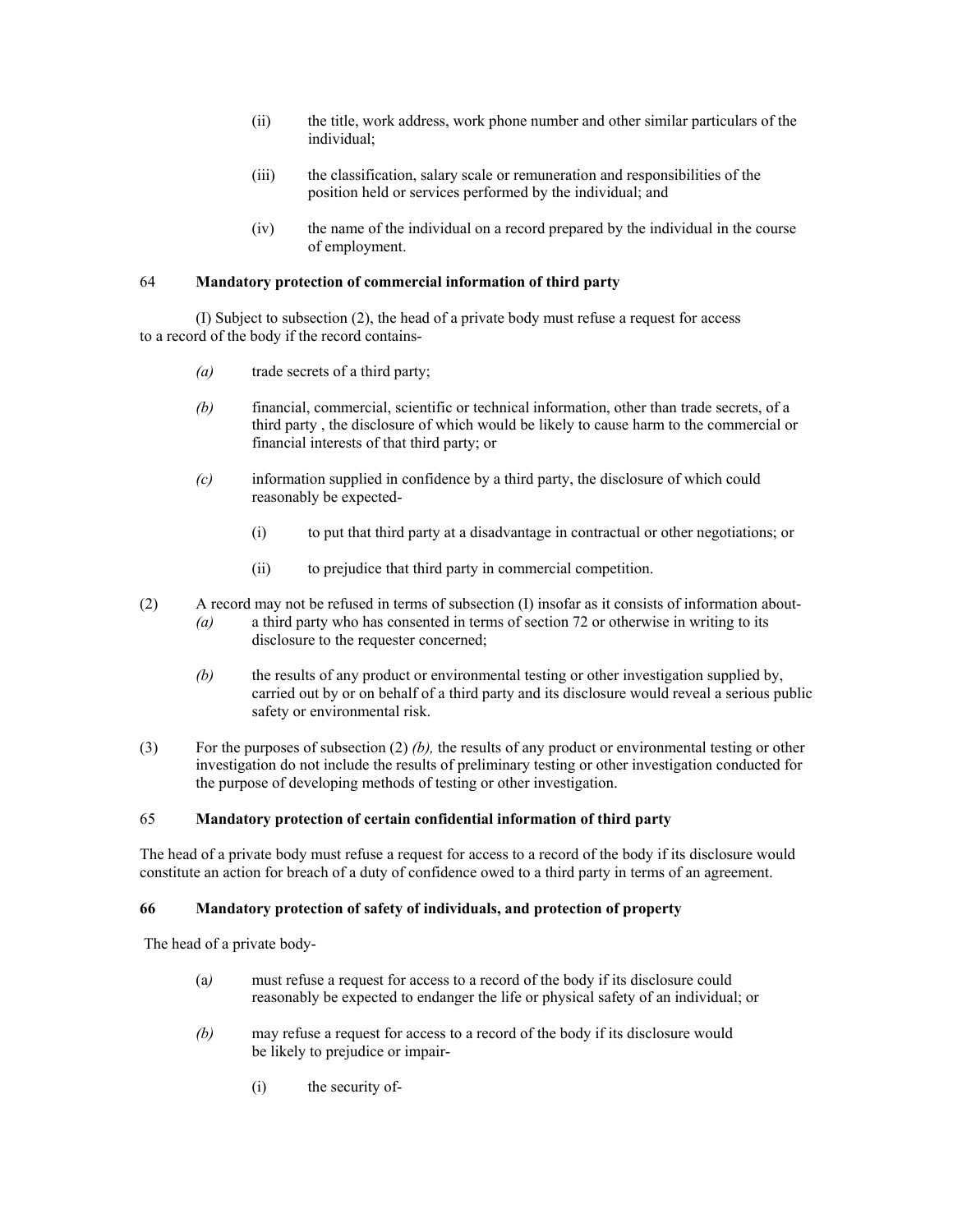- *(aa)* a building, structure or system, including, but not limited to, a computer or communication system;
- *(bb)* a means of transport; or
- *(cc)* any other property; or
- (ii) methods, systems, plans or procedures for the protection of-
	- *(aa)* an individua1 in accordance with a witness protection scheme;
	- *(bb)* the safety of the public, or any part of the public; or
	- *(cc)* the security of property contemplated in subparagraph (i) *(aa), (bb)* or *(cc).*

### **67 Mandatory protection of records privileged from production in legal proceedings**

The head of a private body must refuse a request for access to a record of the body if the record is privileged from production in legal proceedings unless the person entitled to the privilege has waived the privilege.

# 68 **Commercial information of private body**

(1) Subject to subsection (2), the head of a private body may refuse a request for access to a record of the body if the record-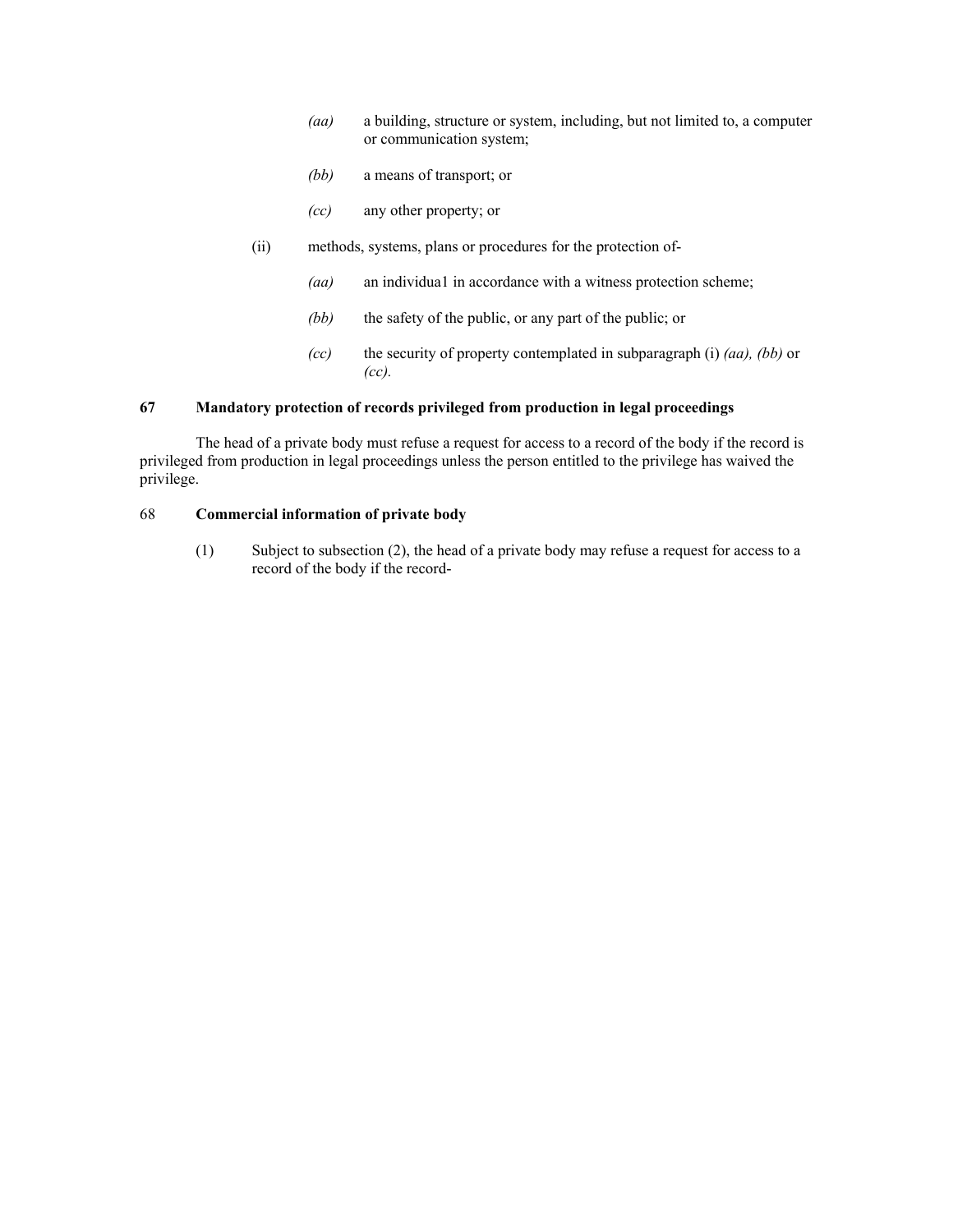- *(a)* contains trade secrets of the private body;
- *(b)* contains financial, commercial, scientific or technical information, other than trade secrets, of the private body, the disclosure of which would be likely to cause harm to the commercial or financial interests of the body;
- *(c)* contains information, the disclosure of which could reasonably be expected-
	- (i) to put the private body at a disadvantage in contractual or other negotiations; or
	- (ii) to prejudice the body in commercial competition; or
- *(d)* is a computer program. as defined in section I (I) of the Copyright Act 1978 (Act 98 of 1978) owned by the private body, except insofar as it is required to give access to a record to which access is granted in terms of this Act.
- (2) A record may not be refused in terms of subsection (1) insofar as it consists of information about the results of any product or environmental testing or other investigation supplied by, carried out by or on behalf of the private body and its disclosure would reveal a serious public safety or environmental risk.
- (3) For the purposes of subsection (2) the results of any product or environmental testing or other investigation do not include the results of preliminary testing or other investigation conducted for the purpose of developing methods of testing or other investigation.

## 69 **Mandatory protection of research information of third party, and protection of research information of private body**

(I) The head of a private body must refuse a request for access to a record of the body if the record contains information about research being or to be carried out by or on behalf of a third party, the disclosure of which would be likely to expose-

- *(a)* the third party;
- *(b)* a person that is or will be carrying out the research on behalf of the third party; or
- *(c)* the subject matter of the research, to serious disadvantage.

(2) The head of a private body may refuse a request for access to a record of the body if the record contains information about research being or to be carried out by or on behalf of the private body the disclosure of which would be likely to expose-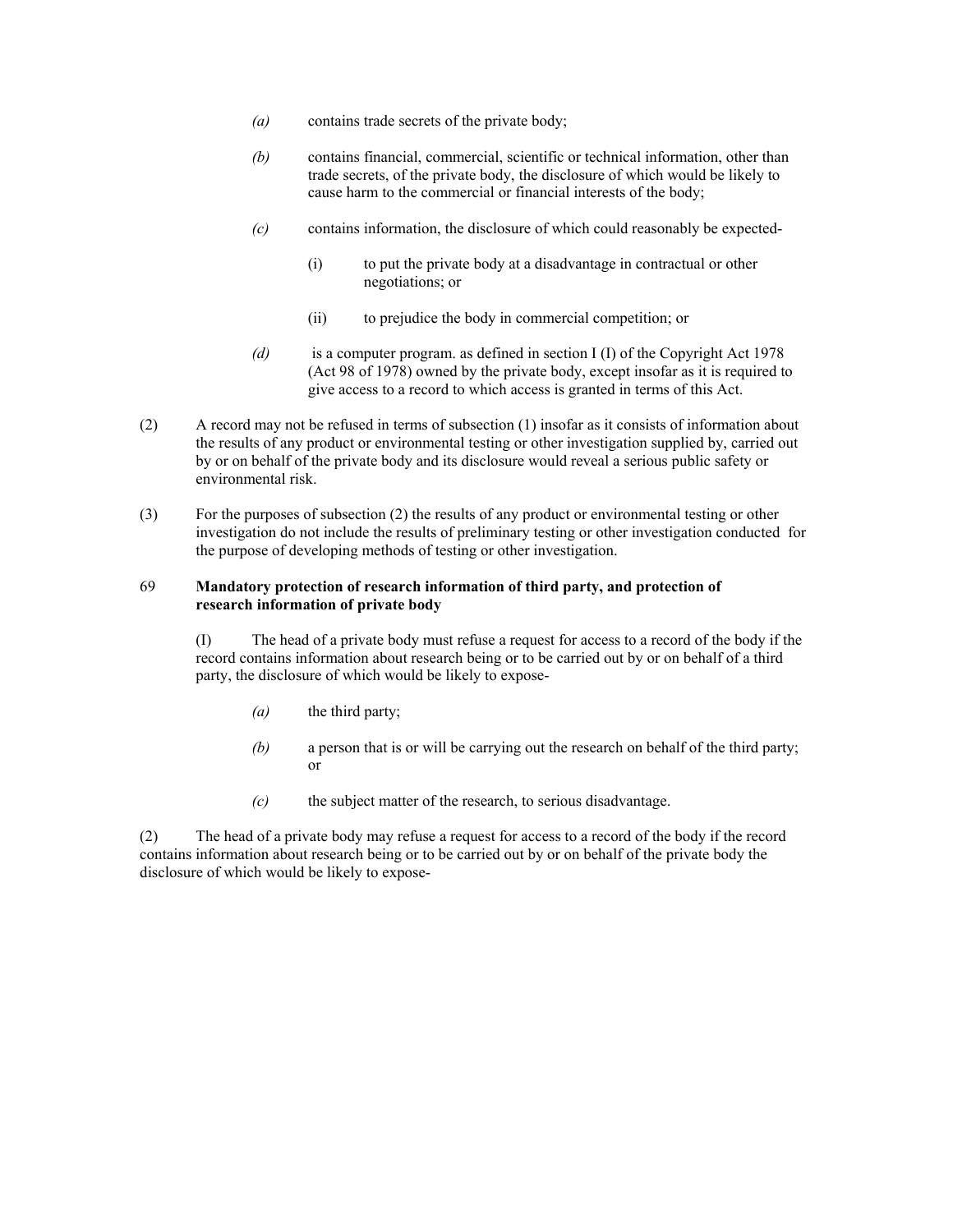- *(a)* the private body;
- *(b)* a person that is or will be carrying out the research on behalf of the private body; or
- (c) the subject matter of the research, to serious disadvantage.

## 70 **Mandatory disclosure in public interest**

Despite any other provision of this Chapter, the head of a private body must grant a request for access to a record of the body contemplated in section 63 (1),64 (1),65,66 *(a)* or *(b),* 67,68 (1) or 69 (1) or (2) if-

- *(a)* the disclosure of the record would reveal evidence of-
	- (i) a substantial contravention of, or failure to comply with, the law; or
	- (ii) imminent and serious public safety or environmental risk; and
- *(b)* the public interest in the disclosure of the record clearly outweighs the harm contemplated in the provision in question.

#### **CHAPTER 5**

## **THIRD PARTY NOTIFICATION AND INTERVENTION (ss 71- 73)**

### 71 **Notice to third parties**

(1) The head of a private body considering a request for access to a record that might be a record contemplated in section 63 (1), 64 (1), 65 or 69 (1), must take all reasonable steps to inform a third party to whom or which the record relates of the request.

- (2) The head must inform a third party in terms of subsection (1)-
	- *(a)* as soon as reasonably possible, but in any event within 21 days after that request is received; and
	- *(b)* by the fastest means reasonably possible.
- (3) When informing a third party in terms of subsection (1), the head must-
	- *(a)* state that he or she is considering a request for access to a record that might be a record contemplated in section  $63$  (1),  $64$  (1),  $65$  or  $69(1)$ , as the case may be, and describe the content of the record; ,
	- *(b)* furnish the name of the requester;
	- $(c)$  describe the provisions of section 63 (1), 64 (1), 65 or 69 (1), as the case may be
	- *(d)* in any case where the head believes that the provisions of section 70 might apply, describe those provisions, specify which of the circumstances referred to in section 70 *(a)* in the opinion of the head might apply and state the reasons why he or she is of the opinion that section 70 might apply; and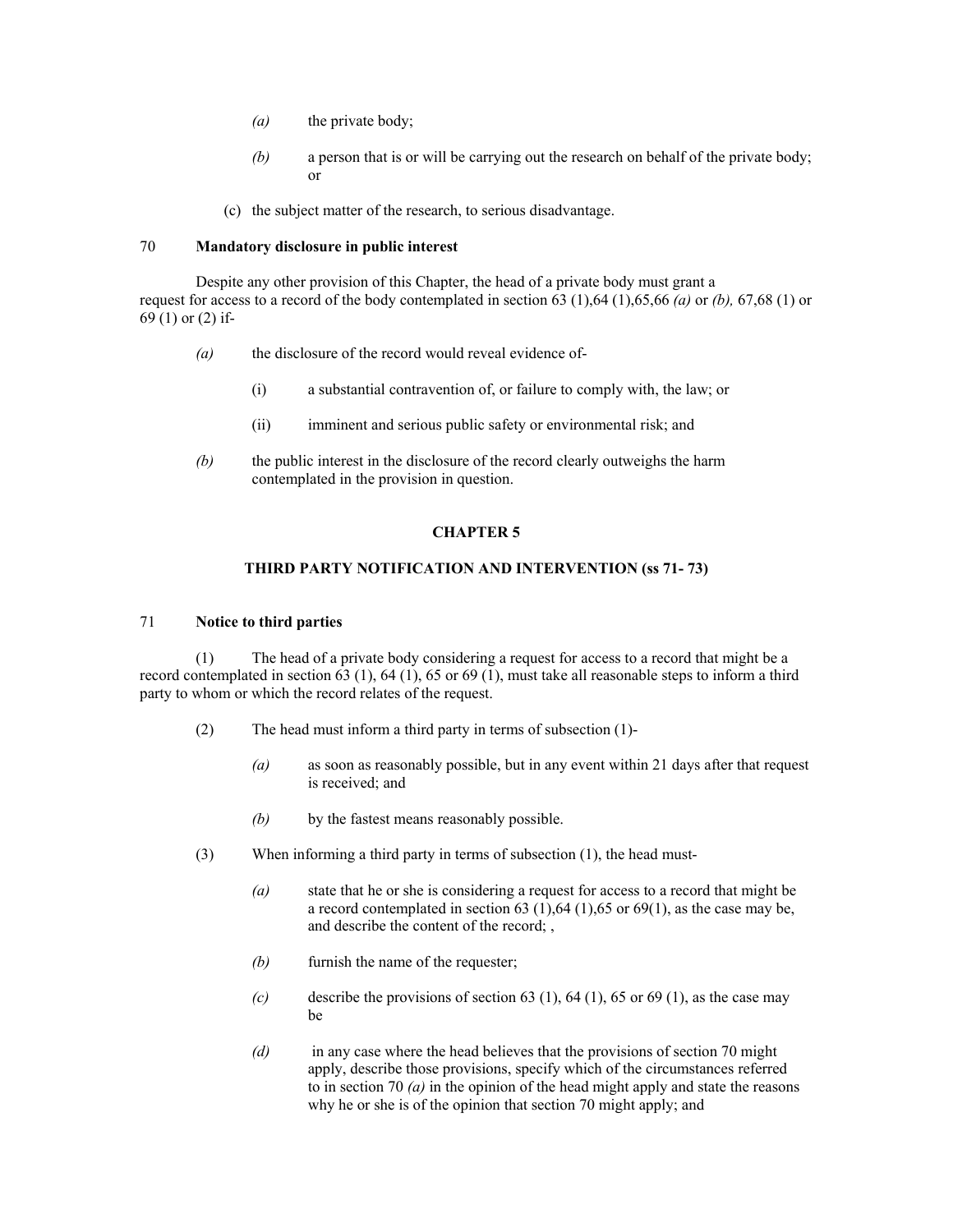- *(e)* state that the third party may, within 21 days after the third party is informed-
	- (i) make written or oral representations to the head why the request for access should be refused; or
	- (ii) give written consent for the disclosure of the record to the requester.

(4) If a third party is informed orally of a request for access in terms of subsection (1), the head must give a written notice stating the matters referred to in subsection (3) to the third party.

#### 72 **Representations and consent by third parties**

(I) A third party that is informed in terms of section 71 (1) of a request for access, may, within 21 days after being so informed-

- *(a)* make written or oral representations to the head concerned why the request should be refused; or
- *(b)* give written consent for the disclosure of the record to the requester concerned.
- (2) A third party that obtains knowledge about a request for access other than in terms of section 71(l) may-
	- *(a)* make written or oral representations to the head concerned why the request should be refused; or
	- *(b)* give written consent for the disclosure of the record to the requester concerned.

### **72 Decision on representations for refusal and notice thereof**

(1) The head of a private body must, as soon as reasonably possible, but in any event within 30 days after every third party is informed as required by section 71-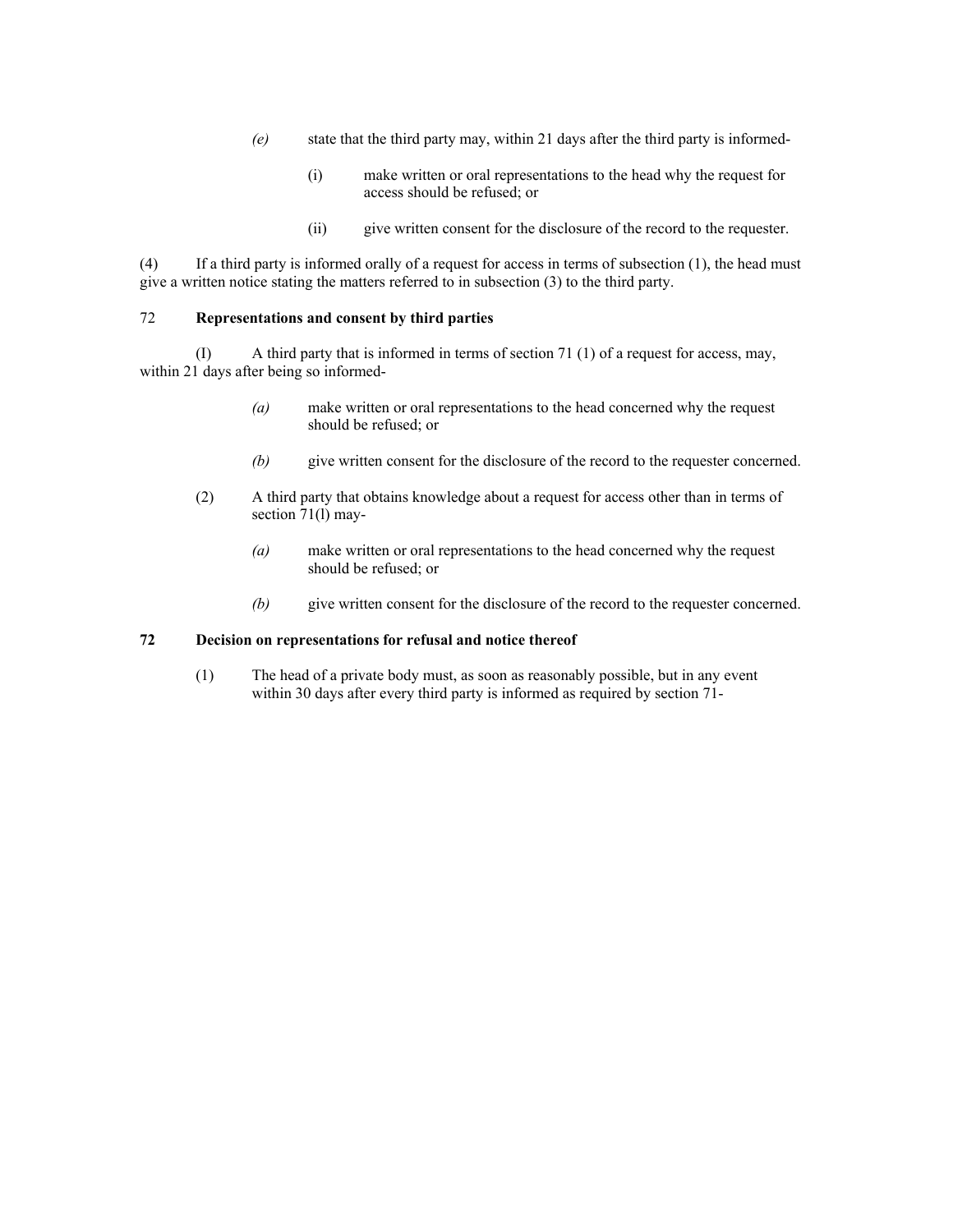- *(a)* decide, after giving due regard to any representations made by a third party in terms of section 72, whether to grant the request for access; and
- *(b)* notify the third party so informed and a third party not informed in terms of section 71, but that made representations in terms of section 72 or is located before the decision is taken, of the decision.

(2) If, after all reasonable steps have been taken as required by section 71, a third party is not informed of a request, any decision whether to grant the request for access must be made with due regard to the fact that the third party did not have the opportunity to make representations in terms of section 72 why the request should be refused.

- (3) If the request is granted, the notice in terms of subsection (1) *(b)* must state-
	- *(a)* adequate reasons for granting the request, including the provisions of this Act relied upon to justify the granting;
	- *(b)* that the third party may lodge an application with a court against the decision of the head within 30 days after notice is given, and the procedure for lodging the application; and
	- *(c)* that the requester will be given access to the record after the expiry of the applicable period contemplated in paragraph *(b),* unless an application with a court is lodged within that period.

(4) If the head of the private body decides in terms of subsection (1) to grant the request for access concerned he or she must give the requester access to the record concerned after the expiry of 30 days after notice is written in terms of subsection (1) *(b),* unless an application with a court is lodged against the decision within that period.

## **PART 4**

## **APPEALS AGAINST DECISIONS (ss 74-82)**

# **CHAPTER l**

# **INTERNAL APPEALS AGAINST DECISIONS OF INFORMATION OFFICERS OF CERTAIN PUBLIC BODIES (ss 74-77)**

#### 74 **Right of internal appeal to relevant authority**

(1) A requester may lodge an internal appeal against a decision of the information officer of a public body referred to in paragraph *(a)* of the definition of 'public body' in section 1-

- *(a)* to refuse a request for access; or
- *(b)* taken in terms of section 22,26 (I) or 29 (3), in relation to that requester with the relevant authority.
- (2) A third party may lodge an internal appeal against a decision of the information officer of a public body referred to in paragraph (*a)* of the definition of 'public body' in section I to grant a request for access.

## **75 Manner of internal appeal, and appeal fees**

(I) An internal appeal-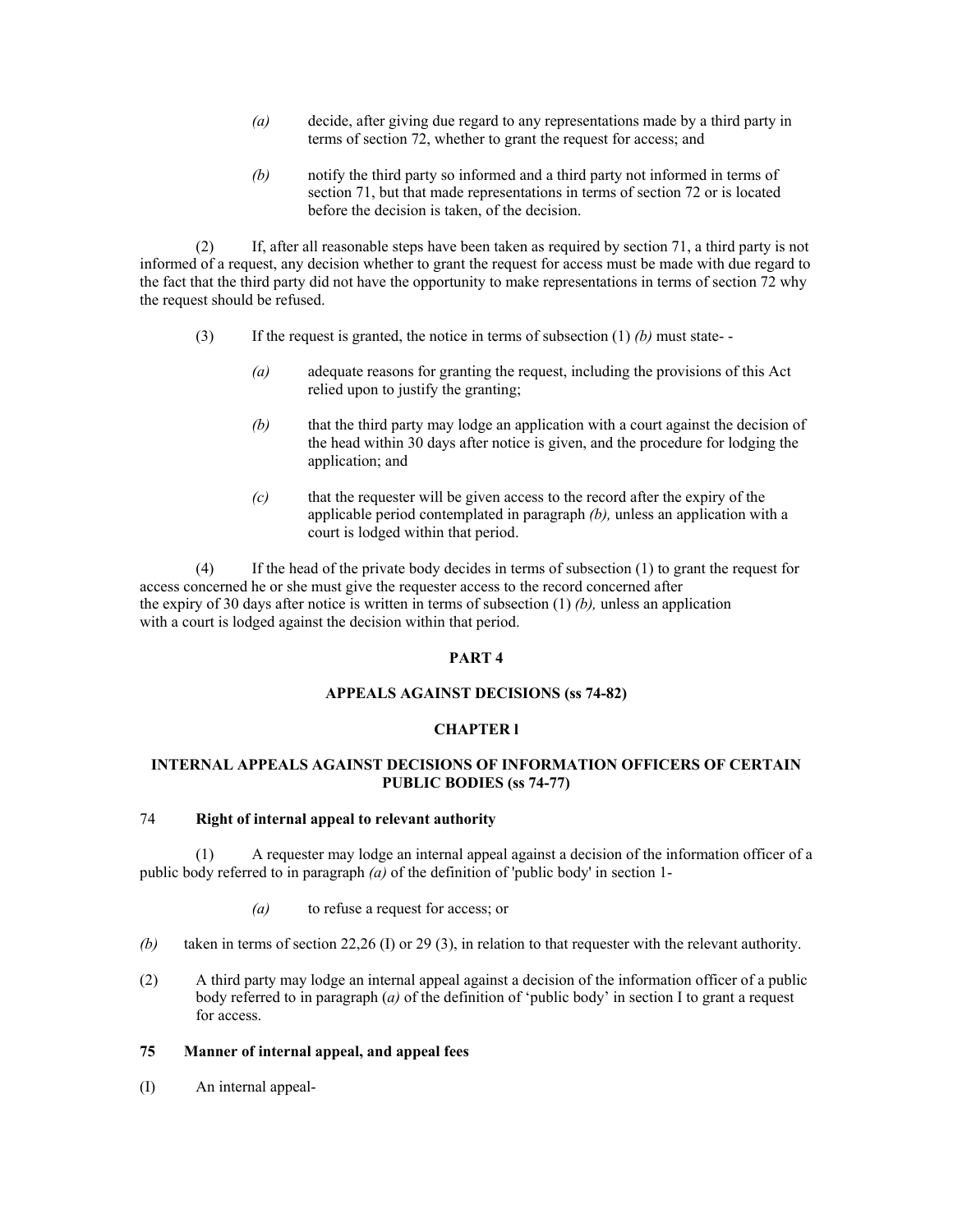- *(a)* must be lodged in the prescribed form-
- (i) within 60 days;
- (ii) if notice to a third party is required by section 49 (I) *(b),* within 30 days after notice is given to the appellant of the decision appealed against or, if notice to the appellant is not required, after the decision was taken;
- *(b)* must be delivered or sent to the information officer of the public body concerned at his or her address, fax number or electronic mail address;
- *(c)* must identify the subject of the internal appeal and state the reasons for the internal appeal and may include any other relevant information known to the appellant:
- *(d)* if, in addition to a written reply, the appellant wishes to be informed of the decision on the internal appeal in any other manner, must state that manner and provide the necessary particulars to be so informed;
- *(e)* if applicable, must be accompanied by the prescribed appeal fee referred to in subsection (3): and
- *(f)* must specify a postal address or fax number.
- (2) *(a)* If an internal appeal is lodged after the expiry of the period referred to in subsection ( 1) *(a,* the relevant authority must, upon good cause shown, allow the late lodging of the internal appeal.
- *(b)* If that relevant authority disallows the late lodging of the internal appeal, he or she must give notice of that decision to the person that lodged the internal appeal.
- (3) *(a)* A requester lodging an internal appeal against the refusal of his or her request for access must pay the prescribed appeal fee (if any).
- *(b)* If the prescribed appeal fee is payable in respect of an internal appeal, the decision on the internal appeal may be deferred until the fee is paid.
- (4) As soon as reasonably possible, but in any event within 10 working days after receipt of an internal appeal in accordance with subsection  $(1)$ , the information officer of the public body concerned must submit to the relevant authority-
- *(a)* the internal appeal together with his or her reasons for the decision concerned; and .
- *(b)* if the internal appeal is against the refusal or granting of a request for access, the name, postal address, phone and fax number and electronic mail address, whichever is available, of any third party that must be notified in terms of section 47 (I) of the request.

### **76 Notice to and representations by other interested persons**

- (1) If a relevant authority is considering an internal appeal against the refusal of a request for access to a record contemplated in section 34 (1),35 (1),36 (1),37 (I) or 43 (I), the authority must inform the third party to whom or which the record relates of the internal appeal, unless all necessary steps to locate the third party have been unsuccessful.
- (2) The relevant authority must inform a third party in terms of subsection (I)-
- *(a)* as soon as reasonably possible, but in any event within 30 days after the receipt of the internal appeal; and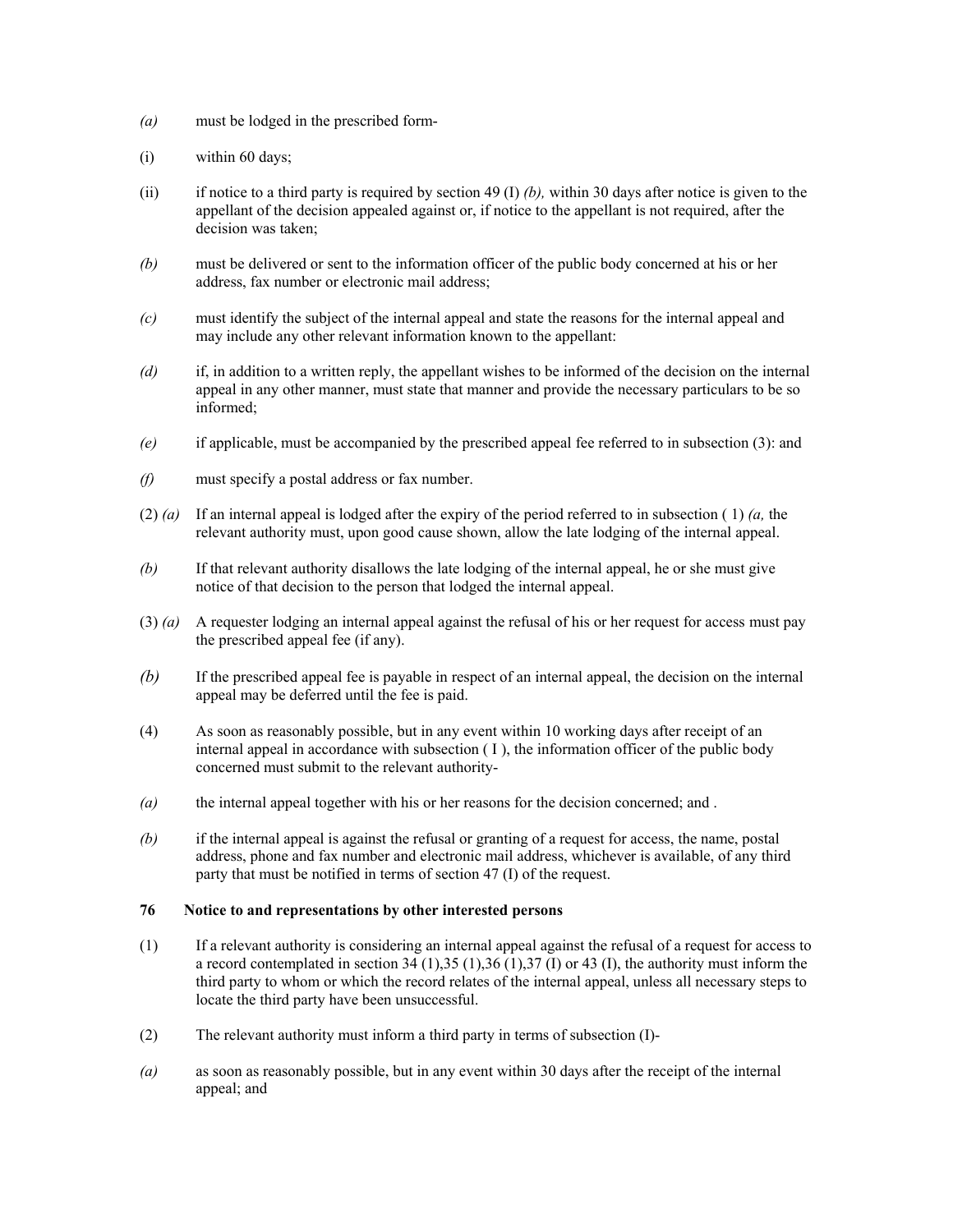- *(b)* by the fastest means reasonably possible.
- (3) When informing a third party in terms of subsection (I), the relevant authority must-
- *(a)* state that he or she is considering an internal appeal against the refusal of a request for access to a record contemplated in section  $34$  (1), $35$  (1), $36$  (1), $37$  (I) or 43 (I), as the case may be, and describe the content of the record and the provisions of section 34 (1),35 (1),36 (1),37 (I) or 43 (I), as the case may be;
- *(b)* furnish the name of the appellant;
- *(c)* in any case where that authority believes that the provisions of section 46 might apply, describe those provisions, specify which of the circumstances referred to in section 46 *(a)* in the opinion of the head might apply and state the reasons why he or she is of the opinion that section 46 might apply; and
- (*d)* state that the third party may, within 21 days after the third party is informed, make written representations to that authority why the request for access should not be granted.
- (4) If a third party is informed orally of an internal appeal in terms of subsection ( I ), the relevant authority must, on request, give a written notice stating the matters referred to in subsection (3) to the third party.
- (5) A third party that is informed of an internal appeal in terms of subsection (I), may within 21 days after the third party has been informed, make written representations to the relevant authority why the request for access should not be granted.
- (6) A third party that obtains knowledge about an internal appeal other than in terms of subsection (1) may-
- *(a)* make written or oral representations to the relevant authority why the request for access should be refused; or
- *(b)* give written consent for the disclosure of the record to the requester concerned.
- (7) If the relevant authority is considering an internal appeal against the granting of a request for access, the authority must give notice of the internal appeal to the requester concerned.
- (8) The relevant authority must-
- *(a)* notify the requester concerned in terms of subsection (7) as soon as reasonably possible, but in any event within 30 days after the receipt of the internal appeal: and
- *(b)* state in that notice that the third party may within 21 days after notice is given, make written representations to that authority why that request should be granted.
- (9) A requester to whom or which notice is given in terms of subsection (7) may within 21 days after that notice is given, make written representations to the relevant authority why the request for access should be granted.

#### **77 Decision on internal appeal and notice thereof**

- (1) The decision on an internal appeal must be made with due regard to-
- *(a)* the particulars stated in the internal appeal in terms of section 75 (I) *(c);*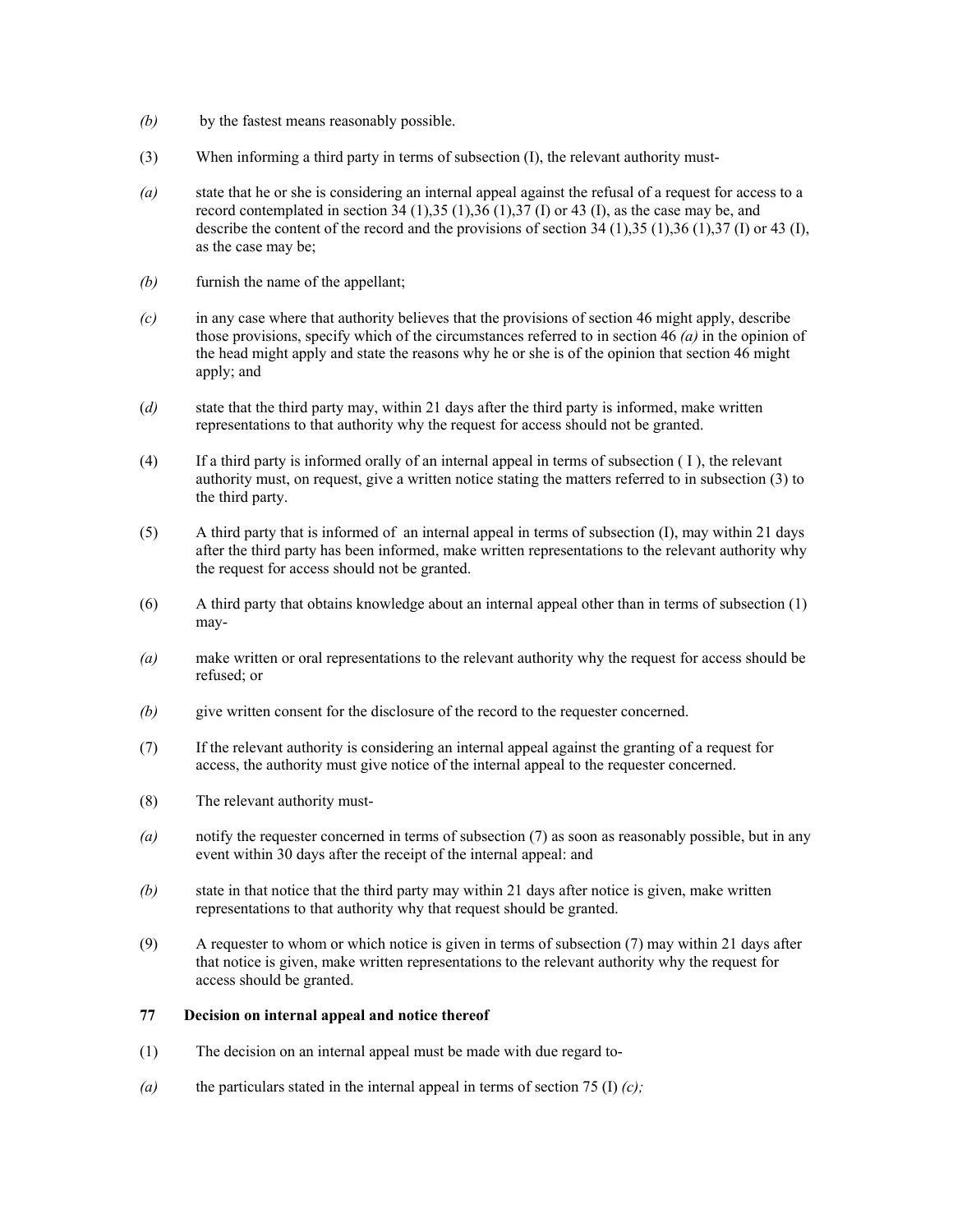- *(b)* any reasons submitted by the information officer in terms of section 75 (4) *(a);*
- (c) any representations made in terms of section 76 (5), (6) or (9); and
- (*d)* if a third party cannot be located as contemplated in section 76 ( I ), the fact that the third party did not have the opportunity to make representations in terms of section 76 (5) why the internal appeal should be dismissed.
- (2) When deciding on the internal appeal the relevant authority may confirm the decision appealed against or substitute a new decision for it.
- (3) The relevant authority must decide on the internal appeal-
- *(a)* as soon as reasonably possible, but in any event within 30 days after the internal appeal is received by the information officer of the body;
- *(b)* if a third party is informed in terms of section 76 (1 ), as soon as reasonably possible, but in any event within 30 days; or
- *(c)* if notice is given in terms of section 76 (7)-
- (i) within five working days after the requester concerned has made written representations in terms of section 76 (9); or
- (ii) in any other case within 30 days after notice is so given.
- (4) The relevant authority must, immediately after the decision on an internal appeal-
- *(a)* give notice of the decision to-
- (i) the appellant;
- (ii) every third party informed as required by section 76 (I); and
- (iii) the requester notified as required by section  $76(7)$ ; and
- *(b)* if reasonably possible, inform the appellant about the decision in any other manner stated in terms of section 75 ( I) ( *d)*.
- (5) The notice in terms of subsection (4) *(a)* must-
- *(a)* state adequate reasons for the decision, including the provision of this Act relied upon;
- *(b)* exclude, from such reasons, any reference to the content of the record;
- *(c)* state that the appellant, third party or requester, as the case may be, may lodge an application with a court against the decision on internal appeal-
- (i) within 60 days; or
- (ii) if notice to a third party is required by subsection  $(4)$   $(a)$   $(ii)$ , within 30 days, after notice is given, and the procedure for lodging the application; and
- (*d)* if the relevant authority decides on internal appeal to grant a request for access and notice to a third party-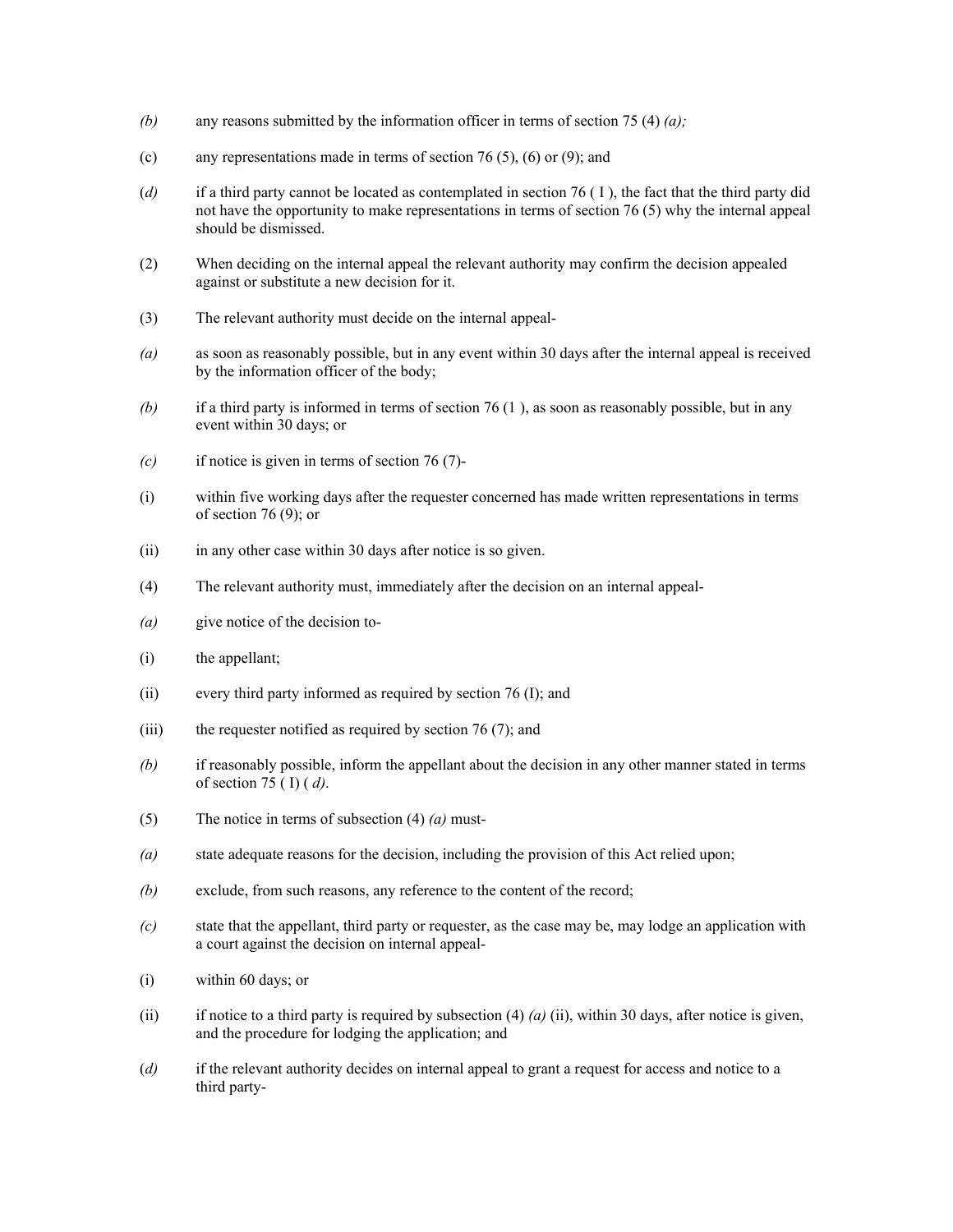- (i) is not required by subsection (4) *(a)* (ii), that access to the record will forthwith be given; or
- (ii) is so required, that access to the record will be given after the expiry of the applicable period for lodging an application with a court against the decision on internal appeal referred to in paragraph *(c),* unless that application is lodged before the end of that applicable period.
- (6) If the relevant authority decides on internal appeal to grant a request for access and notice to a third party-
- *(a)* is not required by subsection (4) *(a)* (ii), the information officer of the body must forthwith give the requester concerned access to the record concerned; or
- *(b)* is so required, the information officer must, after the expiry of 30 days after the notice is given to every third party concerned, give the requester access to the record concerned, unless an application with a court is lodged against the decision on internal appeal before the end of the period contemplated in subsection (5) *(c)* (ii) for lodging that application.
- (7) If the relevant authority fails to give notice of the decision on an internal appeal to the appellant within the period contemplated in subsection (3), that authority is, for the purposes of this Act. regarded as having dismissed the internal appeal.

# **CHAPTER 2 APPLICATIONS TO COURT (ss 78-82)**

## **78 Applications regarding decisions of information officers or relevant authorities of public bodies or heads of private bodies**

- (1) A requester or third party referred to in section 74 may only apply to a court for appropriate relief in terms of section 82 after that requester or third party has exhausted the internal appeal procedure against a decision of the information officer of a public body provided for in section 74.
- (2) A requester-
- *(a)* that has been unsuccessful in an internal appeal to the relevant authority of a public body;
- *(b)* aggrieved by a decision of the relevant authority of a public body to disallow the late lodging of an internal appeal in terms of section 75 (2);
- *(c)* aggrieved by a decision of the information officer of a public body referred to in paragraph *(b)* of the definition of 'public body' in section 1-
- (i) to refuse a request for access; or
- (ii) taken in terms of section 22, 26 (1) or 29 (3); or
- *(d)* aggrieved by a decision of the head of a private body-
- (i) to refuse a request for access; or
- (ii) taken in terms of section 54, 57 (I) or 60, may, by way of an application, within 30 days apply to a court for appropriate relief in terms of section 82.
- (3) A third party-
- *(a)* that has been unsuccessful in an internal appeal to the relevant authority of a public body;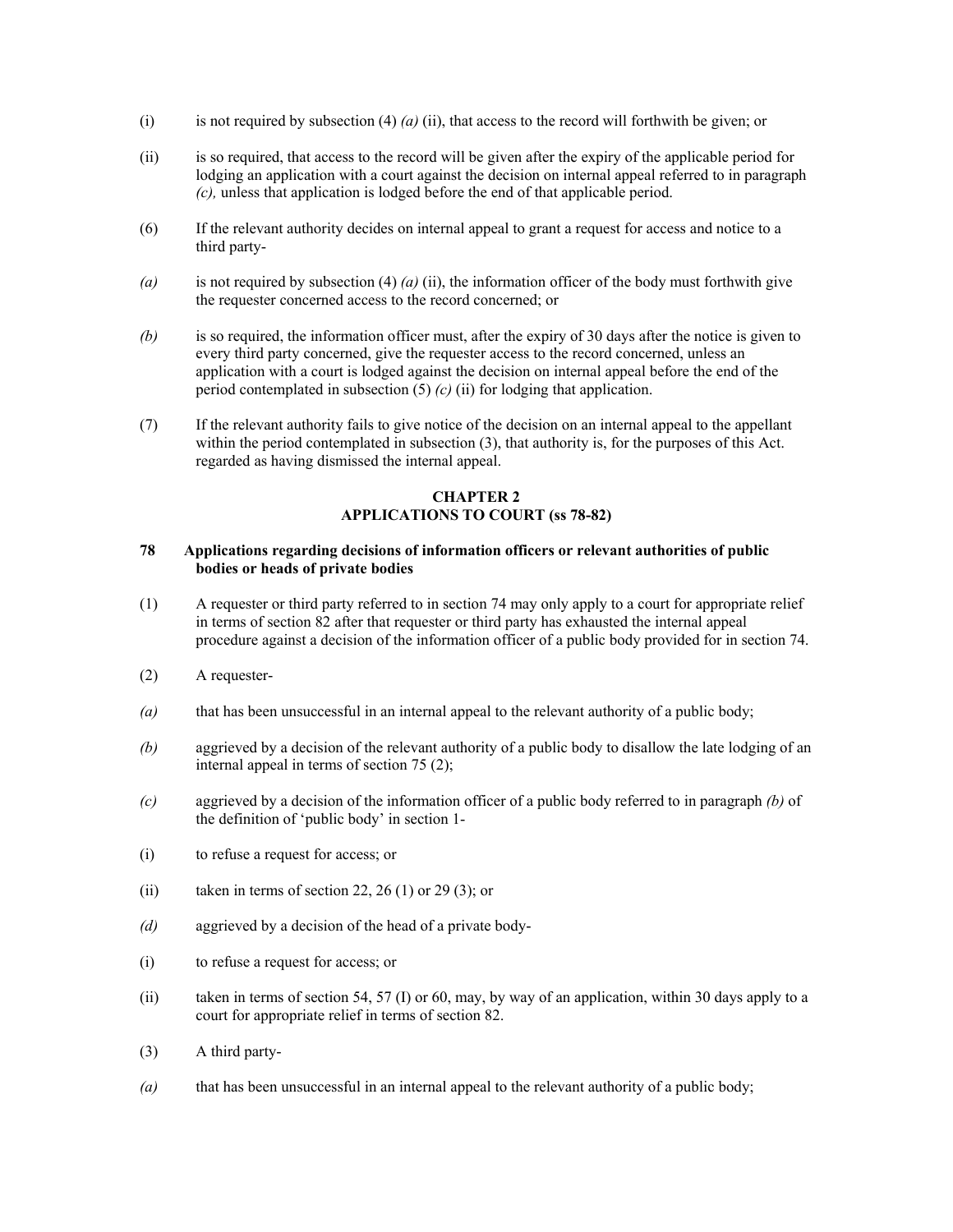- *(b)* aggrieved by a decision of the information officer of a public body referred to in paragraph *(b)* of the definition of 'public body' in section I to grant a request for access: or
- *(c)* aggrieved by a decision of the head of a private body in relation to a request for access to a record of that body, may, by way of an application, within 30 days apply to a court for appropriate relief in terms of section 82.

## **79 Procedure**

- (1) The Rules Board for Courts of Law, established by section 2 of the Rules Board for Courts of Law Act, 1985 (Act 107 of 1985), must within 12 months after the commencement of this section, make and implement rules of procedure for-
- *(a)* a court in respect of applications in terms of section 78; and
- *(b)* a court to receive representations ex parse referred to in section 80 (3) *(a).*
- (2) Before the implementation of the rules of procedure in terms of subsection (1) *(a),* an application in terms of section 78 may only be lodged with a High Court or another court of similar status.
- (3) Any rule made in terms of subsection (1) must, before publication in the *Gazette,* be approved by Parliament.

### **80 Disclosure of records to, and non-disclosure by, court**

- (1) Despite this Act and any other law, any court hearing an application, or an appeal against a decision on that application, may examine any record of a public or private body to which this Act applies, and no such record may be withheld from the court on any grounds.
- (2) Any court contemplated in subsection (1) may not disclose to any person, including the parties to the proceedings concerned, other than the public or private body referred to in subsection (1)-
- *(a)* any record of a public or private body which, on a request for access, mayor must be refused in terms of this Act; or
- *(b)* if the information officer of a public body, or the relevant authority of that body on internal appeal, in refusing to grant access to a record in terms of section 39 (3) or 4l (4), refuses to confirm or deny the existence or non-existence of the record, any information as to whether the record exists.
- (3) Any court contemplated in subsection (1) may-
- (a) receive representations ex parse;
- *(b)* conduct hearings in camera; and
- *(c)* prohibit the publication of such information in relation to the proceedings as the court determines, including information in relation to the parties to the proceedings and the contents of orders made by the court in the proceedings.

#### **81 Proceedings are civil**

- (I) For the purposes of this Chapter proceedings on application in terms of section 78 are civil proceedings.
- (2) The rules of evidence applicable in civil proceedings apply to proceedings on application in terms of section 78.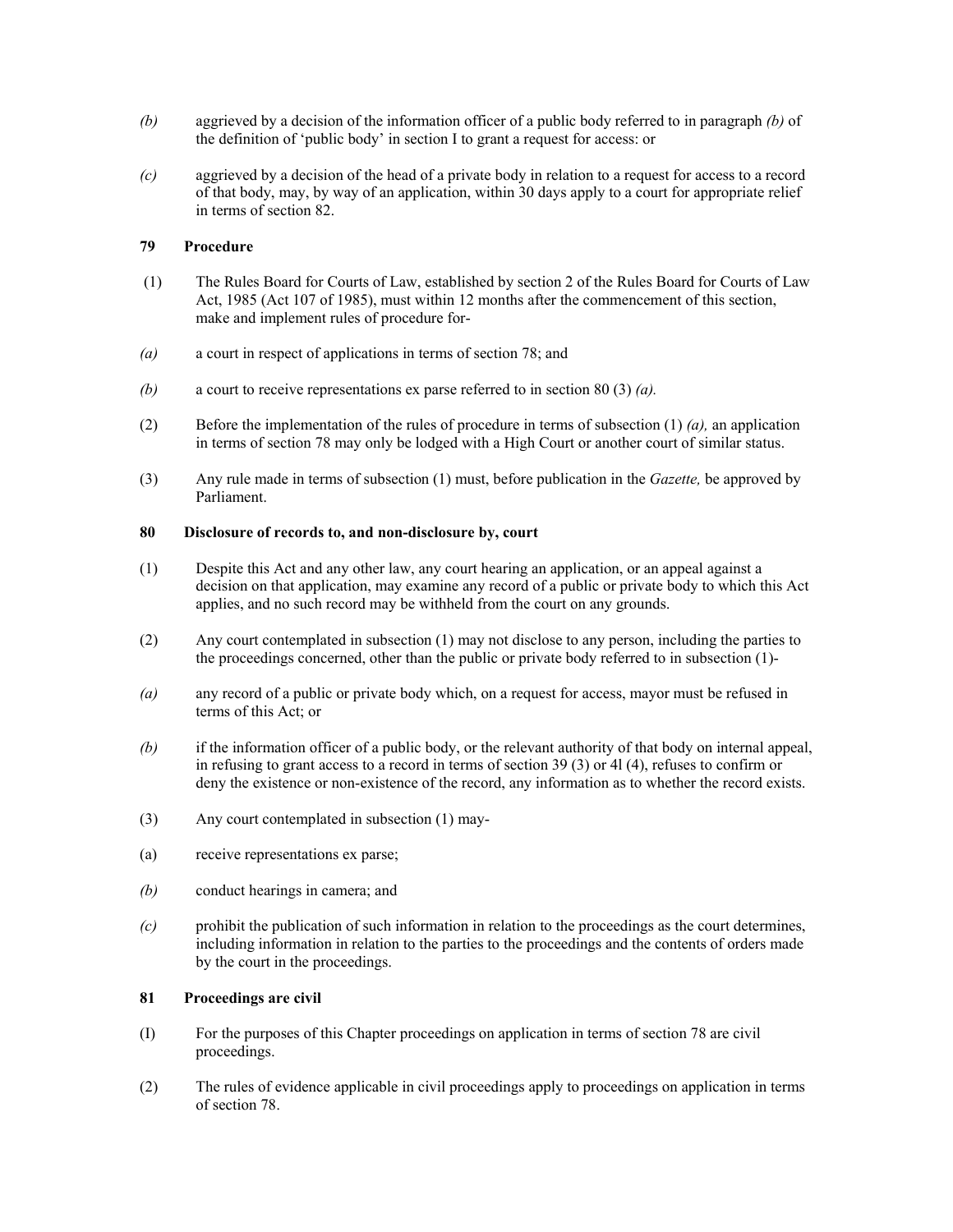- (3) The burden of establishing that-
- *(a)* the refusal of a request for access; or
- *(b)* any decision taken in terms of section 22, 26 (I ), 29 (3), 54, 57 (I) or 60, complies with the provisions of this Act rests on the party claiming that it so complies.

## **82 Decision on application**

The court hearing an application may grant any order that is just and equitable, including orders-

- *(a)* confirming, amending or setting aside the decision which is the subject of the application concerned;
- *(b)* requiring from the information officer or relevant authority of a public body or the head of a private body to take such action or to refrain from taking such action as the court considers necessary within a period mentioned in the order;
- *(c)* granting an interdict, interim or specific relief, a declaratory order or compensation; or
- *(d)* as to costs.

## **PART5 HUMAN RIGHTS COMMISSION (ss 83-85)**

#### **83 Additional functions of Human Rights Commission**

- (I) The Human Rights Commission must-
- *(a)* compile and make available a guide on how to use this Act as contemplated in section 10; and
- *(b)* submit reports to the National Assembly as contemplated in section 84.
- (2) The Human Rights Commission must, to the extent that financial and other resources are available-
- *(a)* develop and conduct educational programmes to advance the understanding of the public, in particular of disadvantaged communities, of this Act and of how to exercise the rights contemplated in this Act;
- *(b)* encourage public and private bodies to participate in the development and conduct of programmes referred to in paragraph *(a)* and to undertake such programmes themselves; and
- *(c)* promote timely and effective dissemination of accurate information by public bodies about their activities.
- (3) The Human Rights Commission may-
- *(a)* make recommendations for-
- (i) the development, improvement. modernisation, reform or amendment of this Act or other legislation or common law having a bearing on access to information held by public and private bodies, respectively; and
- (ii) procedures in terms of which public and private bodies make information electronically available;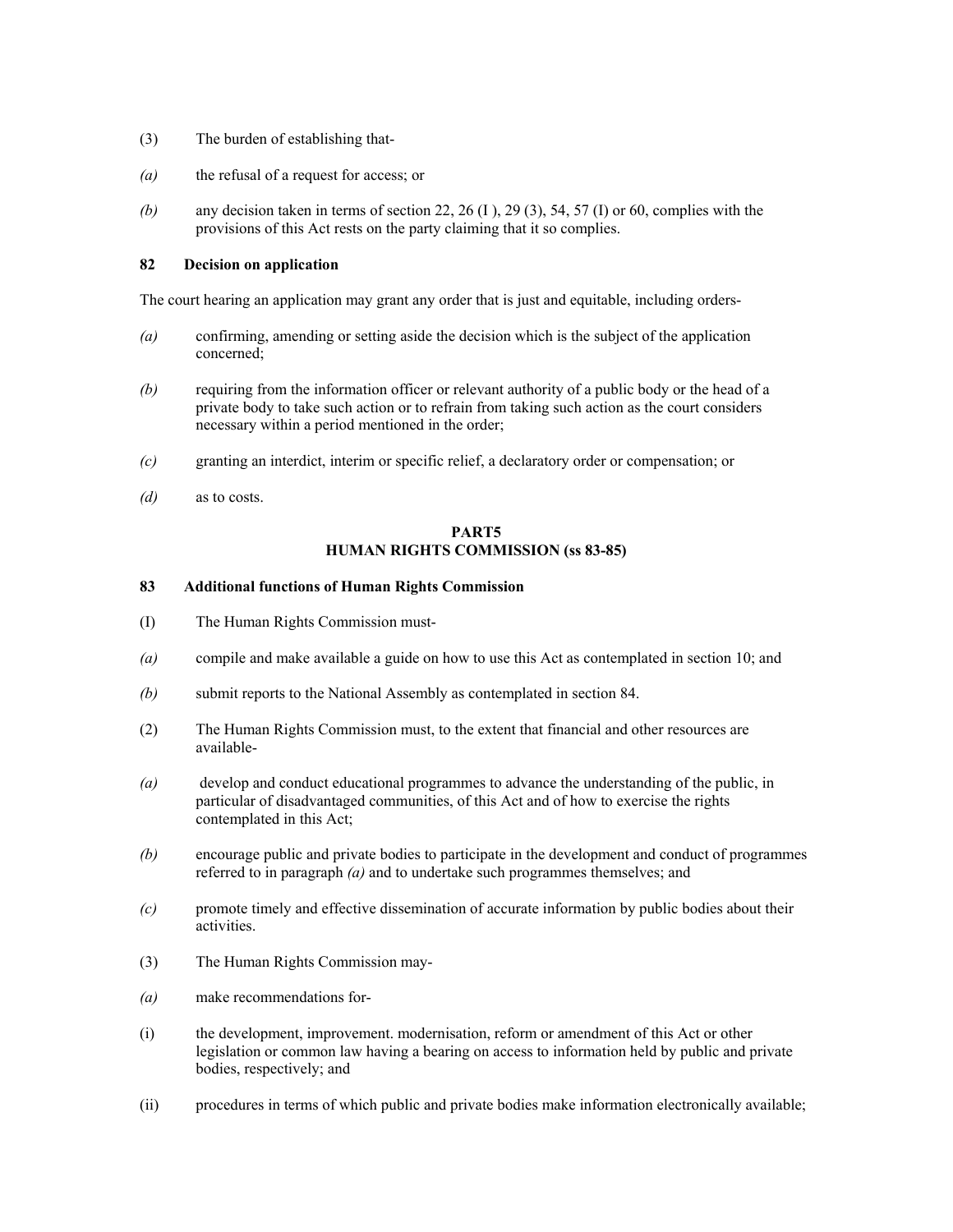- *(b)* monitor the implementation of this Act:
- *(c)* if reasonably possible, on request, assist any person wishing to exercise a right contemplated in this Act:
- *(d)* recommend to a public or private body that the body make such changes in the manner in which it administers this Act as the Commission considers advisable;
- *(e)* train information officers of public bodies;
- *(f)* consult with and receive reports from public and private bodies on the problems encountered in complying with this Act;
- *(g)* obtain advice from, consult with, or receive and consider proposals or recommendations from, any public or private body, official of such a body or member of the public in connection with the Commission's functions in terms of this Act;
- *(h)* for the purposes of section 84 *(b)* (x), request the Public Protector to submit to the Commission information with respect to-
- (i) the number of complaints lodged with the Public Protector in respect of a right conferred or duty imposed by this Act;
- (ii) the nature and outcome of those complaints; and
- *(i)* generally, inquire into any matter, including any legislation, the common law and any practice and procedure, connected with the objects of this Act.
- (4) For the purpose of the annual report referred to in section 84 and if so requested by the Human Rights Commission, the head of a private body may furnish to that Commission information about requests for access to records of the body.
- (5) If appropriate, and if financial and other resources are available, an official of a public body must afford the Human Rights Commission reasonable assistance for the effective performance of its functions in terms of this Act.

## **84 Report to National Assembly by Human Rights Commission**

The Human Rights Commission must include in its annual report to the National Assembly referred to in section 181 (5) of the Constitution-

- *(a)* any recommendation in terms of section 83 (3) *(a);* and *(b)* in relation to each public body, particulars of-
- (i) the number of requests for access received;
- (ii) the number of requests for access granted in full;
- (iii) the number of requests for access granted in terms of section 46;
- (iv) the number of requests for access refused in full and refused partially and the number of times each provision of this Act was relied on to refuse access in full or partially;
- (v) the number of cases in which the periods stipulated in section 25 (I) were extended in terms of section 26 $(I)$ ;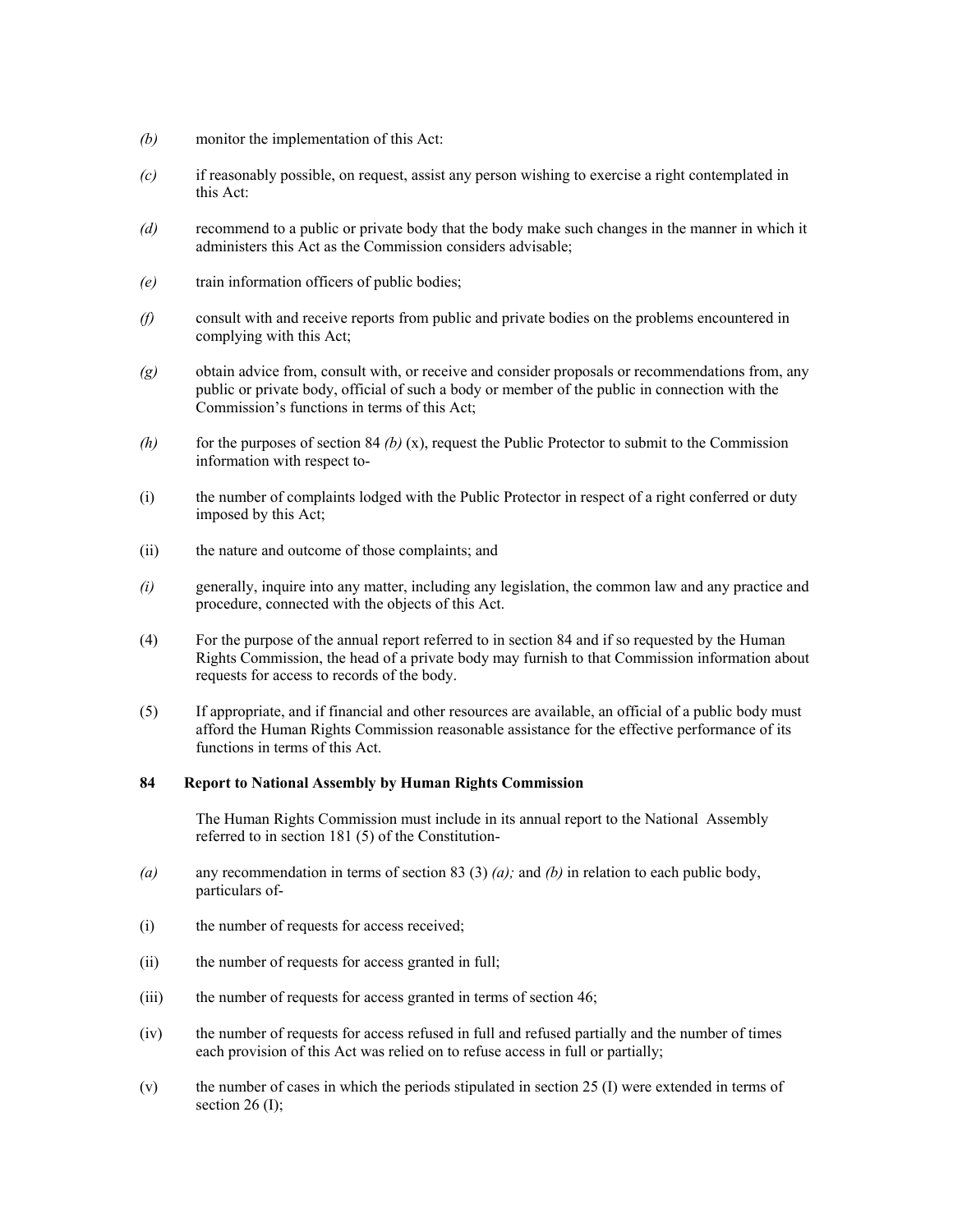- (vi) the number of internal appeals lodged with the relevant authority and the number of cases in which, as a result of an internal appeal, access was given to a record or a part thereof;
- (vii) the number of internal appeals which were lodged on the ground that a request for access was regarded as having been refused in terms of section 27;
- (viii) the number of applications made to every court and the outcome thereof and the number of decisions of every court appealed against and the outcome thereof;
- (ix) the number of applications to every court which were lodged on the ground that an internal appeal was regarded as having been dismissed in terms of section 77 (7);
- (x) the number of complaints lodged with the Public Protector in respect of a right conferred or duty imposed by this Act and the nature and outcome thereof; and
- (xi) such other matters as may be prescribed.

#### **85 Expenditure of Human Rights Commission in terms of Act**

Any expenditure in connection with the performance of the Human Rights Commission's functions in terms of this Act must be defrayed from moneys appropriated by Parliament to that Commission for that purpose.

### **PART 6 TRANSITIONAL PROVISIONS (ss 86-88)**

#### **86 Application of other legislation providing for access**

- (I) The Minister must, within 12 months after the commencement of section 6, introduce a Bill in Parliament proposing the amendment of-
- *(a)* Part I of the Schedule to include the provisions of legislation which provide for or promote access to a record of a public body; and
- *(b)* Part 2 of the Schedule to include the provisions of legislation which provide for or promote access to a record of a private body.
- (2) Until the amendment of this Act contemplated in subsection (I) takes effect, any other legislation not referred to in the Schedule which provides for access to a record of a public body or a private body in a manner which, including, but not limited to, the payment of fees, is not materially more onerous than the manner in which access may be obtained in terms of Part 2 or 3 of this Act, respectively, access may be given in terms of that legislation.

### **13 87 Extended periods for dealing with requests during first two years**

- (1) For-
- *(a)* 12 months from the date that Part 2 takes effect in respect ofa public body, the reference to-
- (i) 30 days in section 25 (1) and any other reference to that period in other provisions of this Act;
- (ii) 30 days in section 49 (1) and any other reference to that period in other provisions of this Act, must be construed as a reference to 90 days in respect of that public body; and
- *(b)* 12 months following the 12 months referred to in paragraph *(a),* the reference to-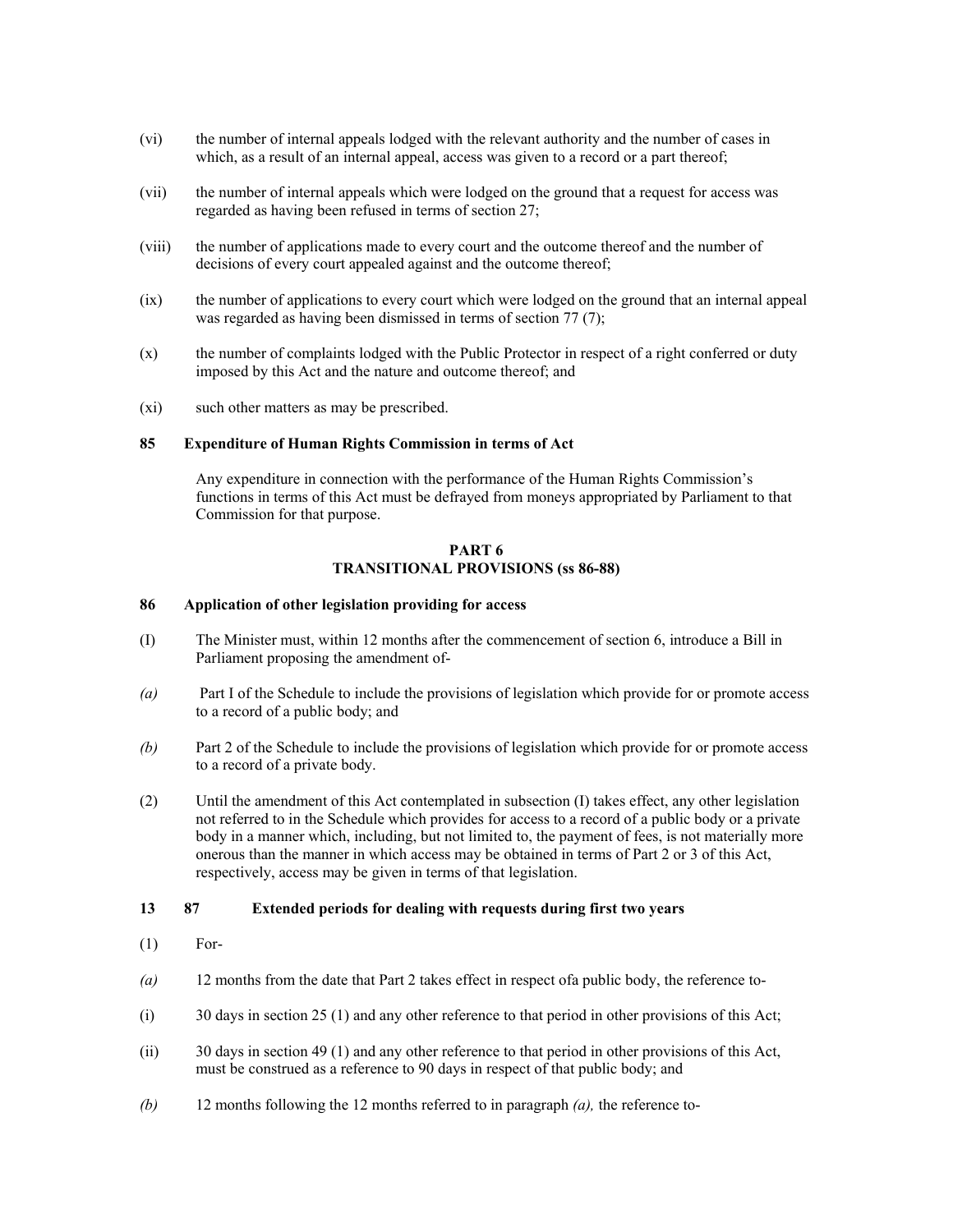- (i) 30 days in section 25 (I) and any other reference to that period in other provisions of this Act:
- (ii) 30 days in section 49 (1) and any other reference to that period in other provisions of this Act. must be construed as a reference to 60 days in respect of the public body concerned.
- (2) The periods of 90 days and 60 days referred to in subsection (1) *(a)* and (b), respectivey, may not be extended in terms of section 26.
- (3) Parliament must, after a period of 12 months, but within a period of 18 months, after the commencement of this section, review the operation of this section.

#### **88 Correction of personal information**

If no provision for the correction of personal information in a record of a public or private body exists, that public or private body must take reasonable steps to establish adequate and appropriate internal measures providing for such correction until legislation providing for such correction takes effect.

#### **PART 7 GENERAL PROVISIONS (89-93)**

#### **89 Liability**

No person is criminally or civilly liable for anything done in good faith in the exercise or performance or purported exercise or performance of any power or duty in terms of this Act.

#### **90 Offences**

A person who with intent to deny a right of access in terms of this Act –

- *(a)* destroys, damages or alters a record;
- *(b)* conceals a record; or
- *(c)* falsifies a record or makes a false record,

commits an offence and is liable on conviction to a fine or to imprisonment for a period not exceeding two years.

**91** Amends section 6 (4) of the Public Protector Act 23 of 1994, as follows: paragraph *(a)* substitutes in paragraph *(c)* the expression 'authority; and' for the expression 'authority; and paragraph *(b)* adds paragraph *(d).* 

### **92 Regulations**

- (I) The Minister may, by notice in the *Gazette,* make regulations regarding-
- *(a)* any matter which is required or permined by this Act to be prescribed;
- *(b)* any matter relating to the fees contemplated in sections 22 and 54;
- *(c)* any notice required by this Act;
- *(d)* uniform criteria to be applied by the information officer of a public body when deciding which categories of records are to be made available in terms of section 15: and